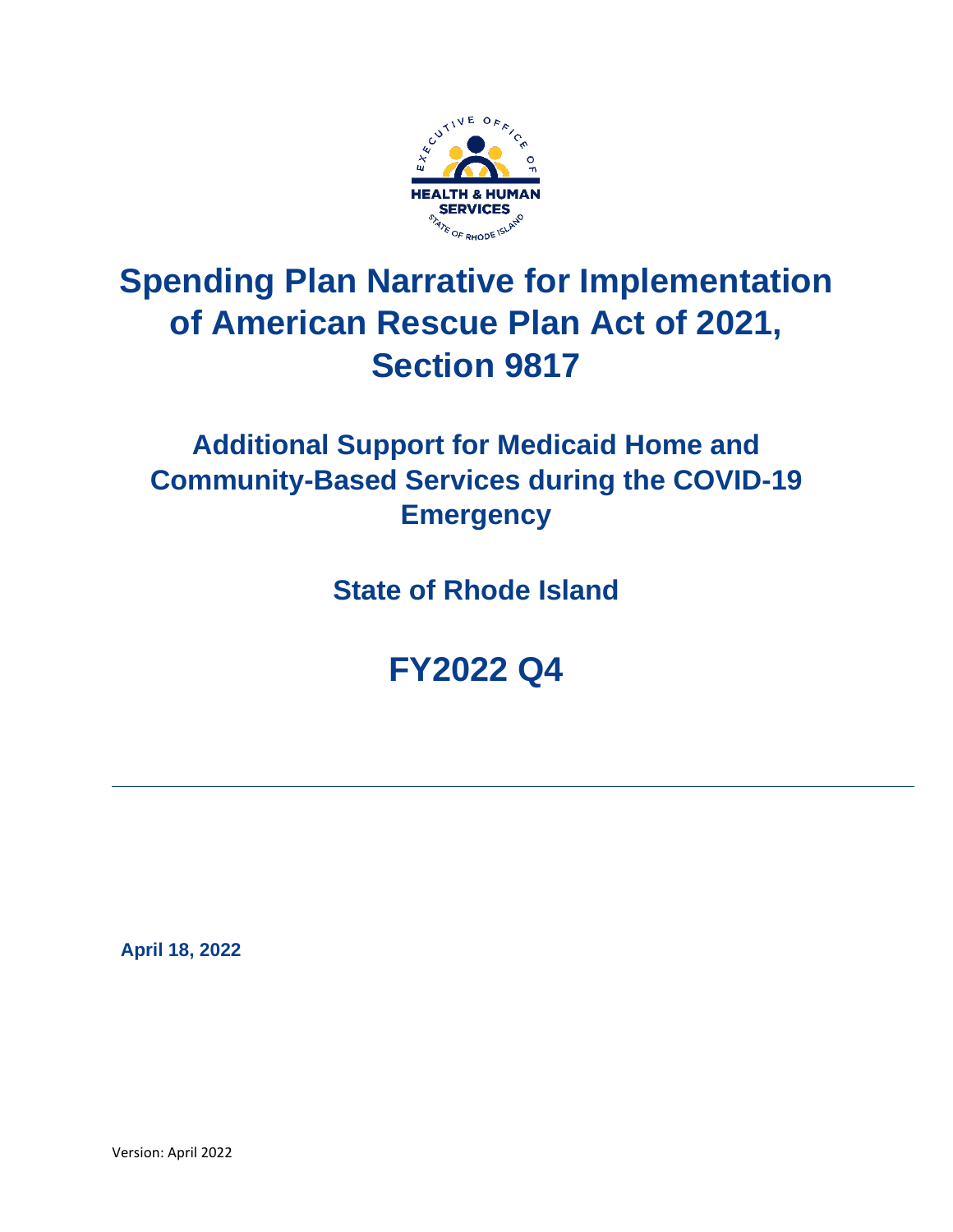# **Table of Contents**

| • Building Infrastructure to Expand Our Care Continuum and Provider Capacity26 |  |
|--------------------------------------------------------------------------------|--|
|                                                                                |  |
|                                                                                |  |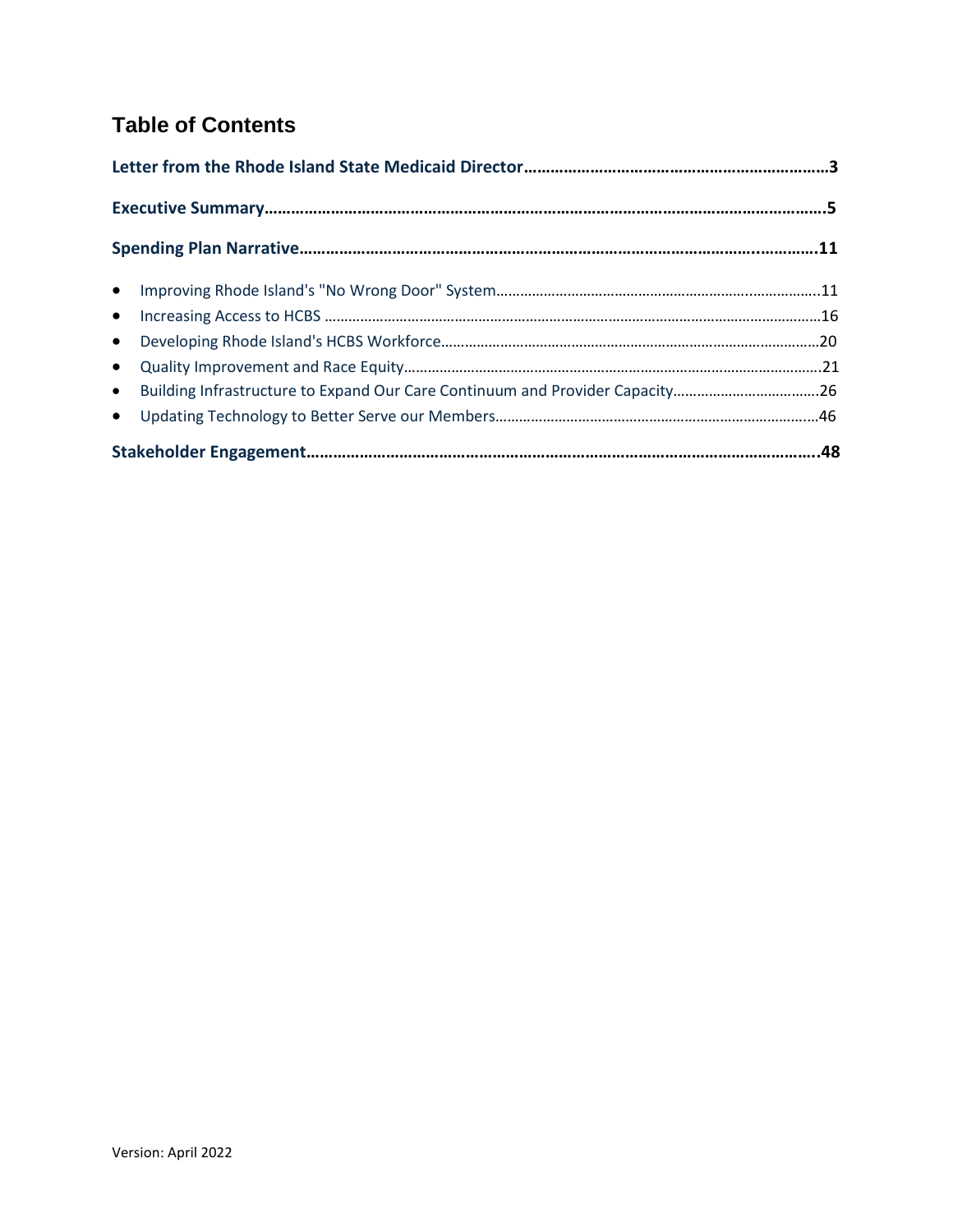# <span id="page-2-0"></span>**Letter from the Rhode Island State Medicaid Director**

I am pleased to submit this  $FY2022$  Q4 spending plan and narrative to the Centers of Medicare and Medicaid Services (CMS) for review regarding the implementation of the American Rescue Plan Act (ARPA) Section 9817 for the provision of enhanced Home and Community Based Services (HCBS) FMAP.

Working across the departments and divisions of our Executive Office of Health and Human Services (EOHHS), and having received significant stakeholder feedback, we believe that the investments laid out in this plan will make a material impact in the lives of Rhode Islanders, and in the stability, reach, and quality of our HCBS programs.

This initial plan incorporates programs in four main service areas covered under Rhode Island's HCBS and 1115 Global Waiver: (1) LTSS HCBS directed at individuals age 65 and over; (2) LTSS HCBS directed at individuals with intellectual or developmental disabilities and physical disabilities age 18 and over; (3) adult behavioral health services; and (4) children's behavioral health and child welfare services. Enhancements across this service array recognize the connected nature of our healthcare system, and the integrated way in which our beneficiaries receive care in the community.

Per CMS' instructions, we have kept the initial spending plan intact, and added updates for each activity under the header of 'Spending and Project Planning Update as of [Quarterly Report Date]'. All updates and/or substantive modifications are highlighted in yellow for ease of CMS review. In this way, CMS and other stakeholders can see the original plan, progress made against that plan, and any changes to the original plan based on CMS feedback or further State work.

Since our initial spending plan, we have focused on making progress in three key project areas that we have deemed most critical: (1) workforce recruitment and retention; (2) No Wrong Door (NWD) enhancements; and (3) intellectual and development disabilities (I/DD) provider capacity enhancements. As part of this work, we have submitted four State Plan Amendments (SPAs) for temporary fee-forservice rate increases for eligible providers and one pre-print to temporarily increase managed care rates for substance use treatment providers.

Since our last quarterly report submission (in February 2022), we have modified our spending plan in three key areas. First, we recommend expanding our Workforce Recruitment and Retention program budget by adding \$314K to support providers of children's Emergency Outpatient Services (EOS) and an additional \$5M to adequately support our state's substance use disorder (SUD) treatment providers, as described on page 16 of this spending plan narrative update. Second, we plan to increase rates for First Connections providers as explained on page 37. Finally, after additional stakeholder conversations, we plan to expand our Oral Health Home pilot as described on pages 44 – 45. We eagerly await CMS' approval of these initiatives. Of note, we have also identified alternative sources of funding for components of several key initiatives, including developmental disabilities (DD) assistive technology and remote supports, mobile crisis supports, and certified community behavioral health clinics (CCBHCs) infrastructure development.

We continued to ground our decision-making in our core values of choice, community engagement, and race equity.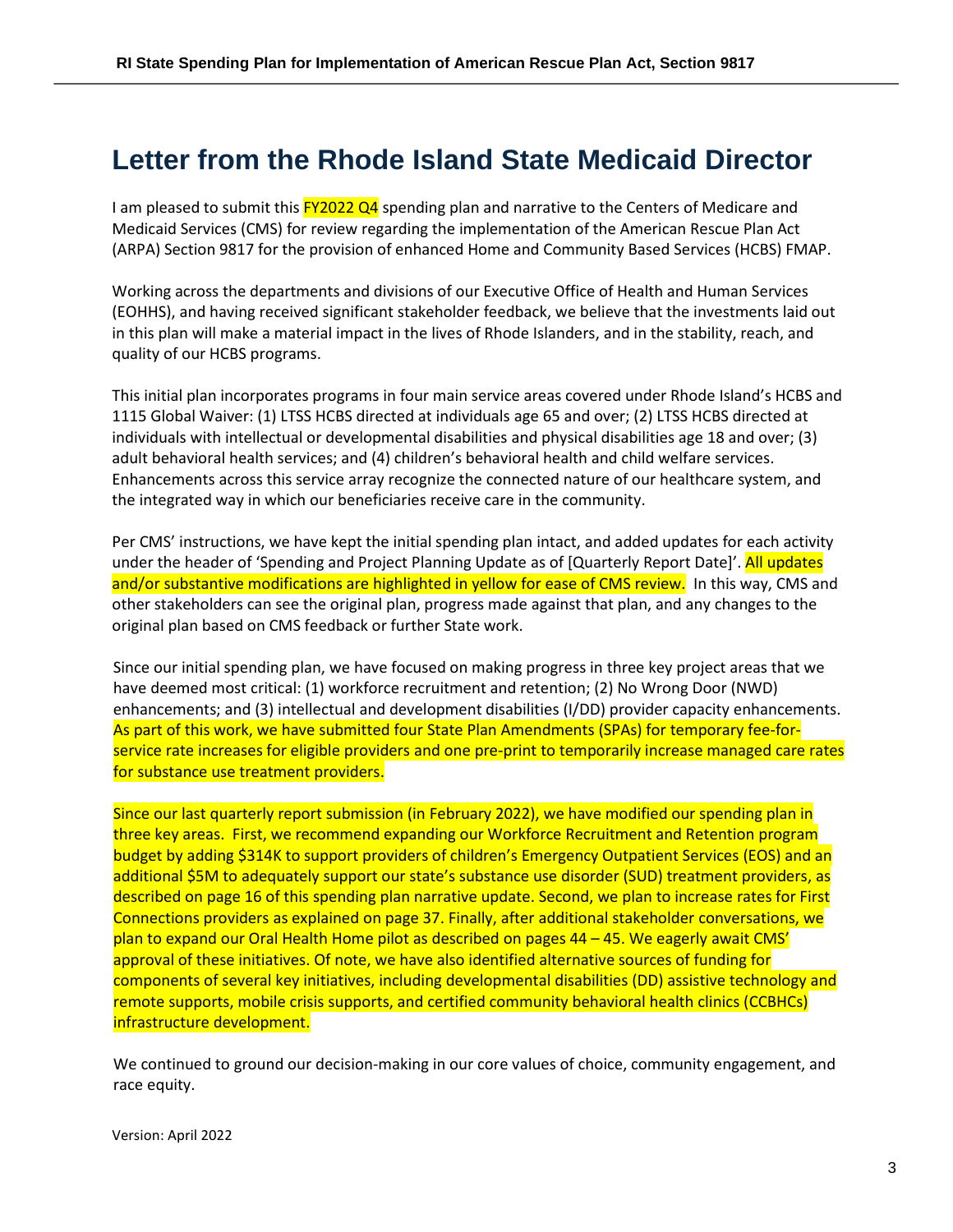In accordance with SMD# 21-003, as part of Rhode Island's application I continue to assure that…

- The state is using the federal funds attributable to the increased FMAP to supplement and not supplant existing state funds expended for Medicaid HCBS in effect as of April 1, 2021;
- The state is using the state funds equivalent to the amount of federal funds attributable to the increased FMAP to implement or supplement the implementation of one or more activities to enhance, expand, or strengthen HCBS under the Medicaid program;
- The state is not imposing stricter eligibility standards, methodologies, or procedures for HCBS programs and services than were in place on April 1, 2021;
- The state is preserving covered HCBS, including the services themselves and the amount, duration, and scope of those services, in effect as of April 1, 2021; and
- The state is maintaining HCBS provider payments at a rate no less than those in place as of April 1, 2021; and
- That I, Kristin Sousa, as the Interim State Medicaid Program Director is the designated point of contact for the narrative submissions, and that Katie Alijewicz, Rhode Island Medicaid Chief Financial Officer, is the designated state point of contact for the quarterly spending plan.

Sincerely,

Kustin Sousa

Kristin Sousa State Medicaid Program Director Executive Office of Health and Human Services State of Rhode Island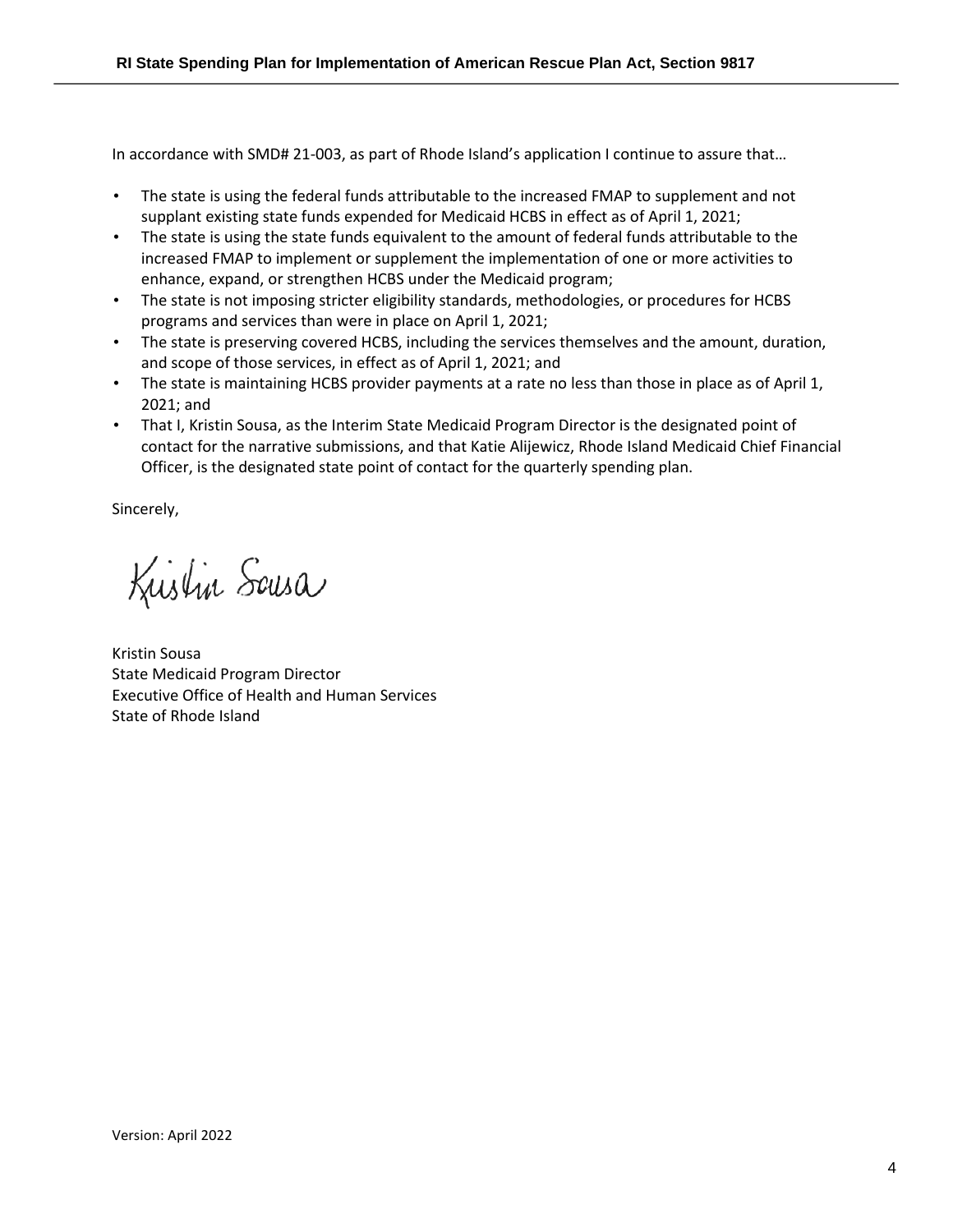# <span id="page-4-0"></span>**Executive Summary**

The greatest challenge we face in health and human services today is how we can build back a better and more equitable healthcare system after the COVID-19 pandemic and be prepared for the changing needs and desires of Rhode Islanders. It is our collective challenge and opportunity to direct the maximum potential amount of \$144M one-time, enhanced Home and Community Based Services (HCBS) FMAP funding to address what we have learned from the public health emergency (PHE), address system inequities, and meet the complete needs of Rhode Island Medicaid members needing HCBS.

We build these proposed investments on a strong foundation of previous work. Over the last three years, before and during the PHE, the Rhode Island General Assembly, Governor's Office, the Executive Office of Health and Human Services (EOHHS), its sister agencies, and partners have:

- Designed and began building an updated No Wrong Door (NWD) system to increase awareness of, and access to HCBS, leveraging an updated interagency governance structure for Long Term Services and Supports (LTSS).
- Launched innovative HCBS programs such as the Independent Provider (IP) program to bring new levels of choice and self-direction to Medicaid members.
- Distributed over \$20M in supports for congregate care and home care workers during the PHE to ensure that no one working in these areas during the COVID surge of Fall 2020 was making less than \$15 per hour.
- Passed and signed new safe-staffing legislation for nursing facilities.
- Implemented a \$20M LTSS Resiliency Initiative with funding across 10 different programs to support LTSS providers, workers, and expand HCBS options during the PHE, including a \$9M nursing facility change and transformation program.
- Launched the DigiAge initiative through the Office of Healthy Aging (OHA) to provide devices, connectivity, and training for older Rhode Islanders.
- Created a community-based emergency department alternative for residents experiencing a behavioral health crisis.
- Increased behavioral health and substance use provider capacity in cultural competency and telehealth.
- Passed additional state budget investments in HCBS, including increases in shift-differentials for home care workers, raises in developmental disabilities (DD) provider rates, moving to acuity-based payment for assisted living residences, rewarding home care workers and agencies who achieve training in behavioral health, increasing shared living rates, and increasing the HCBS maintenance of need allowance.

From this foundation and vision, we can both build on the momentum of redesigning our LTSS program, expanding HCBS access, and our programmatic successes with Coronavirus Aid, Relief, and Economic Security (CARES) Act supported initiatives and learn from our administration of these funds.

In addition to our own policy work and analyses, which we will highlight throughout this plan, we sought broad-based stakeholder feedback during this process. We administered a survey that received over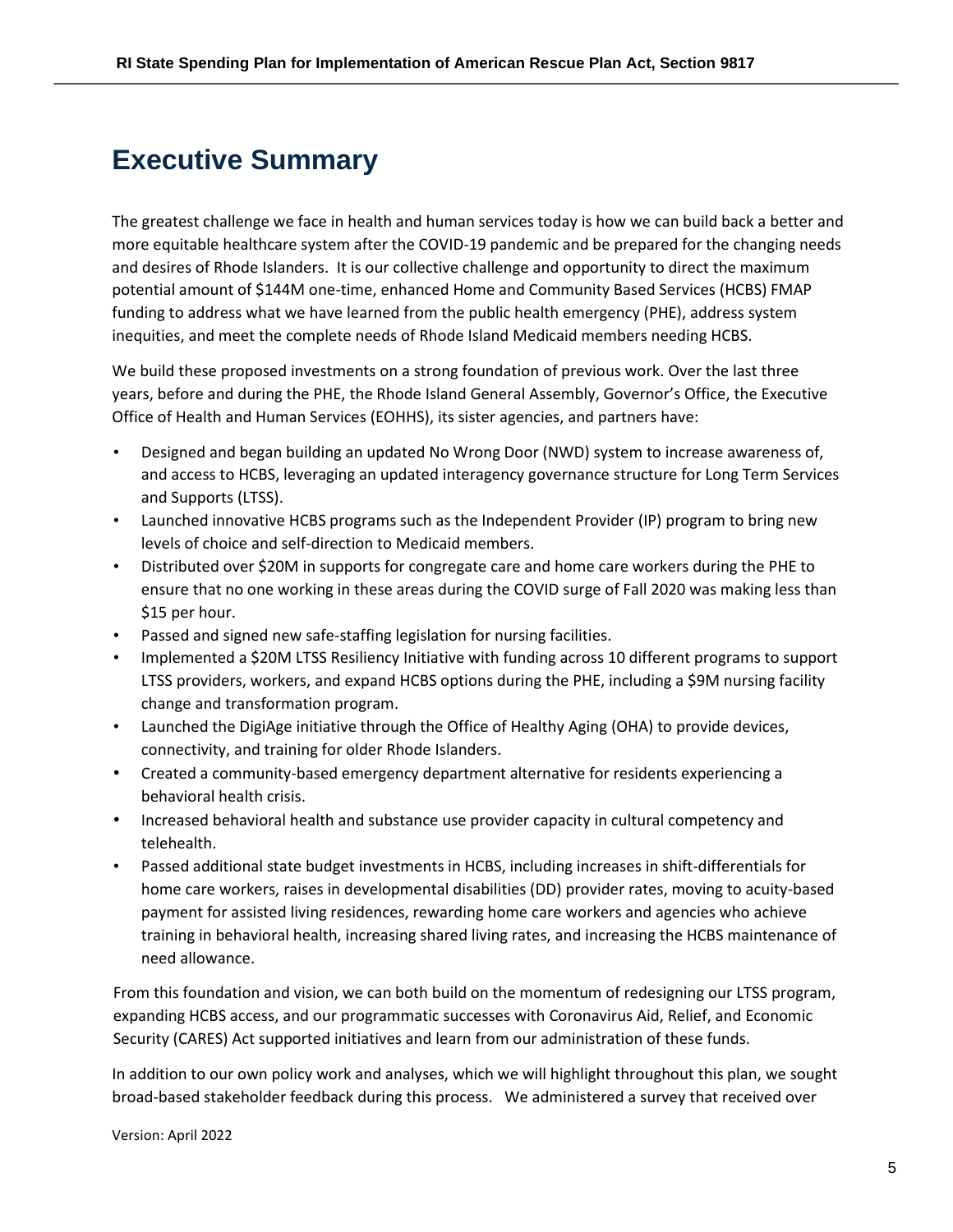600 total responses, 30% of whom identified as direct care workers. More information is provided in the "Stakeholder Feedback" section of this submission and available on the [EOHHS website.](https://eohhs.ri.gov/initiatives/american-rescue-plan-act/home-and-community-based-services-hcbs-enhancement)

Through this planning process and building off the CMS Rebalancing Toolkit, we have developed six key areas of investment across four services areas:

# **Enhanced HCBS FMAP: Proposed Investment Areas**

State will be organizing its initial CMS plan to spend within the following investment areas, across all service categories (LTSS, I/DD, Children's Behavioral Health, Adult Behavioral Health).

| Area                                                                   | <b>LTSS</b>                                                                                                                                                                                                                                          | I/DD | <b>CBH/Child Welfare</b>                                                                               | <b>Adult BH</b>        |  |
|------------------------------------------------------------------------|------------------------------------------------------------------------------------------------------------------------------------------------------------------------------------------------------------------------------------------------------|------|--------------------------------------------------------------------------------------------------------|------------------------|--|
| No Wrong Door                                                          | How can we continue progress to ensure that no matter what "door" through which a Rhode Islander seeks<br>information on LTSS or behavioral health services, they receive consistent, person-centered and conflict free<br>information?              |      |                                                                                                        |                        |  |
| Stabilizing the Direct Care<br>Workforce to Increase<br>Access to HCBS | How can we increase availability of services to ensure that Rhode Island Medicaid members receive the right service<br>at the right time                                                                                                             |      |                                                                                                        |                        |  |
| Workforce Development                                                  |                                                                                                                                                                                                                                                      |      | How can we make direct care work and family caregiving work, expert, valued, supported and encouraged? |                        |  |
| Quality Improvement /<br>Promoting Equity                              | How do we ensure that the access we provide improves the quality of the lives of our residents? How do we tackle<br>racial disparities in access and outcomes? How do we encourage and experiment with new care models for complex<br>beneficiaries? |      |                                                                                                        |                        |  |
| Infrastructure Investment to<br><b>Expand Provider Capacity</b>        | What infrastructure needs do we need to buy with larger funding amounts to advance the continuum of care? How<br>do we transform our services?                                                                                                       |      |                                                                                                        |                        |  |
| Updating Technology                                                    | What technology needs to change to better administer services, accelerate eligibility determinations, improve<br>customer service and utilize data?                                                                                                  |      |                                                                                                        |                        |  |
|                                                                        |                                                                                                                                                                                                                                                      |      |                                                                                                        | <b>RHODE</b><br>ISLAND |  |

1) *Improving Rhode Island's "No Wrong Door" (NWD) System (\$9.3M)* – *How can we continue progress to ensure that no matter what "door" a Rhode Islander comes through to seek information on LTSS or behavioral health services, they receive consistent, person-centered, and conflict-free information?*

Having already begun work on our NWD system, we can accelerate our progress by using the enhanced HCBS FMAP funds to supplement these NWD redesign initiatives in four critical areas: (1) modernization and integration of IT to support core eligibility functions to improve system navigation and ease of access; (2) recalibration and expansion of HCBS information and awareness activities to further extend outreach to underserved racial and ethnic communities; (3) expansion of person-centered options counseling; and (4) finance the technical and program management assistance required to update business processes and ensure policy and practice alignment.

Additionally, we propose a single point of access system within Children's Behavioral Health that can apply NWD principles to child welfare and children's behavioral health.

2) *Stabilizing the Direct Care Workforce to Increase Access to HCBS (\$56.375M)* – *How can we increase availability of services to ensure that Rhode Island Medicaid members receive the right service at the right time?*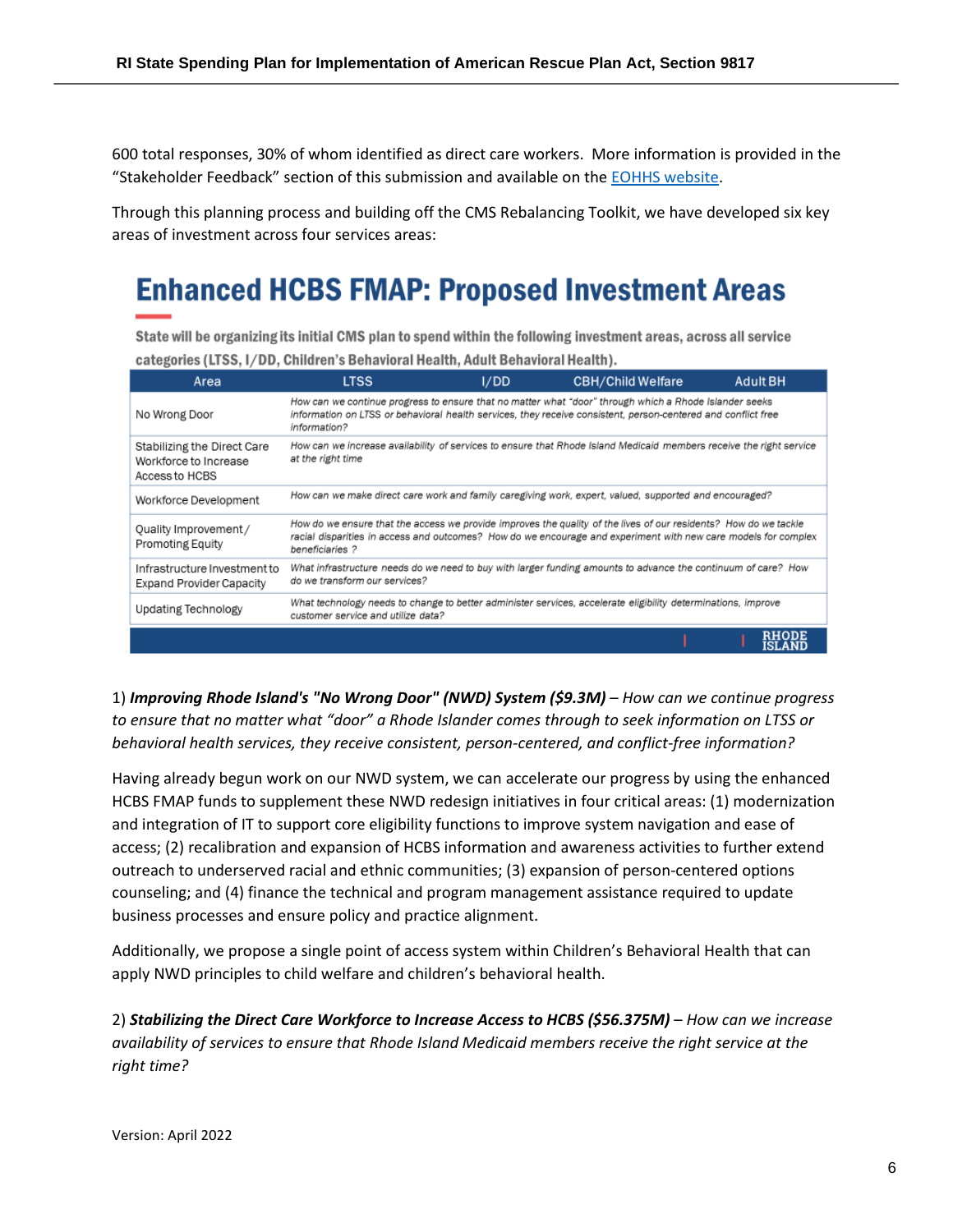The most common thing we heard in our stakeholder engagement was the need to increase the number of workers providing HCBS. Certified nursing assistant (CNA) turnover is high, and there are more licensed CNAs in the state than there are working, indicating that many are leaving the healthcare industry. Children's services providers and Developmental Disability Organizations (DDOs) must rebuild their workforces after losing many talented staff during the PHE. Providers across the HCBS spectrum face a tight, post-pandemic labor market. Self-directed workers need access to the same rewards as those that may work in a more traditional program, so that we can grow self-direction, selfdetermination, and choice in Rhode Island.

The most immediate need we have to address with this funding is the recruitment of new workers by the end of 2021, building off of our successful workforce stabilization program during the PHE that provided over \$30M in CARES funding to Rhode Island direct care workers. It is our intention to quickly implement a workforce recruitment and retention program, along with career awareness and outreach across HCBS before March 31, 2022. We will work with HCBS providers to provide recruitment bonuses and other rewards to increase access and strengthen our core of health and human service workers.

As we continue this program, we will need to work with providers to reward and retain workers throughout the life of this available funding and determine strategies to differentiate the HCBS workforce from a minimum wage workforce, including the development of career ladders, apprenticeships, mentorship, benefits, and other retention strategies. In this way, we hope to show that providers can adequately meet consumer need with increased funding, evaluate the temporary funding's effectiveness, and develop sustainability strategies through the State's budget process. This is particularly necessary as Rhode Island moves to adopt a \$15 per hour minimum wage by 2024.

### 3) *Developing Rhode Island's HCBS Workforce (\$6.1M) – How can we make direct care work and family caregiving work valued and encouraged?*

In addition to the above investments in recruitment, rewards, and retention, we must also increase the training of our workforce to provide the quality care that Rhode Islanders need and to help direct care workers find a well-paying, well-valued career.

We need an expanded and strengthened HCBS workforce supporting vulnerable populations in the community, with a focus on providing behavioral healthcare, dementia care, night/weekend care, care for complex populations, and care in rural areas.

To do this, we propose investing in advanced certifications for CNAs, personal care attendants (PCAs), and other HCBS workers to achieve recognized training in the above areas. We also recognize that direct care work is often a gateway into the healthcare profession, particularly for women of color. Recognizing the race and gender disparities in this field, we also propose a Health Professional Equity Initiative to provide support to those longer-term direct care workers who may want to seek professional degrees to advance their careers.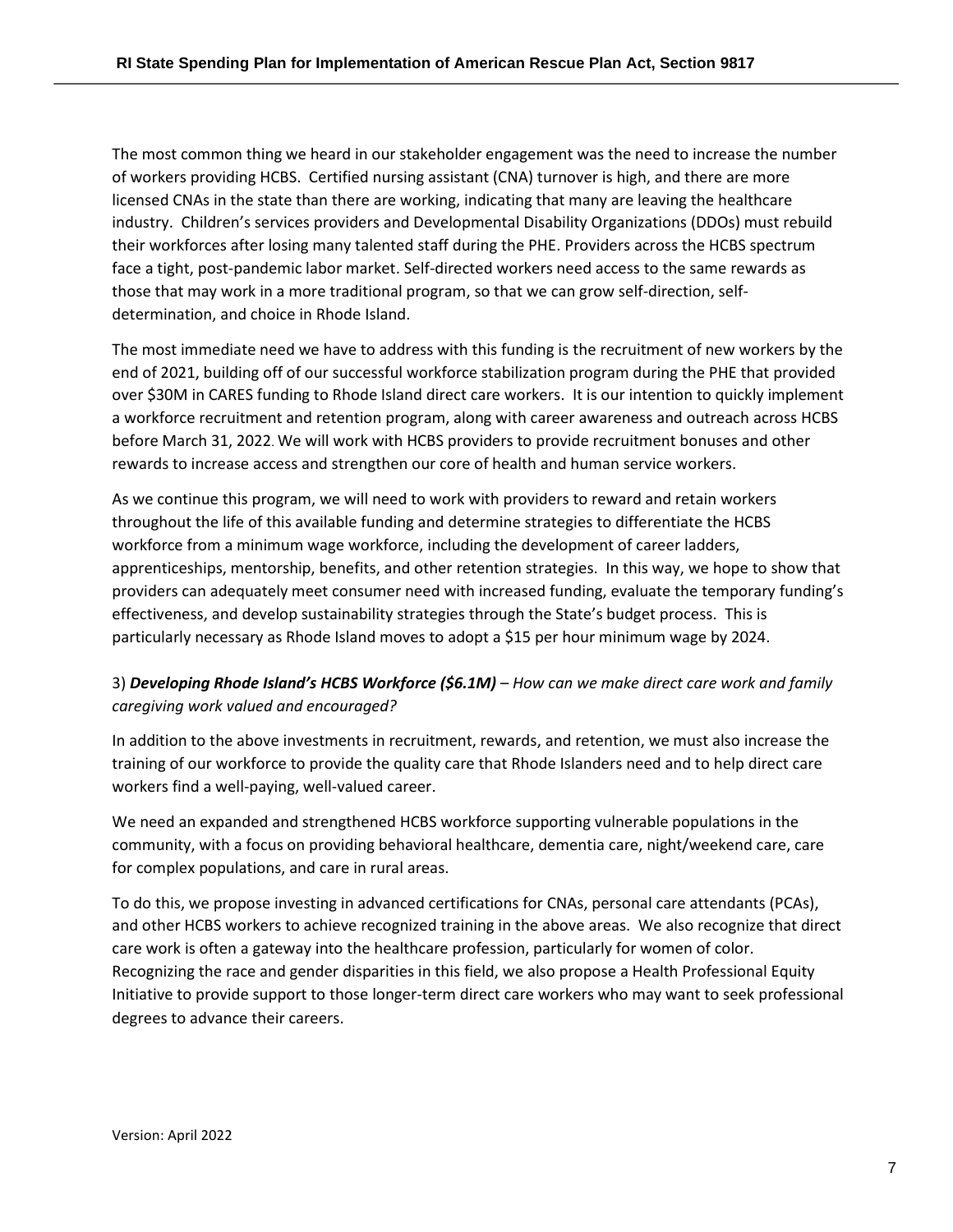4) *Achieving Quality Improvement and Race Equity (\$10M) – How do we ensure that the access we provide improves the lives of our residents? How do we tackle racial disparities in access and outcomes? How do we encourage and experiment with new care models for complex beneficiaries?*

After workforce, the second highest priority cited by our stakeholder survey was quality of services provided. In behavioral health, we need additional care coordination and wraparound services to meet the needs of struggling youth and adults with behavioral health diagnoses. We need new models of home care that help keep people out of inpatient settings. We need culturally competent interventions.

The state does not have a monopoly on good ideas when it comes to quality improvement and race equity. Recognizing this, we plan to launch a "Challenge Grant Opportunity" to all stakeholders to propose programs and funding uses to help develop care models and tackle specific quality outcome measures.

We also recognize that technology has the potential to increase quality of care, while developing new service delivery pathways. This is particularly true as telehealth has become 25-35% of Rhode Island's Medicaid claims during the PHE. To ensure equitable access to these technologies and building on the success of DigiAge, Rhode Island will establish an assistive technology fund to assist clients with a onetime purchase of these devices, and provide outreach, training, and support to develop appropriate use models for connected devices in the home.

# *5) Building Infrastructure to Expand Our Care Continuum and Provider Capacity (\$55M) – How do we invest to add to our continuum of care and transform/improve services?*

Investing in provider infrastructure and capacity is critical to ensure we have the necessary resources to take care of individuals across the continuum of care. As we work on our LTSS rebalancing efforts, we have determined that part of our challenge is an undersupply of capacity in key areas such as assisted living. According to the Kaiser Family Foundation, Rhode Island has 10.9 Medicaid nursing facility residents per 1 Medicaid assisted living resident, compared to a national rate of 5.5 to 1. Conversely, Rhode Island has a large supply of nursing facility beds; we have 48 nursing facility beds per 1,000 people age 65 and older, the 9<sup>th</sup> highest rate in the country.<sup>1</sup> The same challenges hold true in our intellectual and developmental disabilities (I/DD) space where we need to increase provider capacity to service members in the community rather than more restrictive settings.

To address these capacity challenges, we want to target the expansion of our care continuum by extending our Nursing Facility Transformation Program (NHTP) to work with nursing facilities to change their models to promote single occupancy, green house models, behavioral health, bed-buybacks, supportive housing, or HCBS models such as assisted living. Similarly, we want to develop an expansion grant program to provide capital to assisted living residences (ALRs) ready to expand to take advantage of our new acuity-based rate structure. We want to build capacity in service advisory (SA) agencies and

<sup>1</sup> KFF, 2019 Nursing Home State Health Facts data, [https://www.kff.org/state-category/providers-service](https://www.kff.org/state-category/providers-service-use/nursing-facilities/)[use/nursing-facilities/](https://www.kff.org/state-category/providers-service-use/nursing-facilities/) KFF. Total Number if Residents in Certified Nursing Facilities. 2019. [https://www.kff.org/other/state-indicator/number-of-nursing-facility-residents.](https://www.kff.org/other/state-indicator/number-of-nursing-facility-residents/?currentTimeframe=0&sortModel=%7B%22colId%22:%22Location%22,%22sort%22:%22asc%22%7D)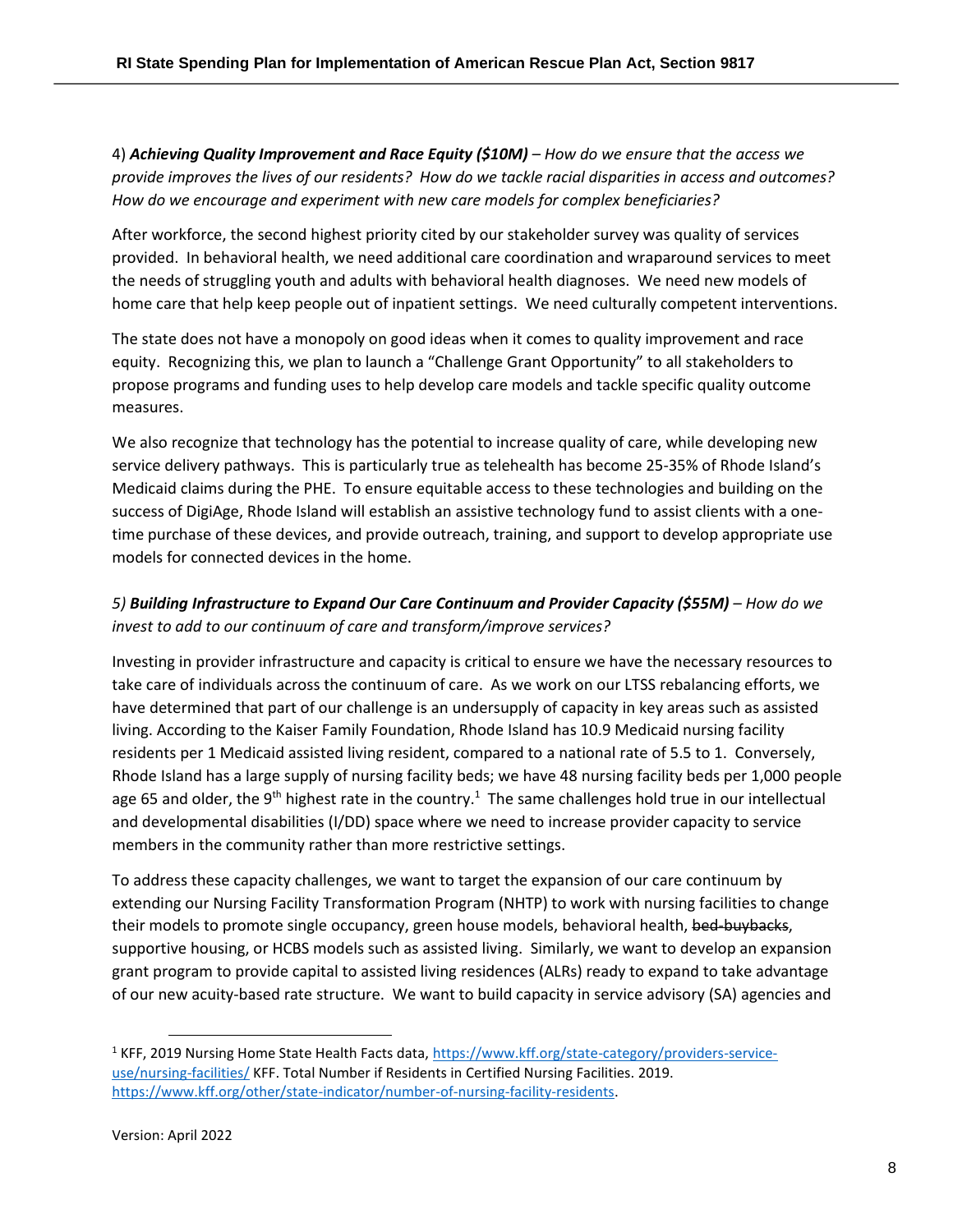fiscal intermediaries (FIs) to assist members going through self-directed programs. We need to build increased traumatic brain injury (TBI) service capacity in-state. We will launch a I/DD provider capacity building initiative to continue supporting transition of care from facility-based programs, and to build stronger integrated community-based day and employment supports and services.

Outside our LTSS system but within our HCBS offerings, we will support the development of better care coordination for children's behavioral health services using Family Community Care Partnerships (FCCPs). Recognizing the impact of the PHE on children with special needs and their families, we will focus capacity building attention on Medicaid members needing intensive HCBS, especially home-based therapeutic services (HBTS) and personal assistance services and supports (PASS). We will seek new models related to transitioning youth to adult services, expand our Certified Community Behavioral Health Centers (CCBHCs) network, and fund integrated behavioral health activities with primary care.

6) *Updating Technology to Better Serve our Members (\$7M) - What technological improvements are needed to better administer services, accelerate eligibility determinations, improve customer service, and utilize data?*

Technology and data can make the difference between a good idea and sound implementation. Making our systems easy for all Rhode Islanders to use to access services, to show a unified picture of a Medicaid client, and to facilitate workload across EOHHS is paramount to our success. Rhode Island has shown significant success in improving application processing by adopting new technologies. With our current integrated approach, we have improved the timeliness of LTSS applications to 92% determined within 90 days and decreased our backlog of overdue LTSS Medicaid applications to 40, from a previous high of 1,554.

Application timeliness is just one part of the puzzle. The CMS Rebalancing Toolkit highlights personcentered planning services, No Wrong Door systems, community transition support, and data-based decision-making as key elements of rebalancing. Through this enhanced FMAP, we will make technology and data improvements to: (1) further improve the timeliness of HCBS LTSS applications; (2) modify current systems to allow for more flexible program design and program choice; (3) modify current systems to improve the speed and consistency of HCBS assessments across programs, including integration with person-centered planning; (4) develop new data systems to track our progress; and (5) build new measures of HCBS network adequacy across managed care and fee-for-service.

We recognize that all the investments listed above are a significant undertaking and expect projects to be added or removed from this plan as we continue to work through implementation details with stakeholders, assess capacity, and finalize the budget and federal match based on additional guidance from CMS.

### **Conclusion**

Version: April 2022 EOHHS is eager to receive feedback from CMS on the content of our proposed plan. As we wait for this feedback, EOHHS and its constituent agencies will continue to further develop each of the proposed initiatives. Upon receipt of CMS' comments and guidance, we will formulate a finalized plan for review by stakeholders and ultimately, take our plan through the overall Rhode Island governance structure set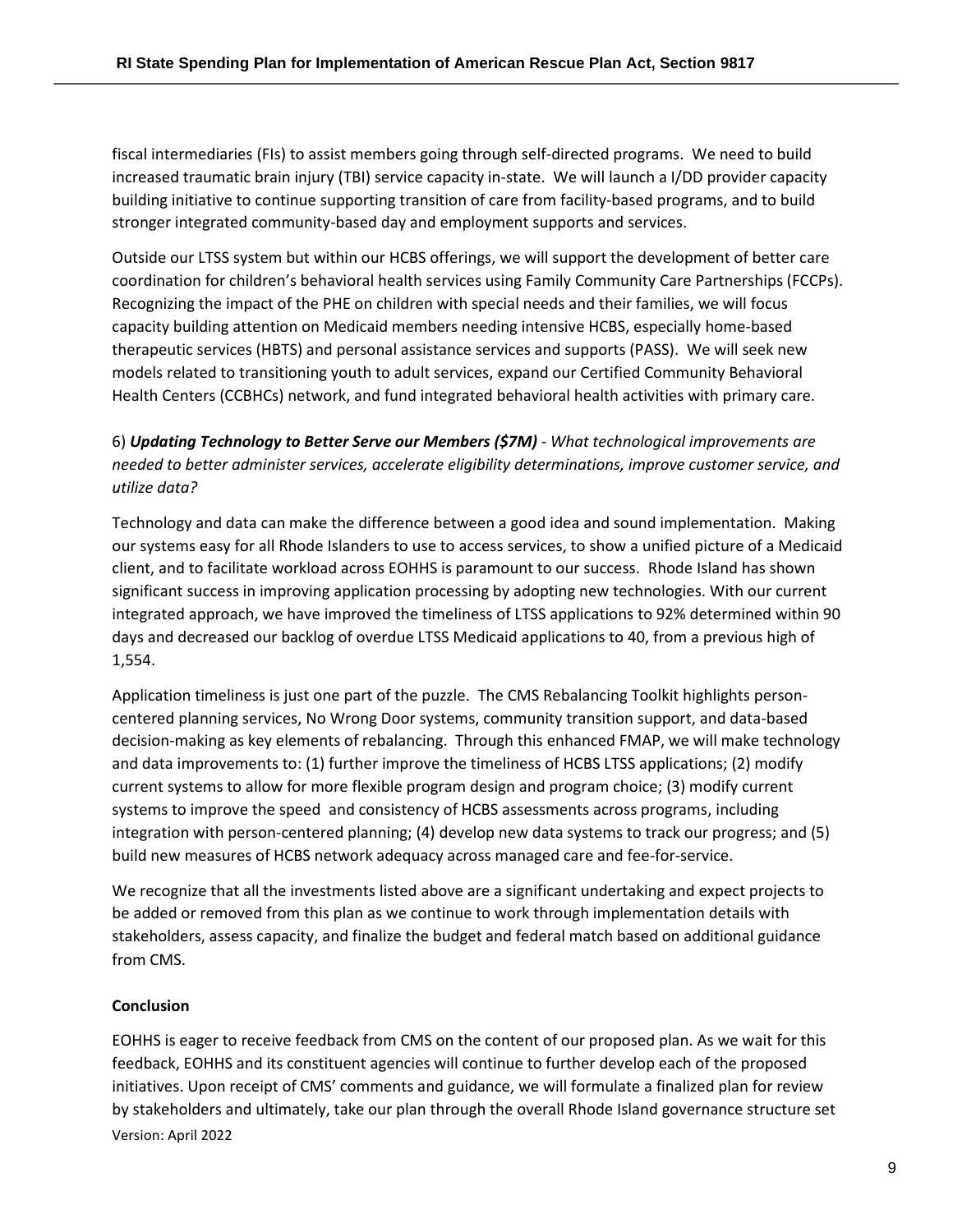up for agency direct awards under ARPA through the Rhode Island Office of Management and Budget (OMB). As part of this process, and knowing that the Rhode Island General Assembly is expected to review and appropriate ARPA funds pursuant to Section 9901 of the Act, we may find that funding from other sources reduces the need to fund many of the proposed programs listed in this plan. Again, given the various potential funding sources, EOHHS has over-included potential spending in this plan to receive CMS feedback and to continue stakeholder conversations; as such, we do not expect to fully fund all programs listed below.

EOHHS commits to notifying CMS when any changes occur and appreciates the flexibility provided to successfully and impactfully implement programs with this enhanced HCBS FMAP.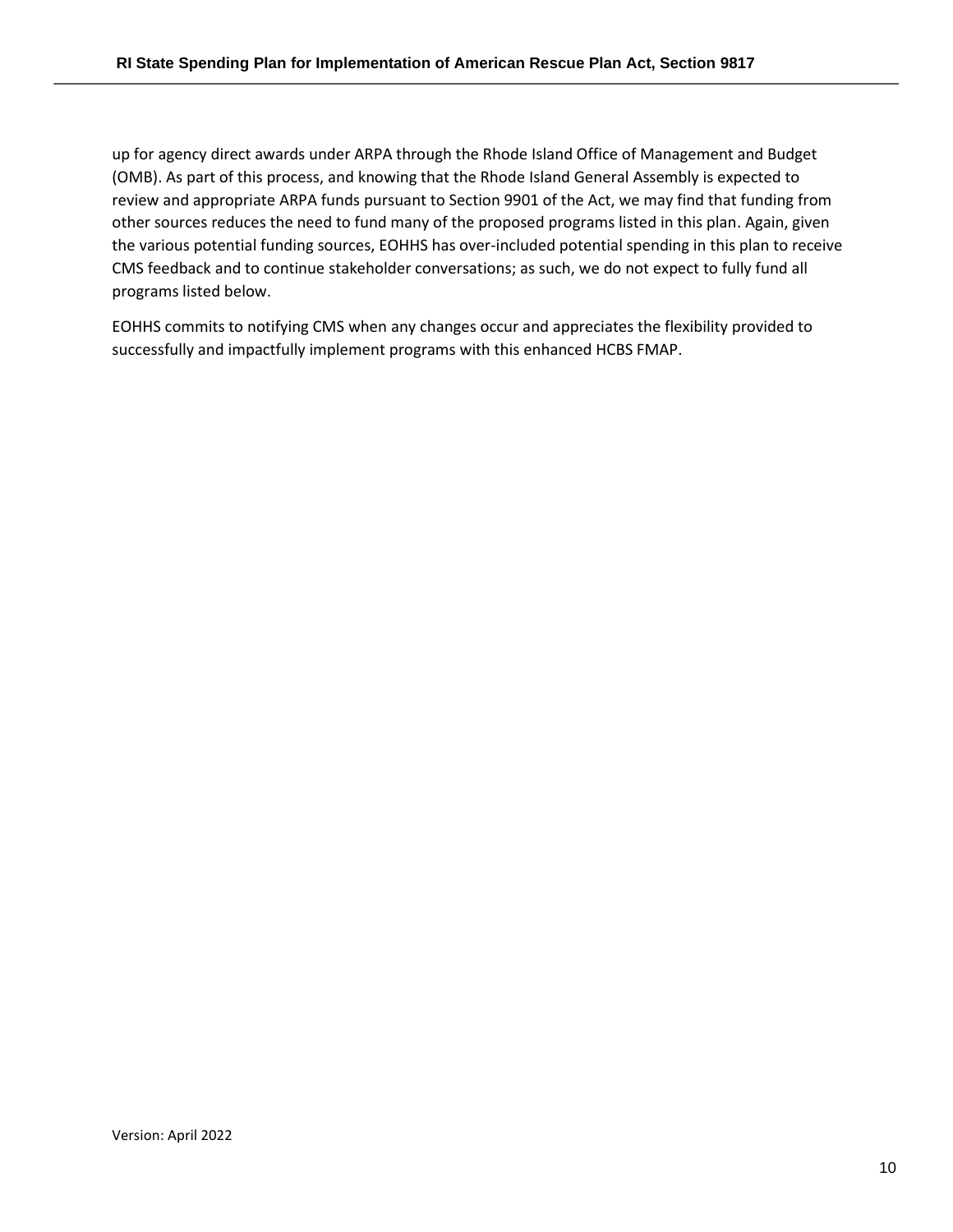# <span id="page-10-0"></span>**Spending Plan Narrative**

# <span id="page-10-1"></span>**Improving Rhode Island's "No Wrong Door" System**

*Proposed Total Investment:* \$9.3M

# **LTSS No Wrong Door Enhancement Initiative**

#### **Opportunity Statement**

One of the core components of Rhode Island's plan to promote and enhance access to HCBS alternatives is the ongoing effort to redesign our LTSS system to incorporate the principles of No Wrong Door (NWD) advanced by the U.S. Administration of Community Living. Rhode Island plans to use the HCBS enhanced match to make a one-time investment to ensure these NWD initiatives advance and to sustain the State's rebalancing goals.

Rhode Island is currently mid-way through a three-phased NWD project, which focuses on modernizing and better integrating critical pre-eligibility, eligibility, and post-eligibility functions to improve ease of access, expand choice, and assure quality.

In NWD Phase I, the State pursued an array of initiatives designed to improve system navigation and provide decision support, including the launch of a Person-Centered Options Counseling (PCOC) network and the development of an information marketing and outreach strategy to expand awareness of HCBS options. The goals of NWD Phase II have been to streamline and standardize critical eligibility functions to reduce the bias toward institutional care and expedite access to services, eliminate inequities in access to HCBS, and implement a robust system for person-centered planning (PCP) and conflict-free case management (CFCM) across populations. NWD Phase III will focus on service delivery, service coordination, and quality assurance from the point of the initial eligibility determination through renewal, particularly for HCBS beneficiaries who choose non-regulated settings.

The State will use HCBS enhanced funds to supplement these NWD redesign initiatives across four critical areas: (1) modernization and integration of IT to support core eligibility functions to improve system navigation and ease of access; (2) recalibration and expansion of HCBS information and awareness activities to further extend outreach to underserved racial and ethnic communities; (3) broadening the reach of our PCOC initiative; and (4) financing the technical and program management assistance required to update business processes and ensure policy and practice alignment.

#### **Spending and Project Planning Update for LTSS No Wrong Door as of April 18, 2022**

No funds were spent for the aforementioned projects in the past quarter. We continue to engage with stakeholders to more fully scope these projects and to prepare for implementation. Additional updates will be provided in the FFY Q1 2023 Spending Plan Narrative to be submitted to CMS on July 18, 2022.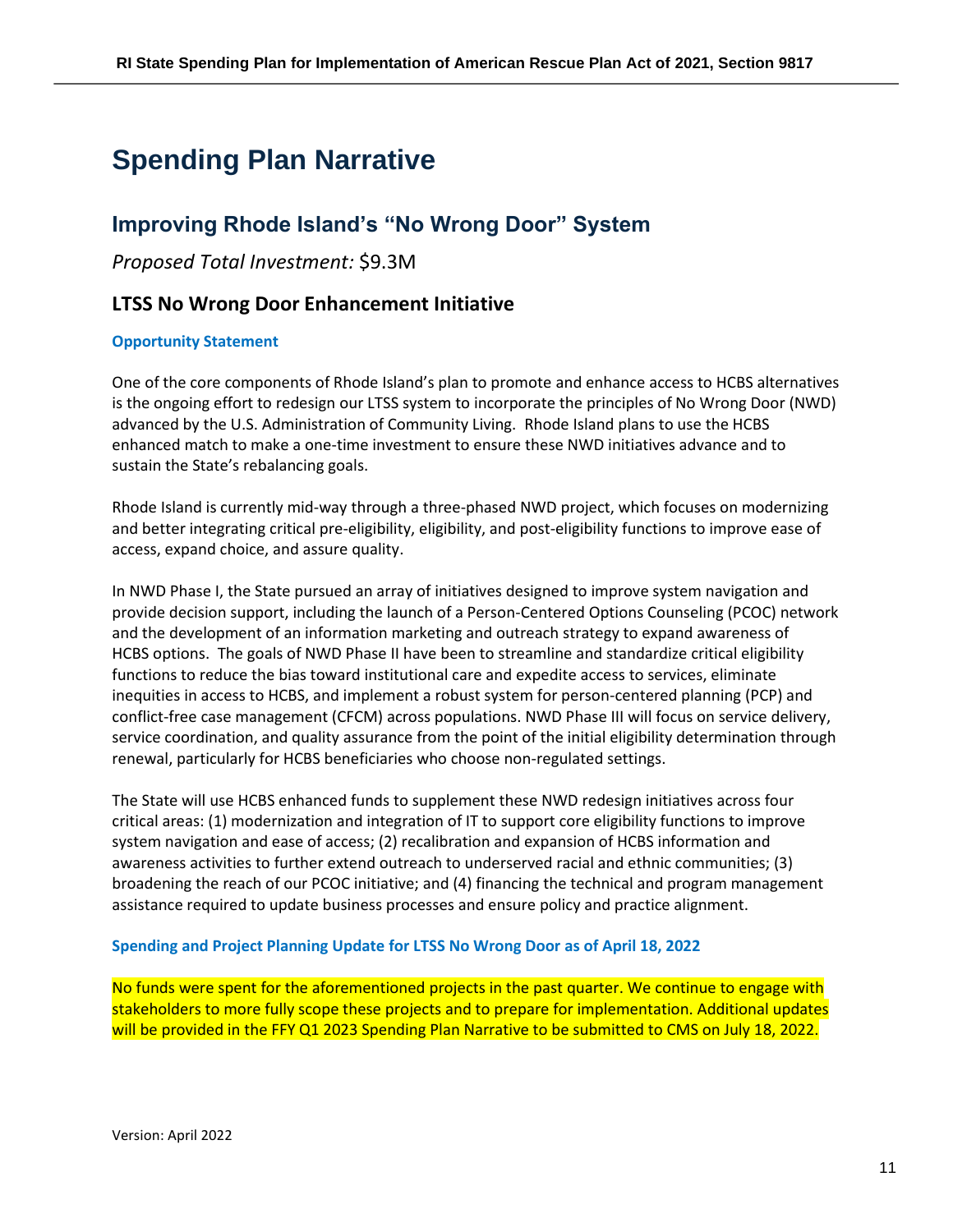#### **Proposed Intervention & Theory of Change**

#### **System Modernization – Improved Access, Choice, and Navigation**

Investments in expanding and sustaining LTSS service options, and in promoting new ways of thinking about and understanding consumer choices, must be matched with system functionality that leverages IT to support these same goals. HCBS enhanced funding offers the opportunity to make the changes in system functionality that are necessary to move ongoing LTSS resiliency and NWD redesign reforms forward. It is therefore crucial for us to make the investments in system modernization that are needed to remove the obstacles that we know exist, now, so that Rhode Island and the eligibility and financing systems we rely on are better prepared for tomorrow. Overcoming these technological limitations is, in this sense, an essential component of modernization and a giant leap toward recovery.

First, the State plans to use HCBS enhanced funds to implement changes in both the integrated eligibility system and Medicaid Management Information System (MMIS) to address obstacles to HCBS flexibility. These changes will eliminate the need for time-consuming manual workarounds. These systems issues are the technical artifacts of the various 1915(c) waivers that existed before Rhode Island established a single HCBS program designed to maximize service access and choice under its Section 1115 demonstration waiver authority. Similar technical issues have impeded efforts to implement HCBS expedited eligibility to the full extent authorized under Rhode Island's Section 1115 demonstration waiver. Rhode Island will use HCBS enhanced funding to finance the system changes required to ensure that policy and practice related to access and choice are fully aligned as we intensify and expand our rebalancing efforts going forward.

Second, due to both its size and comprehensive HCBS waiver program, Rhode Island is uniquely situated to become one of the first states in the nation to implement a single beneficiary relationship management (BRM) for Medicaid HCBS in which "information follows the person". At present, the State maintains multiple client relationship management (CRM) tools that support the core ancillary eligibility functions performed outside the integrated eligibility system and MMIS, e.g., HCBS assessments, level of care determinations, service planning, case management, etc. These CRMs were all purchased independently over a decade ago to assist in managing specific HCBS programs and/or Section 1915(c) waivers and, despite investments in upgrades, have limited functionality and interoperability. As a result, Rhode Island has a fragmented and complex system for conducting and managing HCBS ancillary functions that lacks the structural capacity to advance the core, person-centered principles of No Wrong Door.

As part of NWD reform Phase I, EOHHS has purchased a BRM tool for person-centered options counseling that has the capacity to support other ancillary eligibility functions. HCBS enhanced funding offers Rhode Island the unique opportunity to transition from the current fragmented network of CRMs and IT tools to this new BRM tool and to establish a unified cloud-based system capable of interfacing with the existing eligibility and payment systems IT infrastructure. The BRM will also have the functionality required to support NWD initiatives that strengthen and expand person-centered planning and conflict-free case management statewide. More importantly, this new tool ensures easier access to HCBS programs by providing the technical support necessary to eliminate program silos, promote person-centered practices, and create more streamlined business processes that are essential for achieving system rebalancing.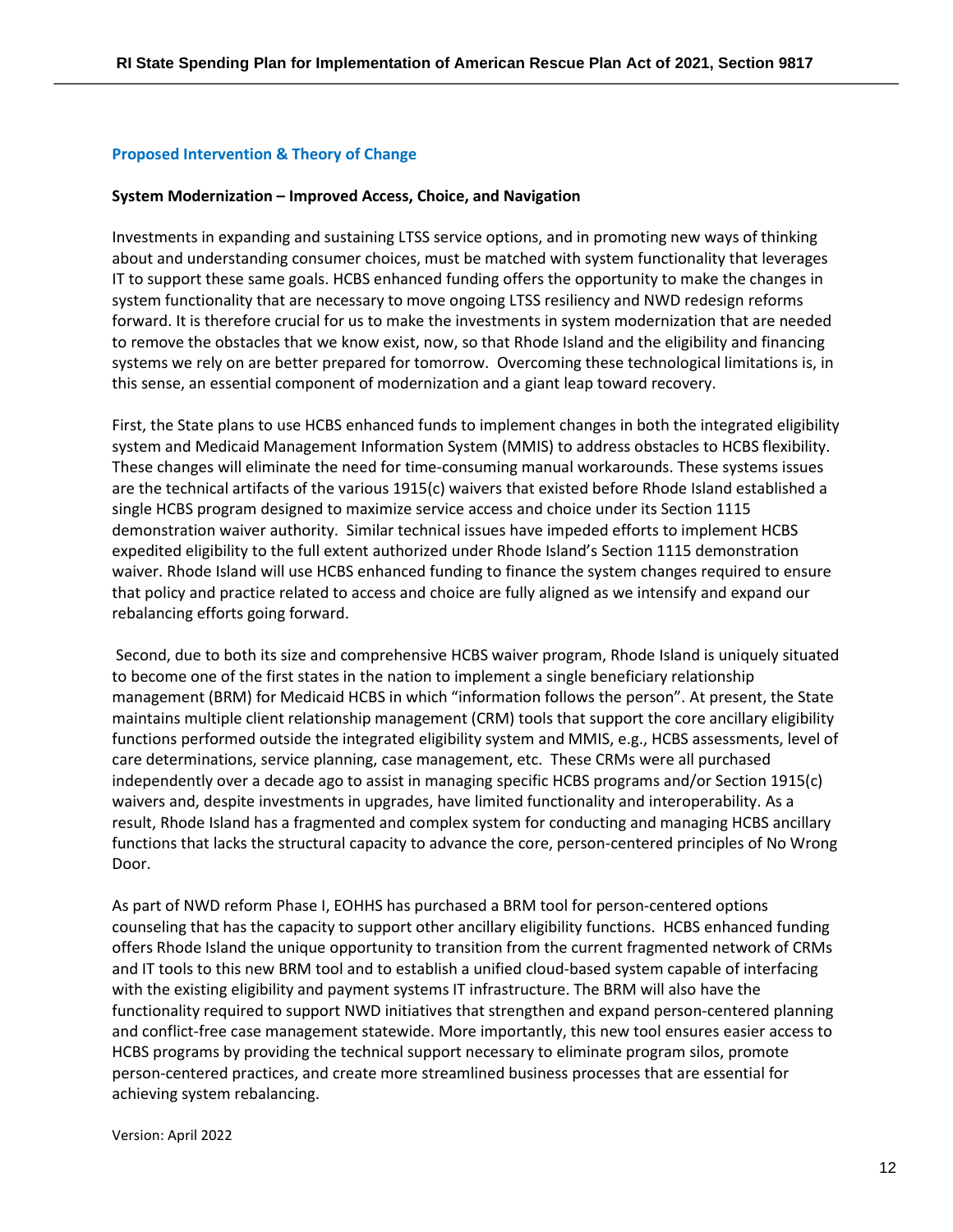#### **Enhanced HCBS Information, Awareness, and Outreach**

The State proposes to use HCBS enhanced funds to broaden ongoing NWD outreach and awareness activities and expand efforts to provide culturally appropriate information to underserved communities. This work began in response to feedback from stakeholder forums and focus groups, including the Equity Council chaired by Lieutenant Governor Sabina Matos and Secretary Womazetta Jones, held as part of the NWD redesign work. The feedback has consistently shown that many of the Rhode Islanders in-need of, or at-risk for Medicaid LTSS are unaware of many of the currently available HCBS options. A significant number of the health providers these consumers rely on have also indicated that they are also not particularly well-informed about HCBS and that accurate, easy to follow information is not generally readily available. Investments the State has made thus far in increasing outreach and awareness include the development of a marketing strategy that emphasizes HCBS choices, a complementary rebranding of the LTSS gateway (to MyOptionsRI), the addition of a new micro website, and production of an array of paper and electronic brochures that provide easy to understand information in multiple languages.

HCBS enhanced funds will be used to purchase the necessary expertise and assistance to extend the reach of this work, and to implement other planned and in-flight initiatives, across mediums and in the languages, words, and images that have meaning to the diverse populations we serve. Rhode Island also plans to invest a portion of the funds allocated in this area to provide our workforce and community partners with both consistent information about HCBS options and the intensive training in personcentered practices that is required for this type of outreach.

#### **Person-Centered Options Counseling Network Expansion**

The centerpiece of Phase I of the State's NWD initiative has been the establishment of a personcentered options counseling (PCOC) network. The State plans on making a one-time investment in strengthening the PCOC network to meet the increase in demand that is anticipated as a result of efforts to expand awareness about and access to HCBS options. The funds will be used for technical assistance to bolster network capacity and refine certification standards, provide broader access to training on person-centered practices both in-house and across the network, and offset some of the initial start-up costs for new providers in the network (e.g., licensing fees, network communications, etc.). In addition, Rhode Island plans to purchase additional IT functionality to support PCOC providers offering in-person services to underserved and minority populations.

#### **NWD Implementation Assistance**

Rhode Island also plans to make a one-time investment in the technical assistance and human resources needed to manage the transition to the new BRM system and to build the business processes and financing streams necessary to sustain the NWD person-centered initiatives that are now underway. These resources include at least two full-time employees or contractual equivalents to assist in NWD general project management and to ensure the State's newly developed PCOC Network and the conflictfree case management system that is under construction are sustainable and have the capacity to respond to changes in demand during the next 36 months. In addition, the State plans to invest in the technical assistance required to develop a plan to improve LTSS navigation that includes business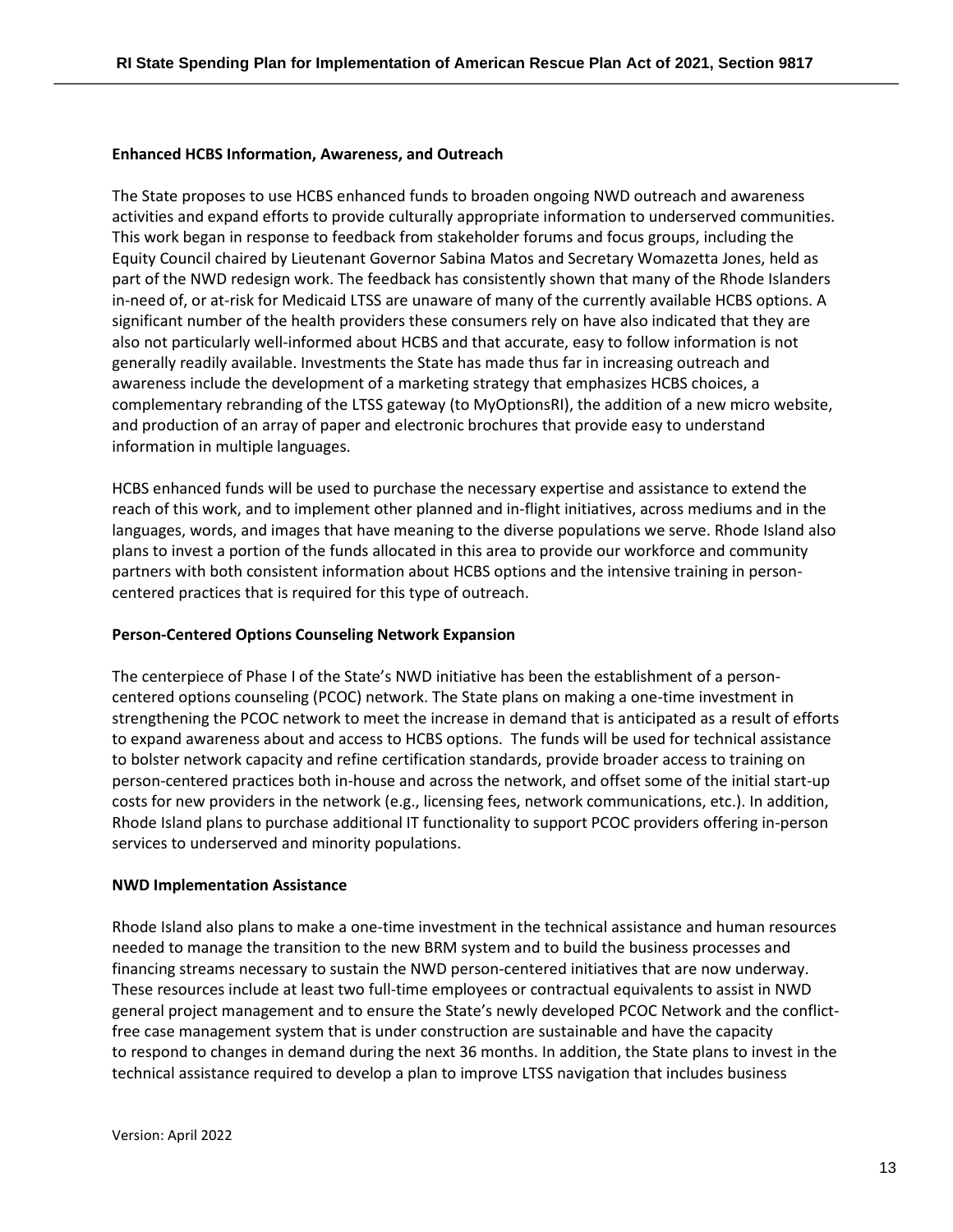process and IT reforms, and a proposal for standing-up a self-financing corps of culturally diverse HCBS application assisters.

#### **Sustainability**

The one-time investments associated with each component of this initiative cover the costs of developing a plan for ensuring the sustainability of the interventions proposed, as appropriate. In general, the State expects that savings derived from rebalancing, improving efficiency and performance, and promoting better access and outcomes will offset most of the costs associated with this initiative.

#### **Success Metrics**

- Statewide access to PCOC
- Increased awareness of HCBS choices
- Reduction in time between point of HCBS application submission and service delivery

# **Children's Behavioral Health Single Point of Access**

#### **Opportunity Statement**

Children's behavioral health needs, which have been growing prior to the PHE, have been exacerbated by the stresses of COVID-19. For example, recent data from Rhode Island Kids Count found that calls to RI Kids Link, a Rhode Island hotline for children's behavioral health supports, increased 22% in 2020 during the PHE.<sup>2</sup>

Navigating the children's behavioral healthcare system in Rhode Island can be daunting. Particularly when a child experiences a behavioral health crisis, parents may not know what to do, or who is available to help meet their child's needs. One underlying reason is that our current system is siloed, with responsibility for children's behavioral health services fragmented across different state agencies and too often carried out in more restrictive settings than necessary. This makes it difficult for the system to deliver effective behavioral healthcare to Rhode Island children. For children and families of color, structural racism makes the challenge of getting appropriate services and supports even more difficult.

Rhode Island will utilize enhanced HCBS FMAP funding to strengthen and expand the existing pediatric behavioral health hotline so that it can serve as a central point of access for youth behavioral services and supports for the entire state.

#### **Spending and Project Planning Update for Single Point of Access as of April 18, 2022**

Please see the [Children's Behavioral Health section](#page-34-0) below for updates on this area of work.

<sup>2</sup> [6783 LCACT 1st Mailer \(rikidscount.org\)](https://www.rikidscount.org/Portals/0/Uploads/Documents/Factbook%202021/Children)

Version: April 2022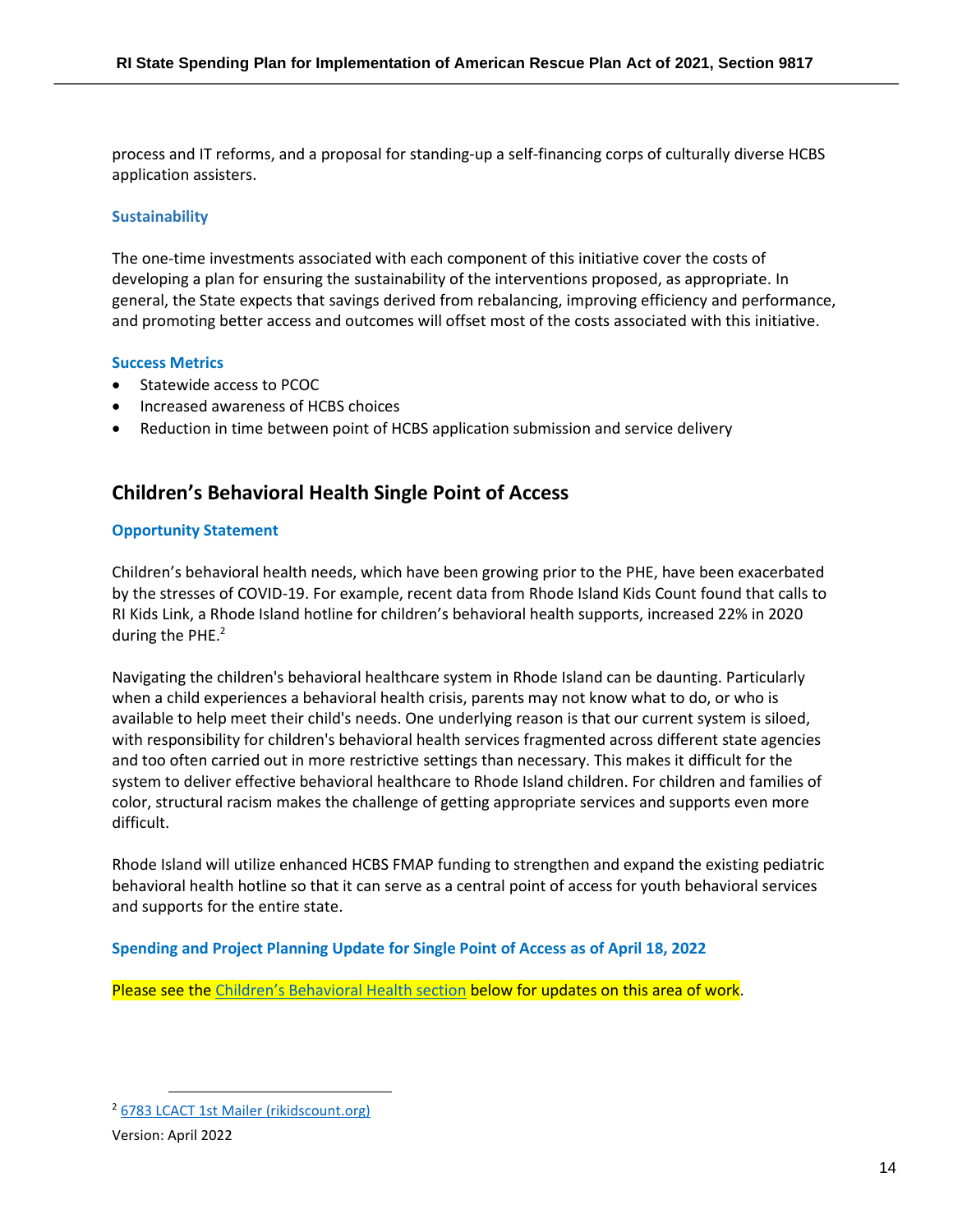#### **Proposed Intervention & Theory of Change**

#### **Strengthening the System with a Single Point of Access**

A primary goal of the Children's Behavioral Health system is to make coordinated services more accessible for all families. Creating a single point of access streamlines the process and removes barriers to obtaining timely, necessary services and supports for children and youth, particularly for those experiencing a behavioral health crisis. Rhode Island will use enhanced HCBS FMAP funding to expand an already-existing 24/7 pediatric behavioral health triage and referral hotline into a central referral hub for children's behavioral health referrals for the state**.** Rhode Island's central goal is to ensure that families can enter the system through any point, e.g., schools, primary care physicians, or community programs, that will all know how to identify and refer a child or family. Once the family reaches the system, there will be a unified process for receiving the care they need to thrive.

To support this single point of access, resources are required for training and to implement standardized screening and assessment tools, such as the Child and Adolescent Needs and Strengths (CANS), and tools that measure Adverse Childhood Experiences (ACEs). These investments will help to ensure that consumer needs are accurately identified, and services are matched appropriately and effectively.

Successful implementation of the single point of access will also require a comprehensive communications component, to ensure all are well-informed about the availability and intended purpose of this service.

#### **Community Referral Platform**

The single point of access will also require person-centered coordination and electronic referral management software to support a coordinated care network of health and social service providers in Rhode Island. EOHHS has competitively procured a Community Referral Platform (CRP) for its Accountable Entity program under the Health System Transformation Project (HSTP) supported by CMS. This funding will go towards building out the CRP to integrate with the single point of access to allow for referrals to social service partners.

#### **Sustainability**

Building a coordinated access point and developing a referral platform that will support it are onetime costs that will yield long-term improvements in access to children's behavioral health services in Rhode Island.

#### **Success Metrics**

- Expanded referrals to community partners
- Improved provider capability to connect children with the behavioral health treatment they need
- Reduced wait time in accessing pediatric behavioral health services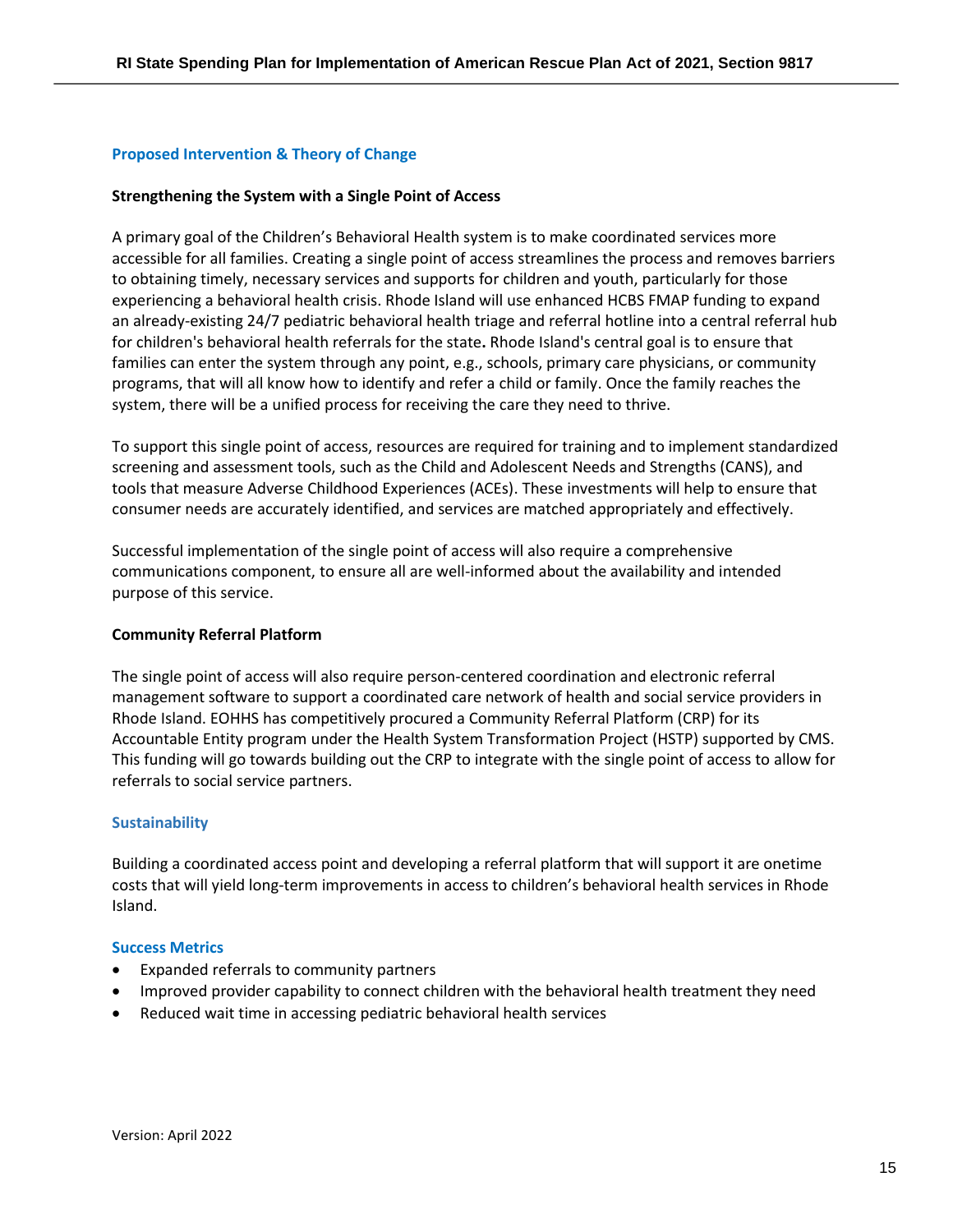# <span id="page-15-0"></span>**Increasing Access to HCBS**

## *Proposed Total Investment:* \$56.375M

# **HCBS Workforce Recruitment and Retention**

#### **Opportunity Statement**

Supporting and building the HCBS direct care workforce is a cornerstone of Rhode Island's COVID-19 recovery strategy as well as our LTSS system rebalancing initiative. The majority of stakeholder survey respondents cited worker wages and training as priorities and highlighted many direct care workers (DCWs) are tempted to leave the HCBS workforce due to better paying positions in retail or food service. Historically, approximately 22% of approved HCBS service plans for LTSS Home Health agencies may go unfilled. Low wages and challenging working conditions, limited advancement opportunities, and insufficient respect and recognition have created chronic HCBS DCW shortages that diminish access and quality of services. Workforce shortages have been exacerbated by COVID-19 and may be further challenged by a tight post-pandemic labor market, statutory increases in the minimum wage without current statutory rate increases, and growing demand for HCBS services. Major investments in workforce recruitment, retention, and training will be needed to reverse labor shortages and to turn this care economy work into a valued part of our labor market and human infrastructure.

Learning from our investment of CARES Act dollars, Rhode Island will invest in a DCW outreach campaign, recruitment, and retention programs to incentivize the workforce growth necessary to support Rhode Island's rebalancing efforts. We will also invest in expanding training opportunities to improve service quality and support career growth.

#### **Spending and Project Planning Update for HCBS Workforce and Retention as of April 18, 2022**

#### 1. **Workforce Hiring and Retention Incentives**

As of April 8, 2022, RI EOHHS distributed \$3.3 million in Workforce Recruitment and retention funding to the following provider types: Personal Choice, Independent Providers, Home Health Care agencies, and LTSS Case Management agencies. Funding distribution of the full \$58 million allocated to this initiative is expected to be complete for most provider types by May 31, 2022. Since our last quarterly update, RI EOHHS continued stakeholder conversations on the best ways to distribute and manage the spending of these dollars. Through this process, we identified two gaps in our initial analysis for this work which would increase the amount that we plan to spend on recruitment and retention activities.

First, we identified that the Emergency Outpatient Services (EOS) provided to children with intensive behavioral health needs through our managed care organizations met the criteria of HCBS services listed in Appendix C of [SMD #21-003.](https://www.medicaid.gov/Federal-Policy-Guidance/Downloads/smd21003.pdf) Second, we identified that our initial analysis of substance use disorder (SUD) treatment providers undercalculated managed care claims. To ensure equitable treatment of all eligible providers, we recommend updating our spending plan by the amounts highlighted in the table below. Additional updates will be provided in the FFY Q1 2023 Spending Plan Narrative to be submitted to CMS on July 18, 2022.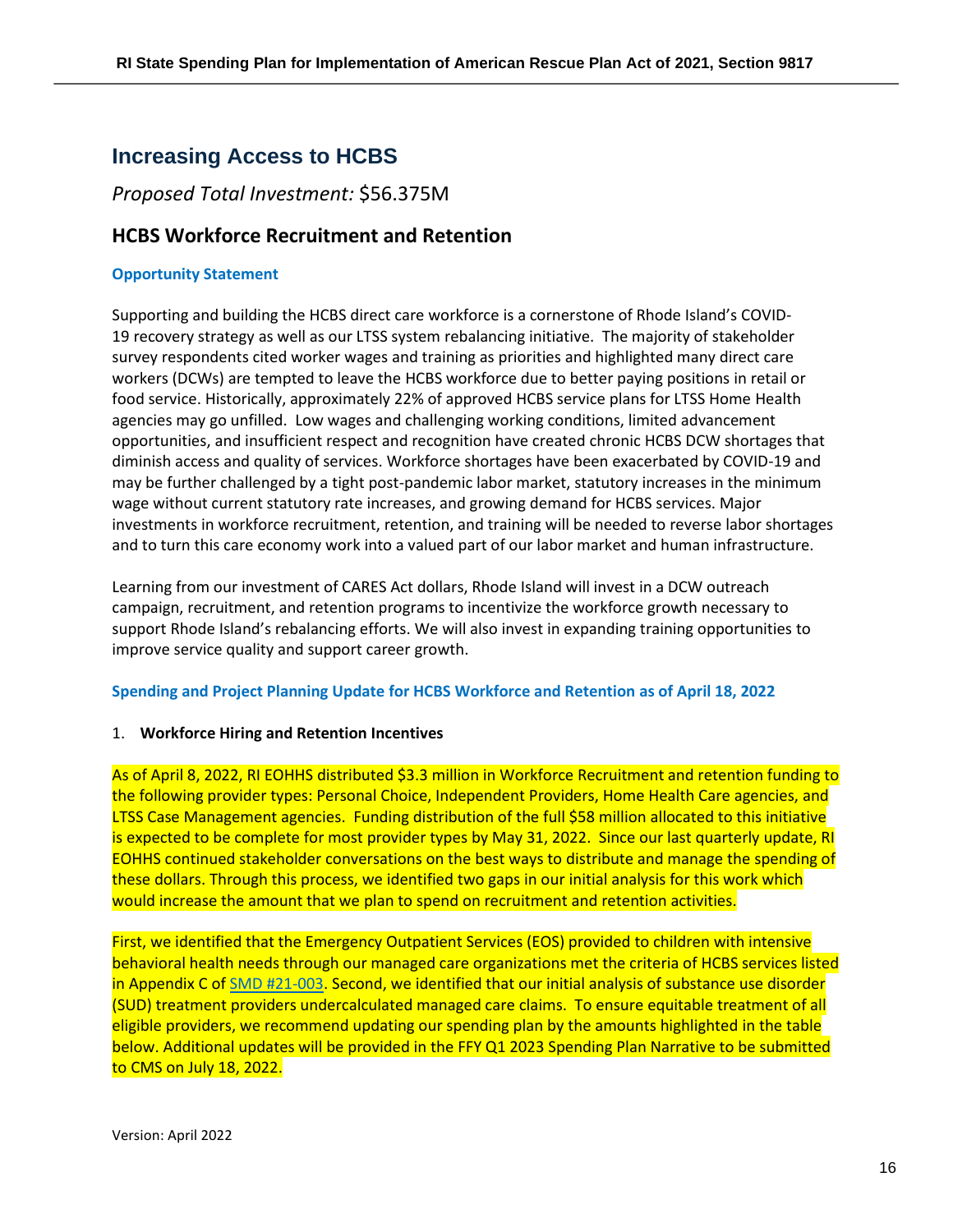This table summarizes projected and/or encumbered budgets based on stakeholder conversations and additional claims analyses. Adjustments made since the last quarterly narrative update are clearly marked below:

| <b>Provider</b><br><b>Type</b><br>Code | <b>Provider Description</b>                                                    | <b>Funding</b><br><b>Mechanism</b>  | <b>Federal Authority</b>                                                                                               | <b>Estimated</b><br><b>Funding</b><br>Temporary -<br><b>All Funds</b> |  |  |  |
|----------------------------------------|--------------------------------------------------------------------------------|-------------------------------------|------------------------------------------------------------------------------------------------------------------------|-----------------------------------------------------------------------|--|--|--|
| <b>LTSS</b>                            |                                                                                |                                     |                                                                                                                        |                                                                       |  |  |  |
| 072, 0                                 | Home Care Agencies                                                             | <b>FFS Rate Increase</b>            | SPA submitted 12/10/21<br>Approved 3/10/22                                                                             | \$24,123,000                                                          |  |  |  |
| 010 & 065                              | <b>Skilled Nursing</b><br>Homecare                                             | <b>FFS Rate Increase</b>            | SPA submitted 12/10/21<br>Approved 3/10/22                                                                             | \$1,766,000                                                           |  |  |  |
| 050                                    | <b>Adult Day Care</b>                                                          | <b>FFS Rate Increase</b>            | SPA submitted 12/10/21<br>Approved 3/9/22                                                                              | \$2,129,000                                                           |  |  |  |
| 055                                    | <b>Habilitation Group Homes</b>                                                | <b>FFS Rate Increase</b>            | 1115 Waiver                                                                                                            | \$902,000<br>\$1,022,000                                              |  |  |  |
| 071 FI                                 | <b>Fogarty Center Fiscal</b><br>Intermediary                                   | <b>FFS Rate Increase</b>            | 1115 Waiver                                                                                                            | \$20,000                                                              |  |  |  |
| 116 FI                                 | Independent Provider<br><b>Fiscal Intermediary</b>                             | <b>FFS Rate Increase</b>            | 1115 Waiver                                                                                                            | \$1,000                                                               |  |  |  |
| 071 PC                                 | <b>Personal Choice</b><br><b>Recruitment &amp; Retention</b><br><b>Bonuses</b> | <b>Direct Grant</b>                 | N/A (not a rate increase)                                                                                              | \$3,738,000<br>\$3,522,436                                            |  |  |  |
| 116 PC                                 | Independent Provider<br><b>Recruitment &amp; Retention</b><br><b>Bonuses</b>   | <b>Direct Grant</b>                 | N/A (not a rate increase)                                                                                              | \$187,000<br>\$402,564                                                |  |  |  |
| 089                                    | <b>PACE</b>                                                                    | <b>Capitation Rate</b><br>Increase  | Pre-print to be submitted<br>by 3/1/22                                                                                 | \$3,897,000<br>\$2,800,000                                            |  |  |  |
| 044                                    | <b>LTSS Case Management</b>                                                    | <b>FFS Rate Increase</b>            | <b>To Be Determined</b><br>1115 Waiver                                                                                 | \$330,000<br>\$407,000                                                |  |  |  |
|                                        |                                                                                |                                     | <b>Subtotal</b>                                                                                                        | \$37,093,000<br>\$36,193,000                                          |  |  |  |
|                                        |                                                                                | <b>Behavioral Health</b>            |                                                                                                                        |                                                                       |  |  |  |
| <b>MCO</b>                             | Substance Use Disorder<br>(SUD) Rehab                                          | <b>MCO Direct</b><br>Payment        | Pre-Print submitted<br>12/28/21                                                                                        | \$3,055,000<br>\$8,094,000                                            |  |  |  |
| 061                                    | <b>CMHCs</b>                                                                   | <b>FFS Rate Increase</b>            | <b>SPAs submitted</b><br>12/23/21 and 12/29/21<br><b>Adult BH SPA approved</b><br>3/18/21; ACT SPA not<br>yet approved | \$11,580,000                                                          |  |  |  |
| 080                                    | <b>HBTS/PASS</b>                                                               | <b>FFS Rate Increase</b>            | 1115 Waiver                                                                                                            | \$7,754,748<br>\$5,734,332                                            |  |  |  |
| 080                                    | <b>HBTS/PASS</b>                                                               | <b>Direct Grant</b>                 | 1115 Waiver                                                                                                            | \$2,020,416                                                           |  |  |  |
| 109                                    | Peer Recovery Programs                                                         | <b>FFS Rate Increase</b>            | 1115 Waiver                                                                                                            | \$73,000                                                              |  |  |  |
| <b>MCO</b>                             | <b>Emergency Outpatient</b><br>Services (EOS)                                  | <b>MCO Direct</b><br><b>Payment</b> | <b>Pre-Print submitted</b>                                                                                             | \$314,000                                                             |  |  |  |
|                                        |                                                                                |                                     | <b>Subtotal</b>                                                                                                        | \$22,462,748<br>\$27,815,748                                          |  |  |  |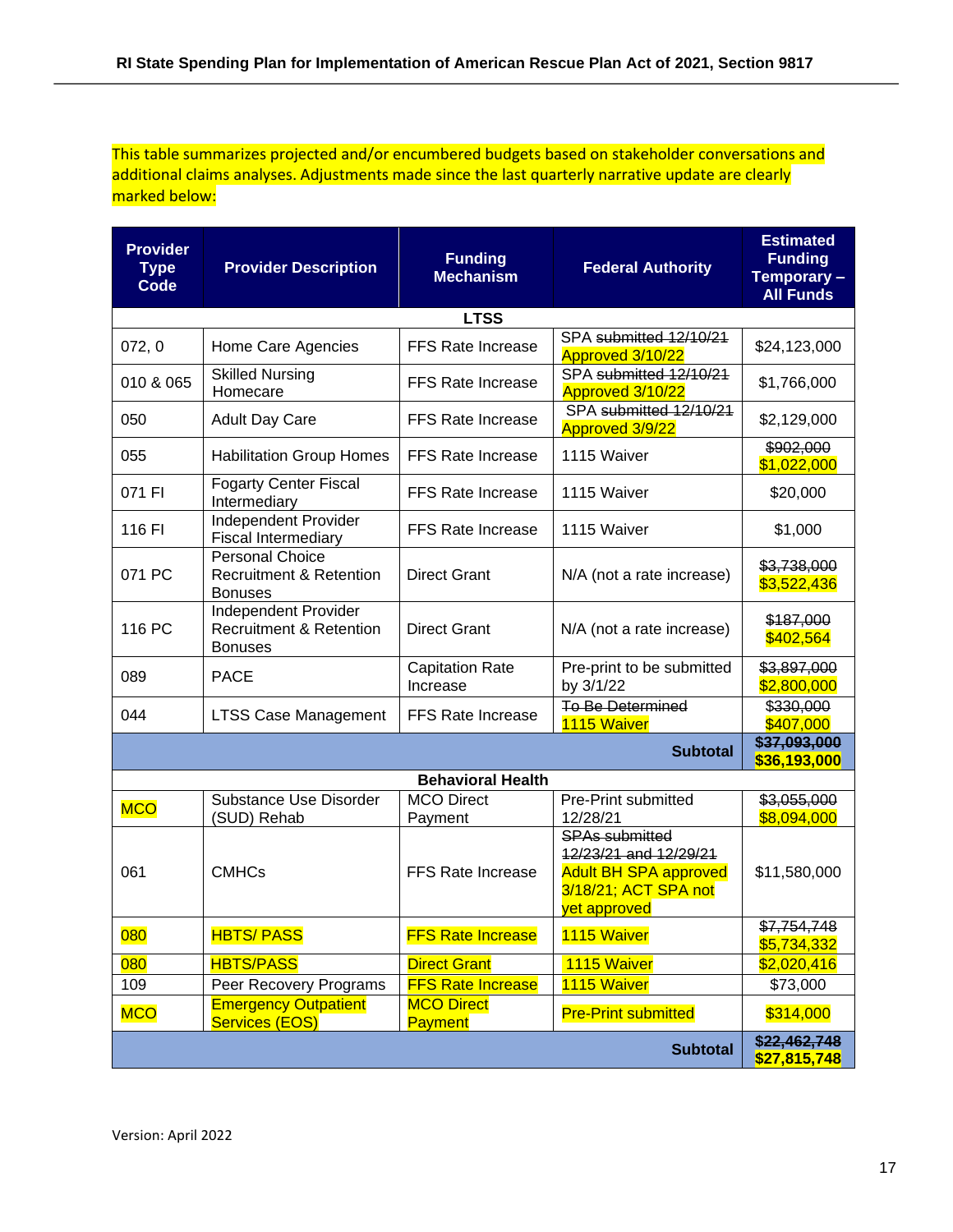The state carefully reviewed the behavioral health providers included in the Workforce Recruitment and Retention program to ensure compliance with [SMD #21-003.](https://www.medicaid.gov/Federal-Policy-Guidance/Downloads/smd21003.pdf) Each provider delivers state plan or 1115 waiver benefits that are either directly listed in Appendix B or could be listed. Community Mental Health Centers (CMHC), run programs that are included under the Rehabilitative Section of Rhode Island's Medicaid State Plan. Specifically, Psychiatric Rehabilitation Services (including Adult Behavioral Health Group Homes), Crisis Intervention Services, Substance Abuse Assessment Services, Outpatient Counseling Services, Detoxification Services and Substance Abuse Residential Services, Day/Evening Treatment, and Mental Health Emergency Service Interventions. To provide the workforce recruitment and retention funding increases, the State will increase three service codes most highly utilized by CMHCs for the Rehab services listed above. These include Assertive Community Treatment and Adult Behavioral Health service codes. Peer Recovery Programs are authorized as Peer Supports within the HCBS Services that are listed in Rhode Island's 1115 Demonstration Waiver. Children's Emergency Outpatient services are included in Section 13(d) of our State Plan under Rehabilitative Services.

#### **Career Awareness and Outreach**

No funds were encumbered or spent for this project in the past quarter. We continue to engage with stakeholders to more fully scope this project and to prepare for implementation. Additional updates will be provided in the FFY Q1 2023 Spending Plan Narrative to be submitted to CMS on July 18, 2022.

#### **Proposed Intervention & Theory of Change**

#### **Recruitment**

HCBS direct care workers (DCWs) are a category of paraprofessionals who typically provide direct personal care and support to older adults and individuals with physical, intellectual, and developmental disabilities, or mental health and substance use disorders. In HCBS settings, DCWs are most commonly categorized by the Bureau of Labor Statistics as certified nursing assistants (CNAs), home health aides (HHAs), personal care aides (PCAs), and social and human services assistants (S&HSAs). It is important to note the actual job titles are not standardized and may vary widely across settings. Other than Nursing Assistants, DCWs are typically unlicensed, and require little, if any, pre-employment training or certification. DCWs are among the fastest growing occupations in Rhode Island and are projected to have the highest number of job openings (largely due to turnover) between 2018-2028. The COVID-19 pandemic has exacerbated this challenge due to health and safety concerns, childcare difficulties, job loss, unemployment benefits, and other issues.

#### **Career Awareness & Outreach**

EOHHS will engage in and support partnerships with the State's Department of Labor and Training (DLT), the Governor's Workforce Board (GWB), the Rhode Island Department of Education (RIDE), the Department of Human Services (DHS), the Department of Behavioral Healthcare, Development Disabilities, and Hospitals (BHDDH), higher education, and/or other public and community-based workforce partners to promote HCBS training, education, jobs, and careers to unemployed and underemployed adults, and in-school and out-of-school youth. Activities shall include career days, job fairs, guest speakers, internships, mentorship programs, worksite visits, social media campaigns, paid advertising, dissemination of educational materials, and other initiatives to raise awareness of job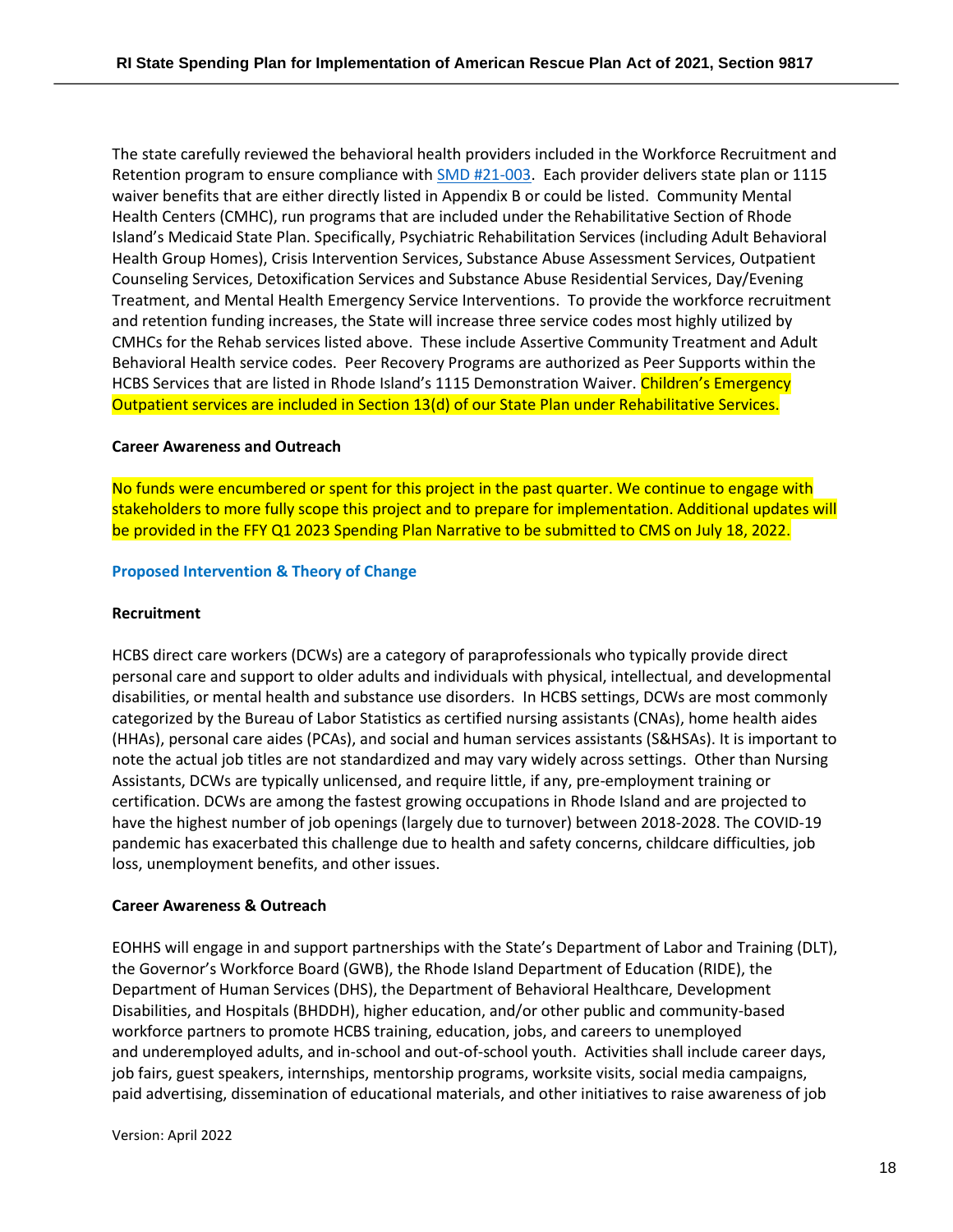and career opportunities in home and community-based services, with the goal of increasing employment in this field over time.

#### **Hiring Incentives**

Hiring incentives remain a core component of our workforce recruitment and retention program. This section of the spending plan narrative is crossed out because we have adjusted our methodology for distributing funding to eligible direct care workers. Our updated approach is described above.

Recruitment efforts will include hiring incentives that will be paid out to new hires after six months of employment. This will enable HCBS employers, including but not limited to Medicaid Certified Home Health Agencies, Assisted Living Facilities, PCAs in Self-Directed programs, Developmental Disability Organizations (DDOs), and HBTS/PASS providers to compete in a tight labor market.

DCWs hired between July 1, 2021 and March 31, 2024 will be eligible to receive a hiring bonus, based on total hours worked in the first six months of employment supporting older adults, individuals with physical, intellectual, or developmental disabilities, children with special needs, individuals with mental health and substance abuse disorders, and young people in Rhode Island's Department of Children, Youth, and Families. Specific bonus amounts will be outlined in administrative guidance and will be determined in consultation with stakeholders.

#### **Workforce Retention**

Direct care worker retention payments remain a core component of our workforce recruitment and retention program. This section of the spending plan narrative is crossed out because we have adjusted our methodology for distributing funding to eligible direct care workers. Our updated approach is described above.

DCW turnover rates are extremely high due to low wages, a competitive labor market, difficult working conditions, insufficient respect and recognition, and limited advancement opportunities. High turnover rates reduce access to services, disrupt continuity of care, and result in insufficient workforce knowledge, skills, and experience to adequately care for HCBS consumers with increasingly complex needs.

To help reduce turnover rates and improve workforce retention, the State will support retention bonuses for DCWs. Specific bonus amounts will be outlined in administrative guidance and will be determined in consultation with stakeholders.

Funding under this initiative will also be used to contract a fiscal intermediary to administer the hiring and retention payments. Dedicated administrative capacity is required to maintain an accurate record of all distributed funds and to administer the program with fidelity to policy goals.

#### **Sustainability**

All workforce incentives are designed as short-term strategies to help Rhode Island recover from the devastating impacts of the COVID-19 pandemic on the HCBS workforce. We understand ongoing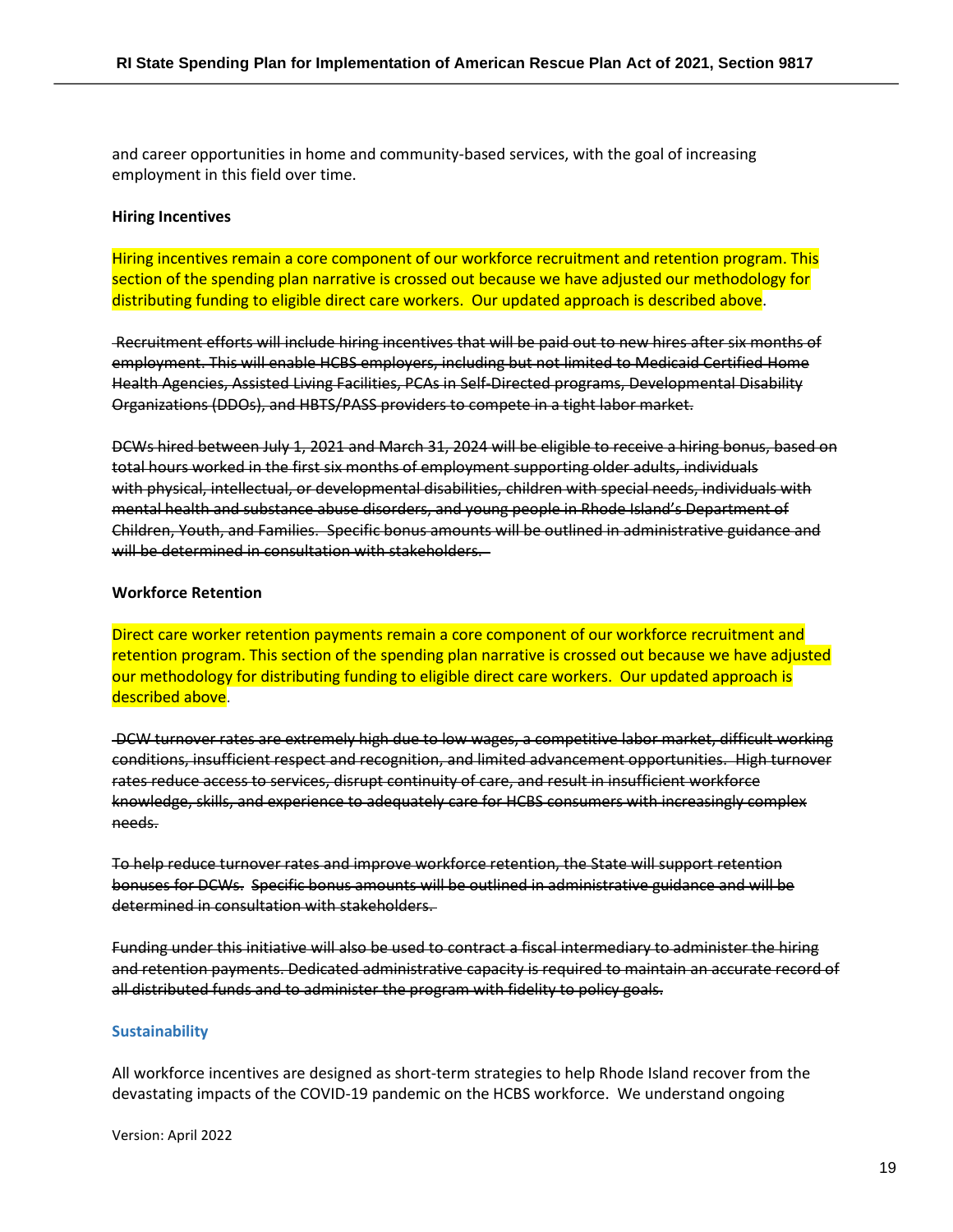investments are required to ensure the State has sufficient capacity to adequately support an aging population over time, in addition to our I/DD community and children and adults with behavioral health needs. We intend to use lessons learned from each HCBS workforce initiative to inform our ongoing policy work, including our annual budget development. For example, using CARES Act dollars, we provided Behavioral Health training to 200 HCBS Nursing Assistants. Based on the success of that program, we incorporated a new rate structure into our State Fiscal Year 2022 budget bill that provided an increase in payments to agencies who had at least 30% of their workers complete the training. In this way, we maximized the one-time nature of the funds to advocate for longer term policy changes to sustain our workforce development efforts.

#### **Success Metrics**

- 10,000 job seekers reached through recruitment campaign
- 4,500 new DCWs hired over the next 3 years
- Reduced DCW turnover rates, as reported by provider agencies
- Timely payment of 100% of incentives

# <span id="page-19-0"></span>**Developing Rhode Island's HCBS Workforce**

## *Proposed Total Investment:* \$6.1M

### **HCBS Workforce Training**

#### **Opportunity Statement**

In addition to the HCBS workforce recruitment and retention initiatives described above, investments in workforce training are required to build the skills of our workers, support career laddering, and to increase the quality of services that are delivered.

#### **Spending and Project Planning Update for HCBS Workforce Training as of April 18, 2022**

No funds were encumbered or spent for this project in the past quarter. We continue to engage with stakeholders to more fully scope this project and to prepare for implementation. Additional updates will be provided in the FFY Q1 2023 Spending Plan Narrative to be submitted to CMS on July 18, 2022.

#### **Proposed Intervention and Theory of Change**

#### **Advanced Certifications for CNAs, PCAs, and S&HSAs**

HCBS DCWs often receive little, if any, formal training in how to identify and address the complex physical, emotional, and social challenges faced by their clients. Nor do they receive counseling or help to deal with the emotional challenges they face as a result of their work. To expand skills and advancement opportunities for workers, and enhance the quality and continuity of care for consumers, the State will support workforce training opportunities and/or incentives for DCWs to obtain approved, advanced certifications and other trainings that are industry-validated and linked to career advancement and/or professional development. This includes, but is not limited to support for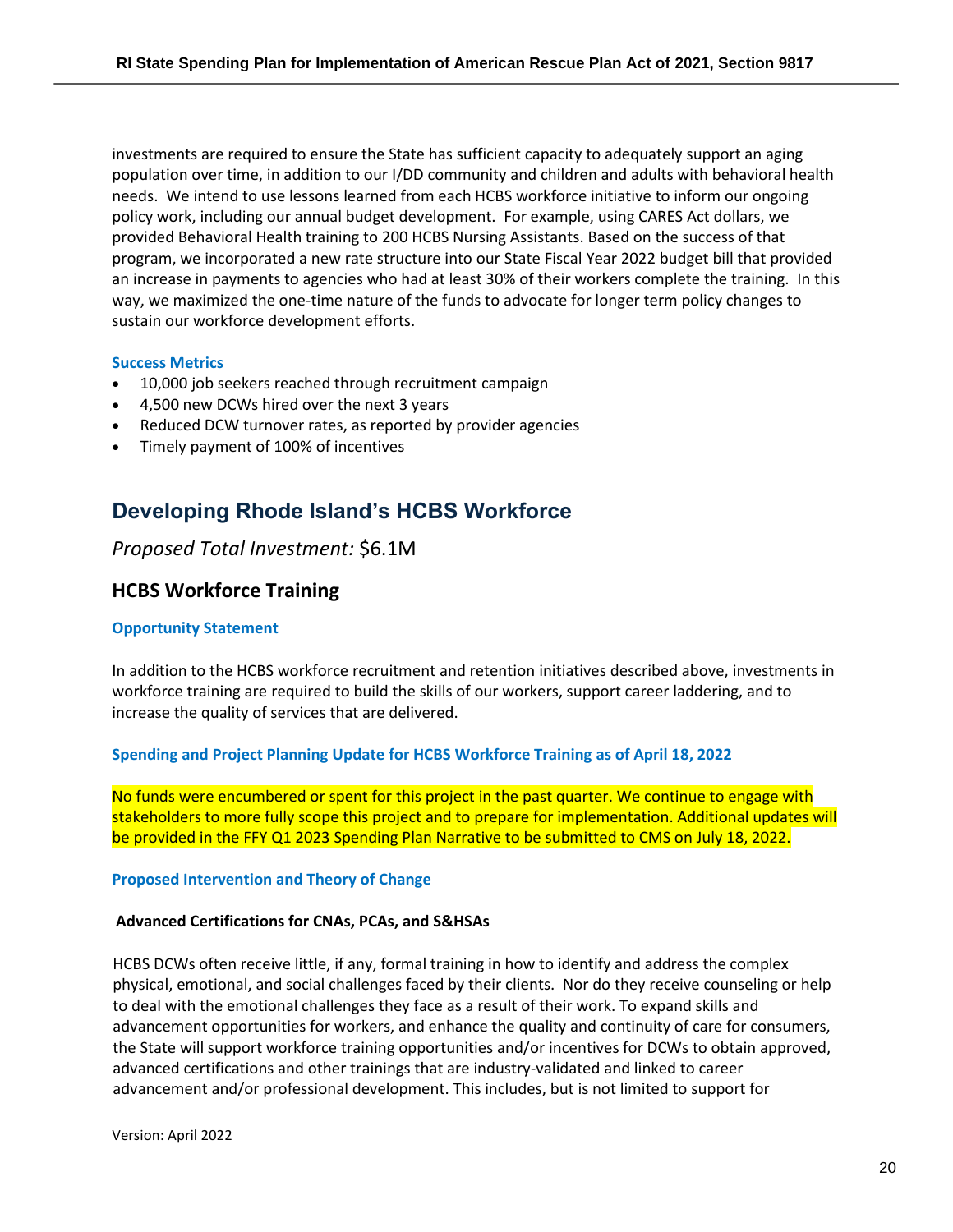continued training in behavioral health care, Alzheimer's and dementia care, chronic disease care, and social determinants of health. It also includes funding for other consumer-centered training and employment supports.

#### **Health Professional Equity Initiative**

Black, indigenous, and other workers of color (BIPOC) are significantly overrepresented in low wage HCBS direct care positions, but significantly underrepresented in higher-paid licensed health professional roles. The need for culturally and linguistically competent providers is particularly critical in behavioral health settings. This long-standing equity issue adversely impacts workers, families, consumers, and provider agencies. Barriers to higher education and licensed occupations can be formidable, and a substantial investment is needed to address historic race-based inequities and to prepare a more diverse, culturally and linguistically competent workforce.

To help address racial and ethnic inequities in the health professional workforce and to expand career pathway opportunities for DCWs who have been employed for at least two years, the State will support a full tuition waiver (in conjunction with other available tuition assistance programs) at any public in-State institution of higher education for courses and credits leading to a health professional degree and/or license, as well as paid educational leave time (i.e. 2 hours of leave per academic credit while enrolled in classes, not to exceed 20 hours of paid leave per week). Marketing and outreach for this initiative will focus on marginalized communities and communities of color with the specific goal of increasing diversity in the direct care workforce.

#### **Success Metrics**

- Additional certification for 6,000 workers
- Enrollment of 200 direct care workers in a health professional degree program

# <span id="page-20-0"></span>**Improving Quality and Race Equity**

# *Proposed Total Investment:* \$10M

# **Quality and Race Equity Challenge Grants**

#### **Opportunity Statement**

In addition to investing in workforce development and access to services, the enhanced HCBS FMAP funding provides an opportunity to build new quality models of service delivery and to encourage providers and community organizations to participate in quality improvement programs. Access to services is important, but so too is the quality of those services. According to the 2020 LTSS State Scorecard produced by AARP, the AARP Foundation, The Commonwealth Fund, and the SCAN Foundation, Rhode Island is ranked 37<sup>th</sup> in Quality of Life and Quality of Care, and 28<sup>th</sup> in Effective Transitions. Within those categories, our rate of employment for adults with ADL disabilities ages 18-64 relative to the rate of adults without disabilities is ranked 35<sup>th</sup> and our percentage of home health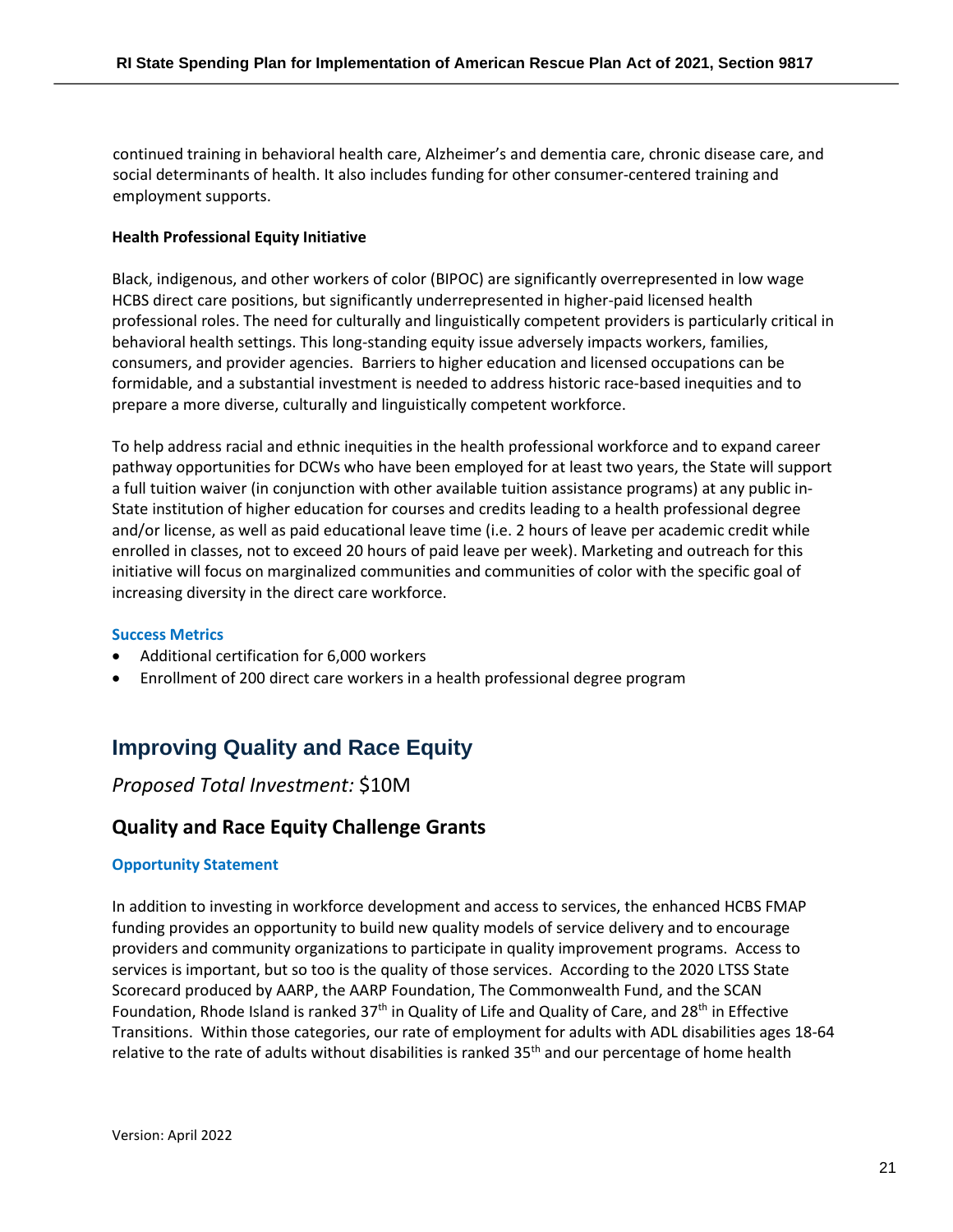patients with a hospital admission ranked 47<sup>th</sup> in the country. Critically, our HCBS quality cross-state benchmarking capability is also low, ranking 36<sup>th</sup> among states.<sup>3</sup>

Quality measures on adult and children's behavioral health also need improvement. Rhode Island's rates for substance abuse are above the national average for all drugs surveyed except for cigarettes. Rhode Island has the highest rate of juvenile delinquency cases per 100,000 children when compared to neighboring states. We see that a lack of home and community-based services for behavioral health across the age spectrum drives medical spending elsewhere – 10% of emergency department (ED) visits in 2018 had a primary diagnosis related to behavioral health and over a quarter of the mental health visits were children, according to RI Department of Health data. Medicaid claims data suggests that counseling services are more often provided after a hospitalization, rather than before as preventative care. Finally, as an indicator that additional prevention and new care models are needed, less than a quarter of individuals received a follow up within 30 days of an ED visit for substance use disorder (SUD) related issues.

#### **Spending and Project Planning Update for Quality and Equity as of April 18, 2022.**

#### Work in this program area has not yet been initiated.

#### **Proposed Intervention & Theory of Change**

#### **Quality and Equity Challenge Grants**

Regardless of which specific quality measure we point to, we know that expanding access to existing programs will not be enough to have a full population health impact. We also know that with temporary funding, it is not advisable to propose only one or two programs to fund if we do not know if they are going to be successful. However, from our stakeholder engagement survey and conversations, we know there are organizations that if they received one-time funding for pilot programs, could show increases in quality attainment that could serve as the basis for future state investments, either through Medicaidfunded pay-for-performance programs or through other value-based payment arrangements with our Managed Care Programs and Accountable Entities.

EOHHS proposes a "Challenge Grant" opportunity to fund quality improvement programs that can be implemented and evaluated by March 31, 2024. Through a Request for Proposals (RFP) process with careful attention to outreach beyond typical vendors and providers, we expect to evaluate proposals to fund program costs above and beyond what might be currently claimable under existing authorities. Proposals will need to include an evaluation plan, and the administrative costs and Medicaid authorities required to sustain any future program expansion, should it be shown to be effective. The RFP process will explicitly seek culturally competent providers with either minorityownership or governance, and will encourage partnerships among deeply-rooted community organizations to meet the grant requirements. For example, grass roots, minority-led organizations may partner with educational institutions or other research-based entities to complete the evaluation. Finally, all proposals must include strategies to address racial and ethnic disparities in the quality measures to be achieved.

<sup>3</sup> <http://www.longtermscorecard.org/databystate/state?state=RI>

Version: April 2022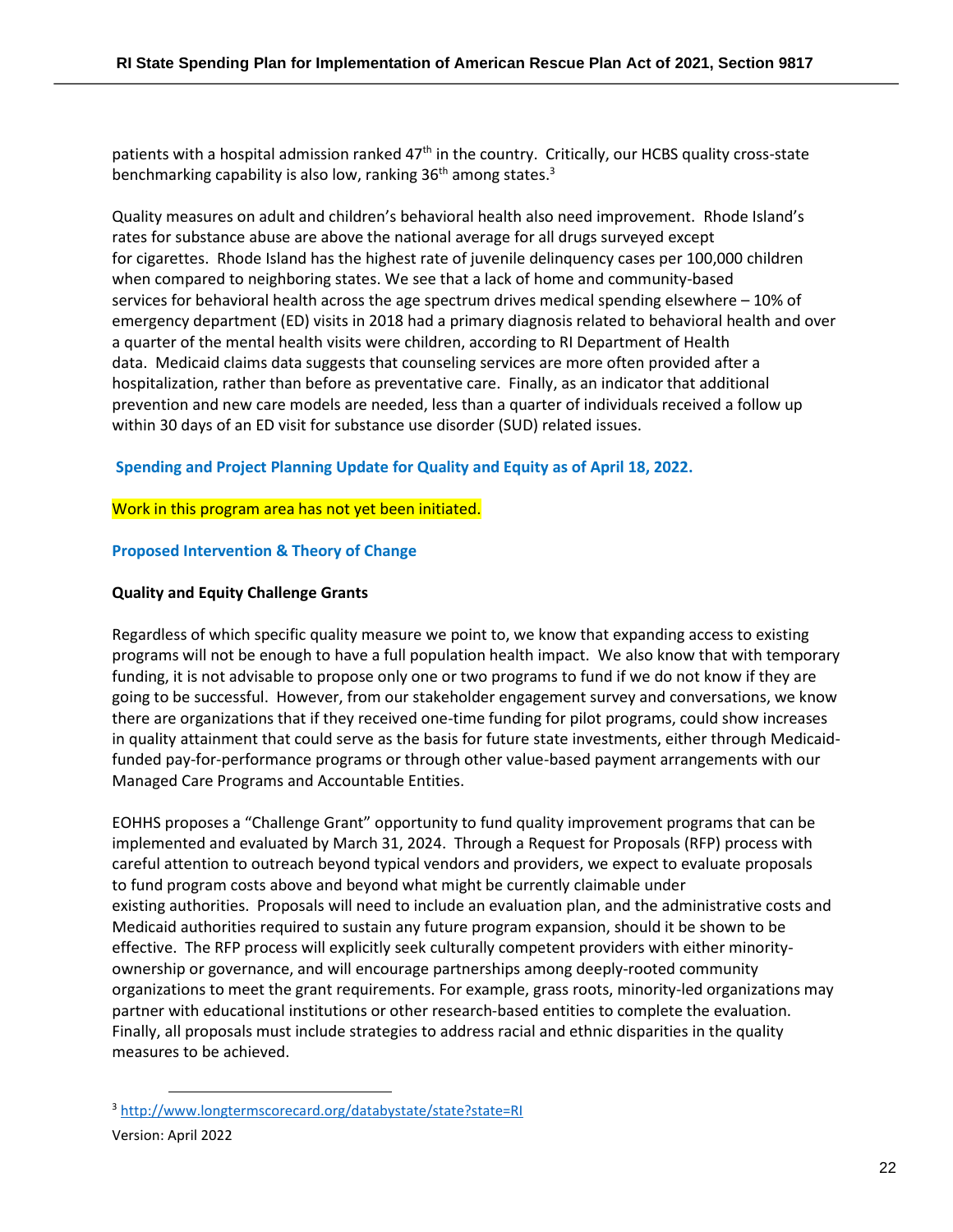While we encourage our stakeholders to promote their own programs, EOHHS will encourage applicants to consider quality measures that prioritize reducing emergency department and inpatient use, safety at home, preventative behavioral health (BH) and substance use disorders (SUD) services, housing stabilization, children's behavioral health wraparound services with child welfare providers, and identifying opportunities to assist citizens returning from Rhode Island's Adult Correctional Institutions (ACI).

### **Enhancing State Quality Strategy**

Rhode Island is currently receiving technical assistance from CMS and ADvancing States to develop and implement cross-agency data collection, analysis, and reporting processes to support oversight of HCBS services and standardized reporting of required sub-assurances under our Comprehensive 1115 Waiver. We believe this technical assistance should be supplemented by additional work under this opportunity to expand data collection in line with the CMS Request for Information (RFI) on the Recommended Measure Set for Medicaid-Funded Home and Community Based Services.<sup>4</sup> Included in that RFI are a long list of potential measures. We intend to use this funding to secure additional technical assistance to expand data collection and to make necessary system modifications to support that collection, enhance our quality strategy, and develop public facing quality scorecards.

#### **Sustainability**

"Challenge Grant" recipients will have the opportunity through funded evaluations to show efficacy of programs that could be used to appropriate additional funding or Medicaid rate changes to support the continuation of programs with other grant dollars. Such evaluation could also be used for additional grant funding to support programs as required. Technical assistance under the quality strategy initiative will be designed to ensure that existing state program administrators and data analysts can keep data up to date following the completion of the funded project.

#### **Success Metrics**

- Number of Medicaid members served in new pilot models
- Reduced number of preventable ED visits and inpatient visits among members served in new pilot models
- Implementation of personal safety and respect measures
- Implementation of life decision measures

# **Assistive Technology and Remote Supports**

### **Opportunity Statement**

Technology can be leveraged to help support individuals with intellectual and development disabilities (I/DD), traumatic brain injuries, dementia, or physical disabilities, e.g., by keeping them safe, or helping them stay connected to the community at large. Technology can help people live on their own or age in

<sup>4</sup> <https://www.medicaid.gov/medicaid/quality-of-care/downloads/rfi-hcbs-recommended-measure-set.pdf>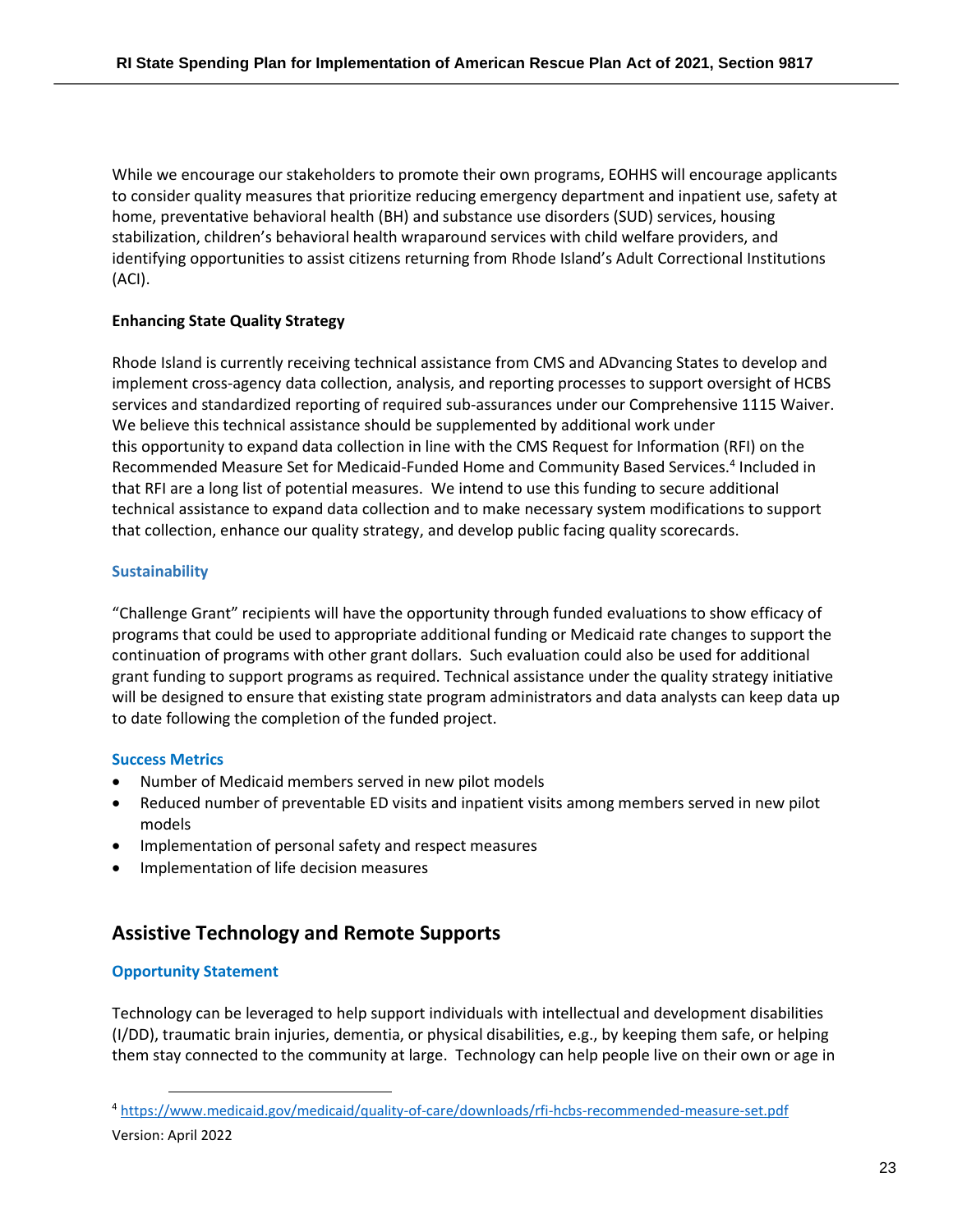place, have greater access to transportation, provide needed reminders for daily living activities, assist with medication management, and many other tasks and/or activities. Overall, the use of technology promotes independence and self-sufficiency.

Additionally, we can leverage technology to help aid individuals without the need for in-person staffing. Remote support uses two-way communication in real time, so the individual receiving the support can communicate with their providers when they need them. Remote supports services decrease the need for in-person staffing and have been successfully implemented in several states including Ohio, Minnesota, Indiana, South Dakota, Tennessee, and Wisconsin. By alleviating the need for in-person staffing for individuals who are able to benefit from remote supports, and who choose this option, we free up Direct Support Professionals (DSP) who can work with individuals with more significant needs who require more direct hands-on care.

During the PHE, many people learned how to use new technologies to stay connected with work, family, friends, and support services. The use of technology has allowed individuals to stay connected. In some cases, it has expanded their communities. This is a gain that cannot be lost post pandemic.

#### **Spending and Project Planning Update for Assistive Technology as of April 18, 2022**

#### **Remote Supports Pilot Project**

Work on this initiative has not begun yet. Utilizing Remote Supports as a service option in the State remains a priority.

#### **Proposed Intervention & Theory of Change**

#### **Assistive Technology Fund**

As originally communicated in the FFY Q3 2022 Spending Plan Narrative Update: This work remains a priority for the State. However, an alternative source of funding has been identified through the State budget process. Enhanced HCBS FMAP funding will no longer be dedicated to this project.

To ensure equitable access to these technologies and build on the success of DigiAge<sup>s</sup>, Rhode Island will establish an assistive technology fund to assist clients with a one-time purchase of these devices. Recognizing disparities in technology ownership and usage, this program will make specific use of community in-reach to the areas of the State hardest hit by COVID-19. Technology can assist individuals with support needs to address impairments in memory, abstract thinking, executive functioning, task sequencing, motor, and/or adaptive behavior. It allows for increased independence and the potential for a broader community.

There are all types of technological devices individuals can purchase to improve the quality of their life including laptops, smartphones, and tablets. Additionally, specialized smart devices can assist/alert when an individual has something burning on the stove, forgets to shut off the stove, needs automatic home temperature controls, or struggles with medication management. Technology also

<sup>5</sup> <https://oha.ri.gov/digiAGE>

Version: April 2022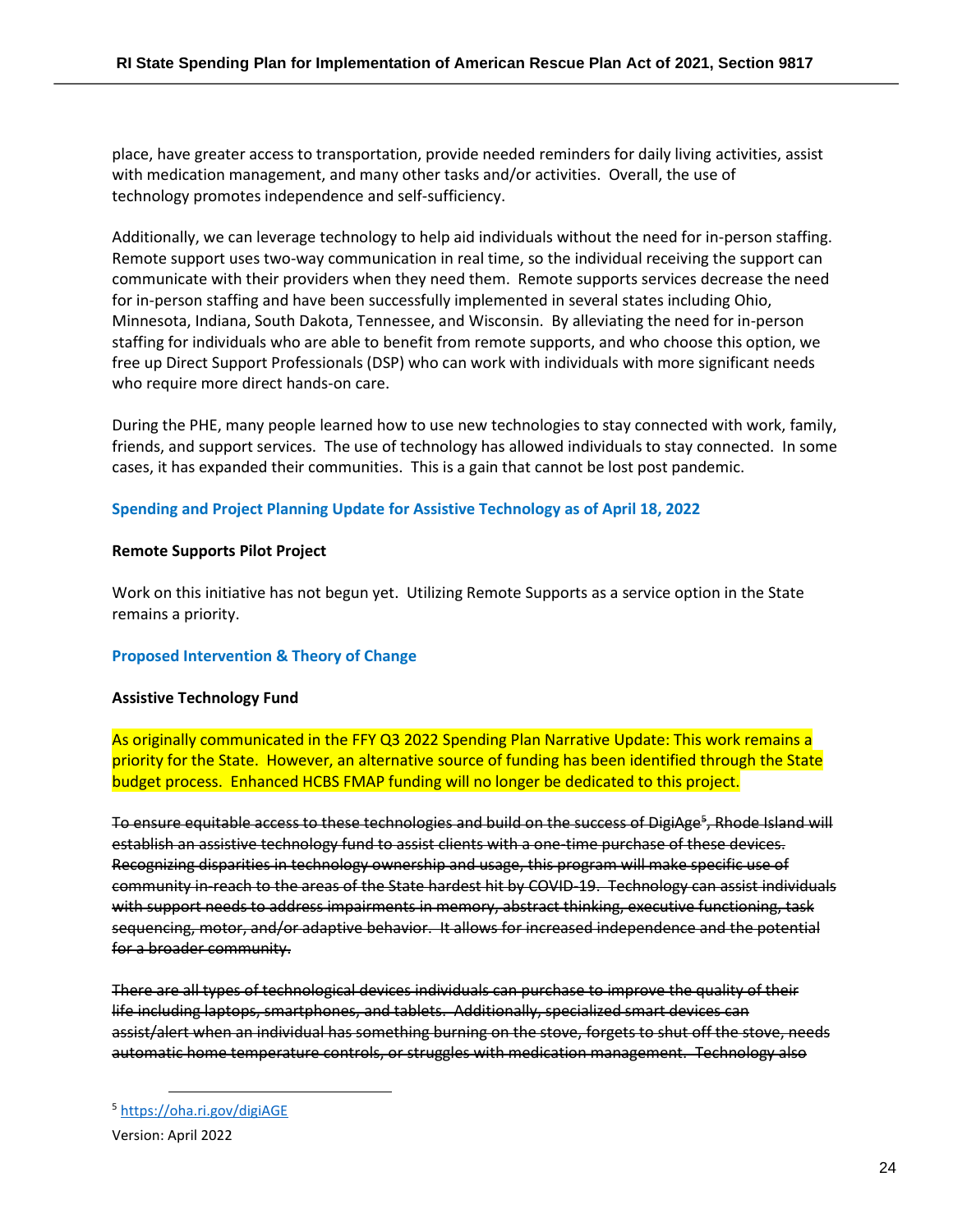offers new ways of connecting individuals. People can engage in all types of activities such as skill building classes, exercise classes, cooking classes, as well as many others that are all online.

#### **Technology Training**

As originally communicated in the FFY Q3 2022 Spending Plan Narrative Update: This work remains a priority for the State. However, an alternative source of funding has been identified through the State budget process. Enhanced HCBS FMAP funding will no longer be dedicated to this project.

Training in new technology is essential for individuals to fully benefit from any new service or device. There is a need to have trained staff assist individuals in learning how to use their devices, whatever they may be. Provider agencies and individuals who self-direct their support services should have access to training dollars, so they can get the most use out of their technology.

#### **Remote Support Services Pilot Project**

Rhode Island will invest funding in a 3-year pilot project to develop a remote staffing model. The project will use a competitive process to acquire technical assistance, solicit proposals from stakeholders, and design, implement and evaluate two to three project proposals. As part of project evaluation, we will conduct a Medicaid rate review and identify legislative, regulatory, and system requirements that would need to change to support sustained implementation of successful programs.

As a component of this project, we will help to fund internet connectivity for the pilot participants in need of this support. Internet connectivity is a vital component of this project because remote supports cannot be delivered without it. These investments will help to directly enhance, expand, and strengthen the HCBS services we are able to deliver to Rhode Islanders. For example, Remote Supports allow people to live their lives more independently by providing them with assistance whenever needed and regardless of the setting (e.g., rural or urban, residential, community-based, or within their place of employment). This type of support also helps with HCBS workforce shortage issues. Allowing individuals who want more independence and are capable of managing this independence, the ability to choose Remote Supports in lieu of in-person supports, allows existing HCBS workers to be deployed where they are most needed and desired.

We intend to use this enhanced FMAP to fund a one-time pilot of remote supports. Additional funds will be needed to sustain this initiative over time. We will pursue State budget funds and other braided funding to accomplish this. There may also be opportunities to align and sustain this effort with the federal Affordable Connectivity program to bring broadband services to more households nationwide.

#### **Sustainability**

Experience from other states proves that expanding access to technology and remote supports is cost effective. When these supports are used to assist individuals, there is a decreased need for in-person staffing. There is a cost associated with acquiring the technology that will be used by individuals, but the technology can last for several years. The use of these one-time funds will allow us to learn more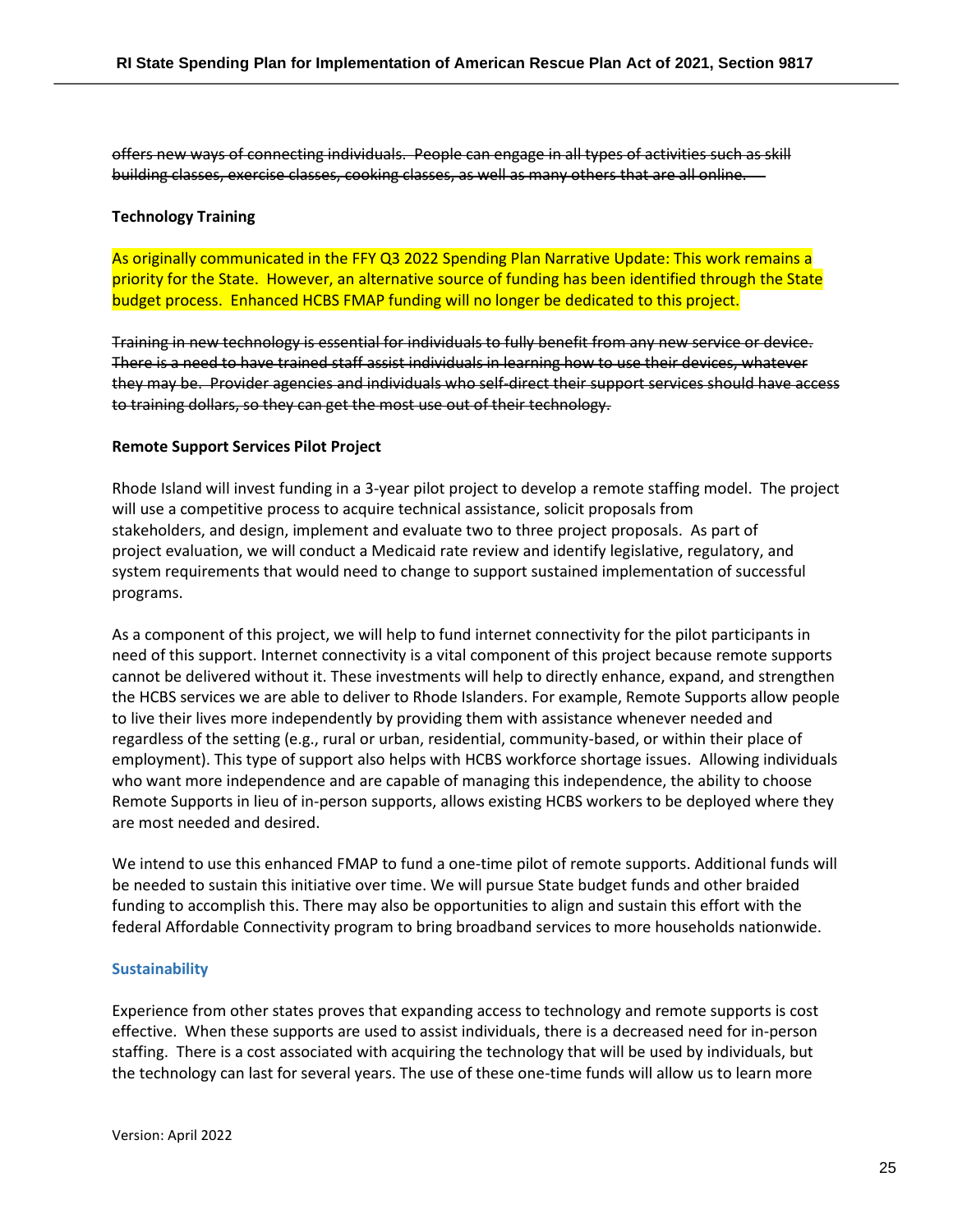about what works so we can further define an effective strategy for the use of technology as it continues to evolve along with individual preferences and ability to utilize technology.

#### **Success Metrics**

- Number of individuals utilizing remote supports for independent living and employment
- Greater independence evidenced by individuals doing things for themselves without direct staff involvement
- Increased request for technological supports
- Increased online community memberships

# <span id="page-25-0"></span>**Building Infrastructure to Expand Provider Capacity and Care Continuum**

*Proposed Total Investment:* \$55M

# **Self-Directed Program Expansion**

#### **Opportunity Statement**

A common theme in our ongoing stakeholder engagement work is the need to increase the number of workers providing HCBS services. Only 60% of licensed nursing assistants are currently employed as Certified Nursing Assistants (CNAs) indicating that many are leaving the healthcare industry. While our workforce proposals are inclusive of CNAs, we have an opportunity to grow our self-directed programs and support a different type of consumer and worker. Self-directed workers, known as Personal Care Aides (PCAs) or Independent Providers (IPs), need access to the same rewards as those that may work in a more traditional program, so that we can grow self-direction and self-determination in Rhode Island.

The service advisory agencies who help case manage and otherwise assist older adults and clients with developmental or physical disabilities in self-directed programs also need to be incentivized to keep up with increased demand and to support the growth of these programs more completely. During the PHE, many DD families shifted support services to a self-directed model. EOHHS also saw an increase of more than 150 workers in the LTSS self-directed model. We need to reevaluate how and what we pay the provider agencies with whom we contract to oversee these programs.

Finally, Rhode Island has built up its self-directed programs over time. With additional one-time support, we can review our overlapping programs and build consistency in them to make them more attractive to workers and more understandable to Rhode Islanders.

#### **Spending and Project Planning Update for Self-Directed Expansion as of April 18, 2022**

No funds were encumbered or spent for this project in the past quarter. We continue to engage with stakeholders to more fully scope this project and to prepare for implementation. Additional updates will be provided in the FFY Q1 2023 Spending Plan Narrative to be submitted to CMS on July 18, 2022.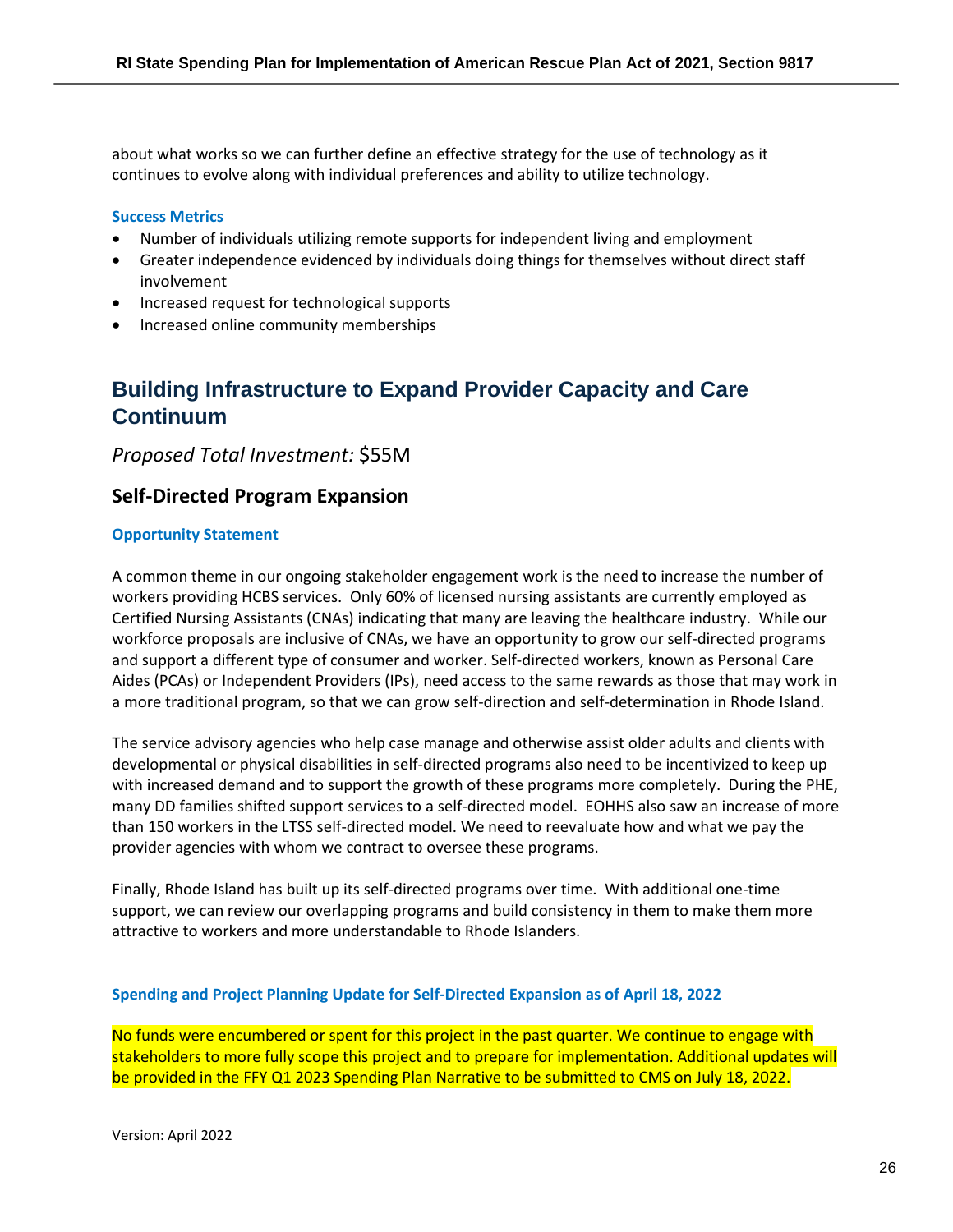#### **Proposed Intervention & Theory of Change**

We propose investing in our self-directed programs to expand the workforce and increase utilization of these programs.  This should include conducting a policy and rate review for the current array of selfdirected programs with the intention of enhancing the self-directed model of care, including Personal Choice, Independent Provider, Shared Living, DD Self-Directed Programs, and the Office of Healthy Aging (OHA) case management program. This review should include an analysis of how service advisory agencies (SAs) and fiscal intermediaries (FIs) are paid across programs with the intent of creating consistency across programs, ensuring rates are set appropriately to support services, and ensuring service advisory agencies are compensated in some way for clients who receive advisory or application assistance services, even if they ultimately decide not to participate in a self-directed program.  

To act as a bridge to new rates, we will also utilize enhanced FMAP to invest in service advisory agencies so that they can expand services and better support self-directed programs.  Additionally, enhanced FMAP funds will be used to incentivize new agencies to certify with Medicaid to be Service Advisement Agencies.  

These investments will also include alignment with our No Wrong Door and broader workforce outreach initiatives to conduct a public information campaign on self-directed model of care.  Such a public information campaign will make special emphasis on equity and target communities of color.  We also aim to focus our outreach and recruitment efforts on areas of the State where home health care services are the least accessible and conduct targeted outreach to the community to inform them of PCA registry opportunities. 

#### **Sustainability**

We will use enhanced HCBS FMAP funds to support the development and implementation of these proposed initiatives, while pursing policy and rate changes to sustain these programs over the longerterm.

#### **Success Metrics**

- Increased number of service advisory agencies and fiscal intermediaries available to support the self-directed programs
- Increased number of PCAs enrolled in the Registry to be accessible by enrollees of our Independent Provider or Personal Choice self-directed programs
- Increased percentage of overall HCBS clients receiving self-directed services
- Increased number of HCBS BIPOC clients receiving self-directed services
- Rhode Islanders are able to quickly and easily access clear information on the array of self-directed services available to them, and how to access these services
- Greater support to empower individuals to manage self-directed services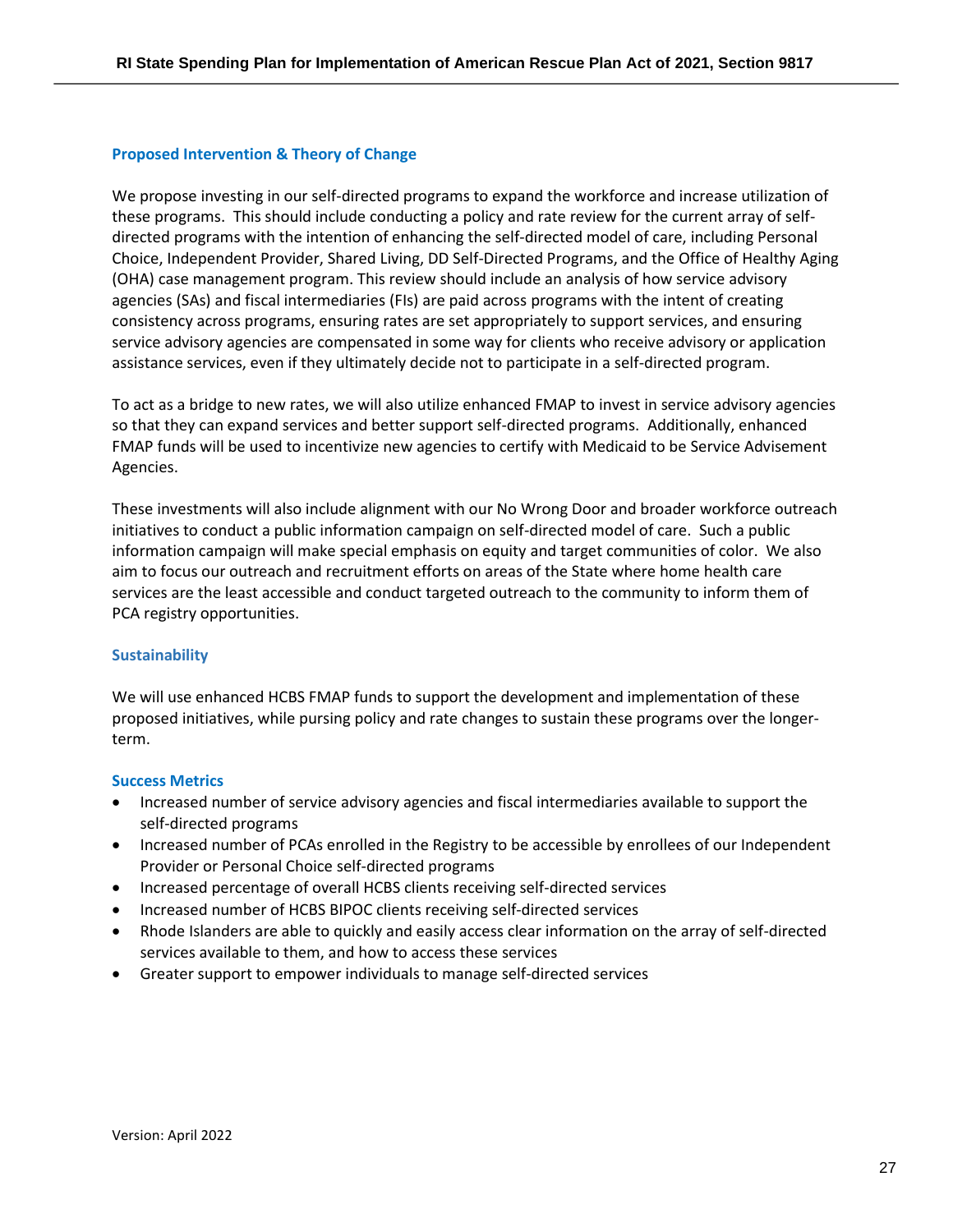# **I/DD Provider Capacity Enhancements**

#### **Opportunity Statement**

Individuals in the adult I/DD service system want to have access to more service model options to meet their goals. The current service infrastructure for self-directed programs and provider agency programs needs to be transformed to better meet the desires, preferences, and needs of the individuals who rely on these supports.

With enhanced HCBS FMAP funding, we have an opportunity to help providers establish high quality employment supports, expand integrated community-based supports, support community mapping, and enhance program access and quality through the use of technology. We will solicit transformation ideas from DDO providers through a proposal process and disseminate funds to support the implementation of these ideas through a grants approach.

#### **Spending and Project Planning Update for I/DD Provider Capacity as of April 18, 2022**

#### **Transformative Change Models**

In the past quarter, \$4 million was dispersed to 29 Developmental Disability Organizations (DDOs) who were selected through an application-based grant process. Current licensed DDOs are using this funding to build capacity within their organizations. The funding will be used for retention efforts through different types of professional development and recruitment efforts. Several of these activities and trainings will focus on person-centered programming, employment trainings, community navigation/mapping, leadership trainings, mentoring, and use of technology. Increased training and professional development opportunities will help providers acquire the knowledge and skills they need to be successful in their positions. This will lead to better service delivery to those receiving supports from these agencies. Additional details will be provided in the FFY Q1 2023 Spending Plan Narrative to be submitted to CMS on July 18, 2022.

#### **Proposed Intervention & Theory of Change**

#### **Transformative Change Models**

This grant program aims to incentivize providers to improve their practice models by providing access to tools and technology designed to improve access to, and quality of, integrated community day and employment support programs. This proposal will be in parallel to a significant rate increase enacted by the Rhode Island General Assembly in our recently passed budget for the current state fiscal year. Through provider transformation we aim to:

- Improve access to high quality integrated community day and employment support programs;
- Enhance service delivery models to focus on person-centeredness and the supports consumers need to live meaningful lives within the community of their choosing;
- Strengthen provider infrastructure and practice models to ensure an efficient, sustainable servicedelivery network; and
- Improve the system's ability to prepare for improved outcomes through value-based payments and other contractual structures.

Version: April 2022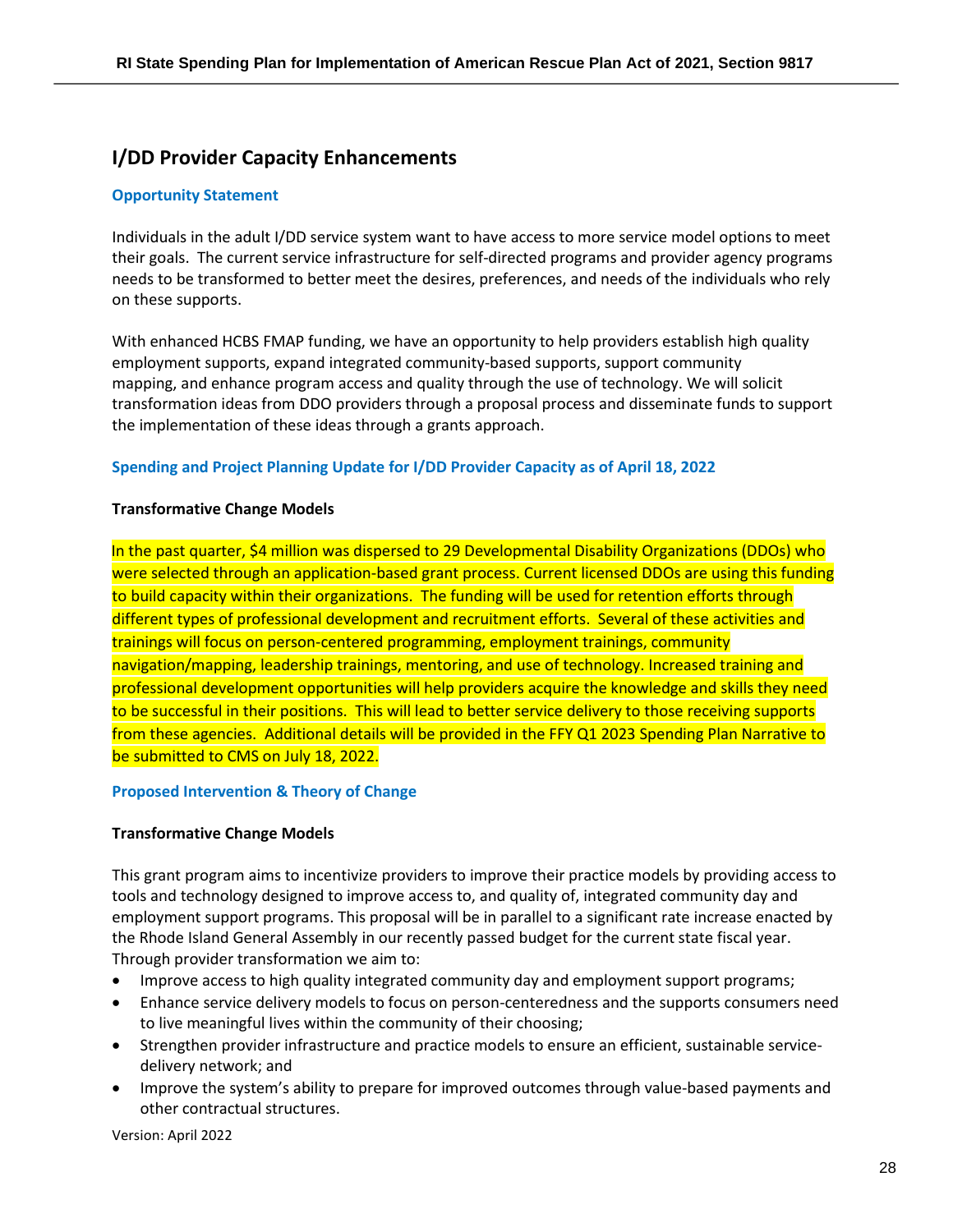Effective integrated day and employment practices can only thrive in organizations where a clear focus, set of values, and infrastructure are present. A comprehensive transformation initiative must address the development of new business models that focus on priorities such as organization goals, culture, job placement process, communications, fiscal and staff resources, professional development, customer engagement, quality assurance, and community partnerships.

#### **Technical Assistance**

Update as of FFY Q3 2022: This work remains a priority for the State. However, an alternative source of funding has been identified through the State budget process. Enhanced HCBS FMAP funding will no longer be dedicated to this project.

These grants will provide Developmental Disabilities Organizations (DDOs) one-time financial support to promote organizational change and capacity building to improve quality through technical assistance (TA). As we recover from the COVID-19 pandemic, we need to innovate on service models and practices to better support consumers in the community and meet their needs, goals, and preferences, with a focus on community and employment first.

The Supported Employment Leadership Network (SELN), a national organization which the State is receiving TA from, recommends an approach that incorporates an investment in both organization level TA, employment support, professional training, and implementation support in the form of coaching and mentoring.

#### **Sustainability**

These resources will be one time and we aim to use what we learn from the grant and the TA to develop future year budget proposals to sustain the positive change. We may be able to obtain some supplemental funding from other sources.

#### **Success Metrics**

- Increased percentage of consumers engaging in person-centered services
- Individuals receiving I/DD services who indicate they had choice
- Individuals receiving I/DD services who indicate they are meaningfully engaged
- Individuals receiving I/DD services who indicate they are supported in activities that support their employment, leisure, spiritual, social, and educational goals
- Employment that is customized to the individual
- Providers diversity revenue streams to promote flexibility
- Increased inclusion, equity, and diversity in programming and hiring practices

### **Nursing Facility Transformation**

As originally communicated in the FFY Q3 2022 Spending Plan Narrative Update: The State is no longer working on developing this initiative. In our letter to CMS dated September 14, 2021 we acknowledged that: "Payments solely for the purpose of reducing nursing facility bed size and/or capacity are not approvable under ARPA section 9817". As such we have purposefully struck out any references to a bed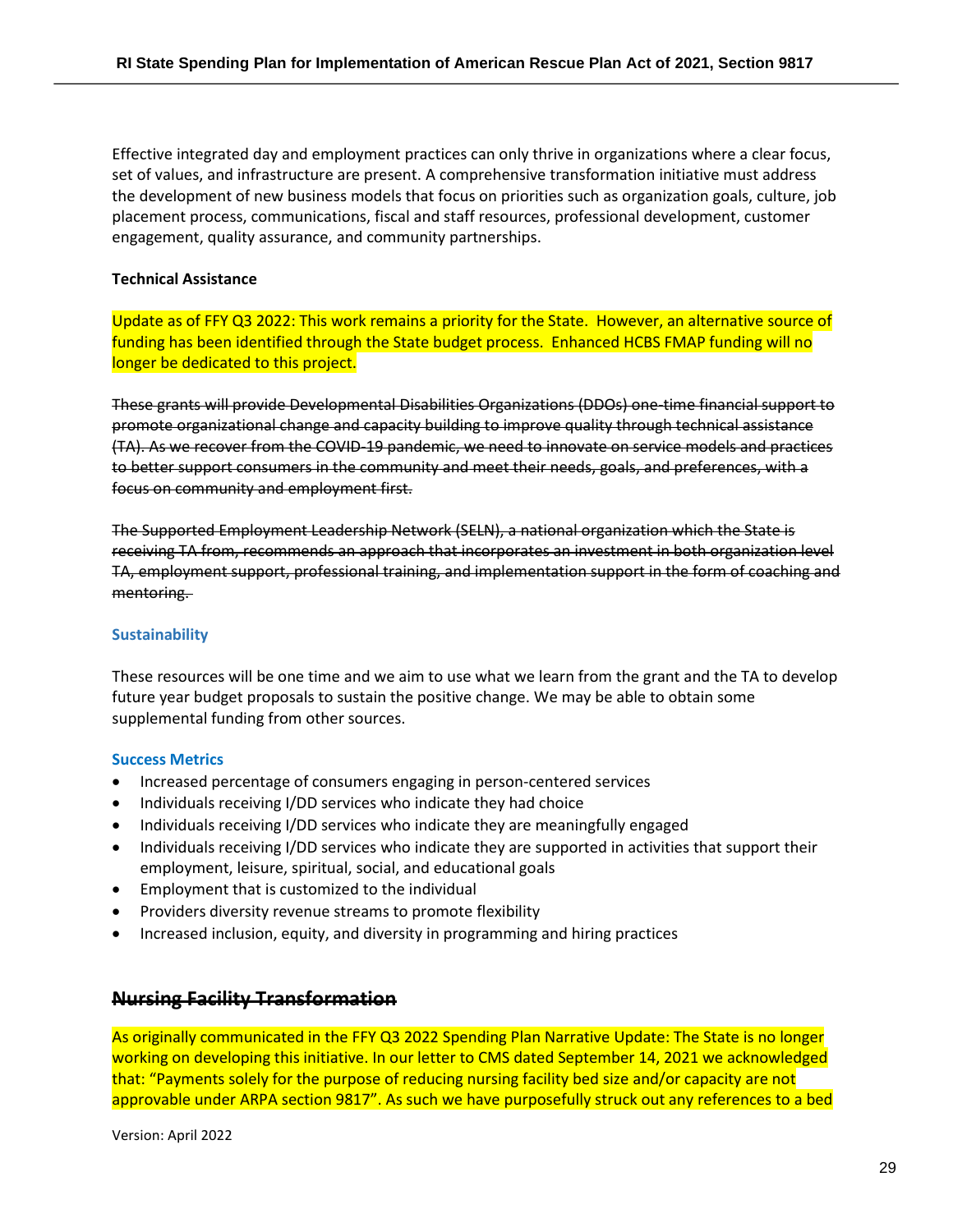buyback program from the above and below sections from this document. We are seeking alternative funding sources to pursue the policy goals laid out in this area.

#### **Opportunity Statement**

Rhode Island invests over \$329 million annually to provide LTSS to approximately 11,000 beneficiaries over the age of 65. Currently, 75% of that spending supports services delivered through high-cost nursing facilities. Importantly, the average cost of care for nursing facilities for individuals over 65 is ~\$30,000 greater than for home and community-based services (HCBS). As of State Fiscal Year (SFY) 2018, Rhode Island had the lowest share of Medicaid LTSS spending on HCBS in the nation, creating an unsustainable financial situation given our aging population. <sup>6</sup> Under Rhode Island General Laws section 40-8.9, our goal is 50%.

We have a significant opportunity to rebalance Medicaid LTSS utilization away from institutional settings and towards home and community-based settings, and to refocus institutions on the individuals who most need that level of care. Rhode Island does not have sufficient specialized nursing facility capacity to care for more needy Medicaid members, such as individuals with complex behavioral health needs, traumatic brain injuries, or patients in need of a ventilator. Instead, we have more "generalized" nursing facilities that serve the general population and have become the de-facto choice for many Rhode Islanders, even though surveyed individuals and families typically express a desire to remain at home or in their community.

The goals of the Nursing Facility Transformation and Bed Buyback Extension are to: (1) reduce utilization of nursing facilities for Medicaid members who can be appropriately served in a home and communitybased setting and choose such a setting; and (2) support high quality nursing facilities to adjust their business models and develop targeted capacity to serve specific Medicaid populations in need (e.g., those with complex behavioral health needs). The initiative will help nursing facilities who have been confronting declining occupancy due to the pandemic to remain on solid financial footing.

#### **Proposed Intervention & Theory of Change**

#### **Nursing Facility Transformation and Bed Buyback Extension:**

Under the CARES Act, EOHHS established a grant program that provided \$9 million in funding to 11 nursing facilities to transform and diversify their business models, resulting in 286 licensed nursing facility beds being taken offline or repurposed to build service capacity and meet specific needs. Of those, 27 beds were taken out of service, another 102 were repurposed to non-institutional use, and the rest were reserved for specialized capacity for memory care, patients needing ventilators, and patients with behavioral health needs.

EOHHS proposes to both expand and refine this successful program by extending funding to additional participants and offering extensions to existing participants. We also plan to refine the program

<sup>6</sup> Murray, Caitlin, Alena Tourtellotte, Debra Lipson, and Andrea Wysocki. "Medicaid Long Term Services and Supports Annual Expenditures Report: Federal Fiscal Years 2017 and 2018." Chicago, IL: Mathematica, January 7, 2021 (Note: Data unavailable for CA, NY, VA, IL, & NC)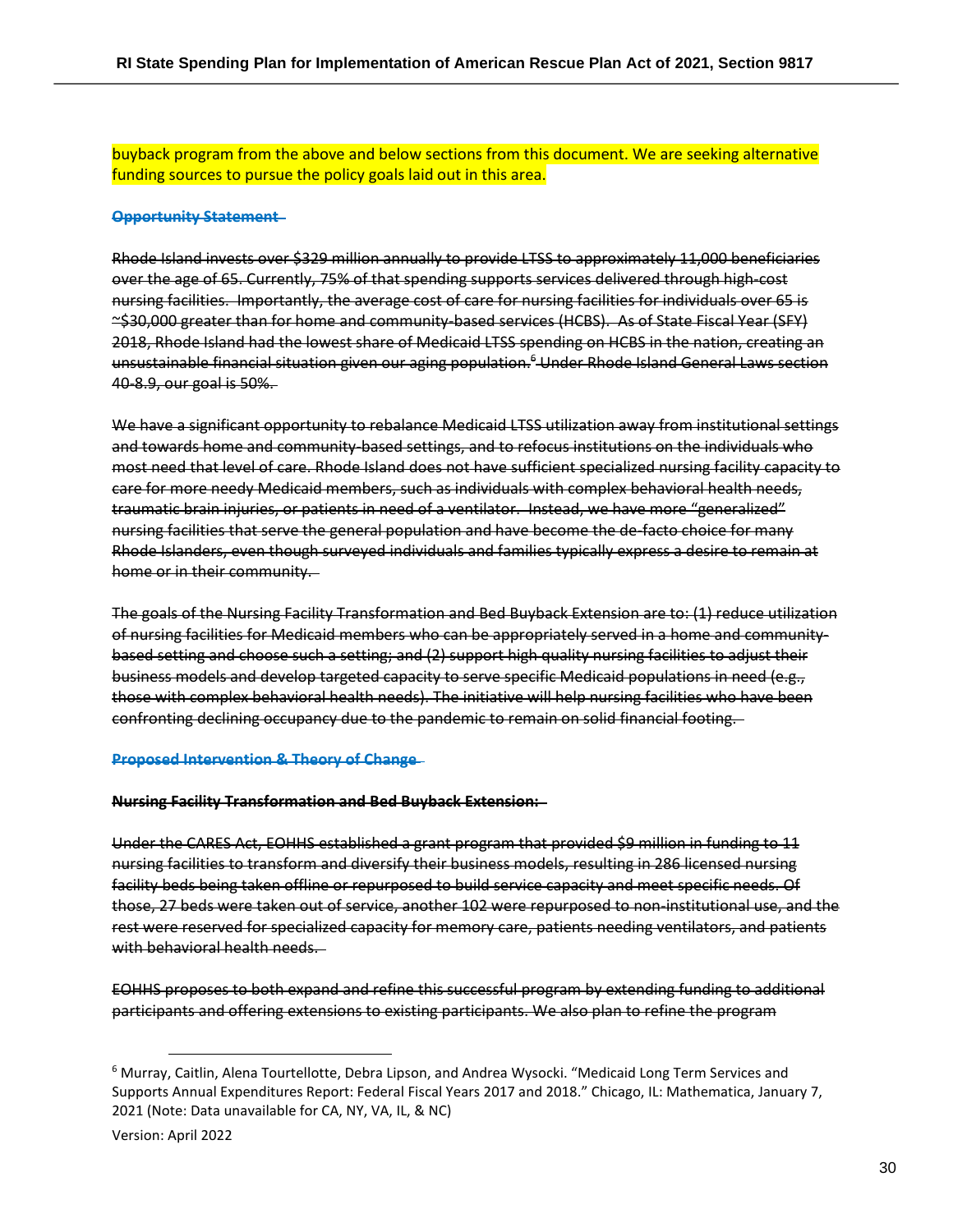requirements to more specifically target the types of specialized capacity most needed by Medicaid beneficiaries – namely brain injury support, complex behavioral health, supportive housing models, and Department of Corrections geriatric discharges. If successful, this expanded program will include an additional 5 to 10 facilities over two years.

EOHHS plans to distribute funding via a competitive grant process to nursing facilities in Rhode Island, some of which are small businesses and non-profits. Consistent with the CARES Act funded 2020 program, nursing facilities will be awarded grants to accomplish one of the following transformations:

- **Nursing Facility Transformation** that enables the facilities to diversify their sources of revenue to counter losses from business interruption due to the public health emergency and ensure ongoing financial viability.
- **Targeted, Specialized Nursing Facility Service Capacity Building** to develop a specialized unit under current licensure with the structural capacity and approved clinical care models to support at specific, targeted at-risk populations with specialized needs where service provision by a nursing facility to these populations can stabilize occupancy and free up hospital capacity.

#### **Sustainability**

This one-time funding will support nursing facilities in transforming their practice models to specifically target populations and services that will better meet the needs of the Rhode Island Medicaid long-term care continuum. This investment in diversification of nursing facilities will allow Medicaid to maintain lower nursing facility utilization rates and continue to realize savings over time.

#### **Success Metrics**

- **•** Total number of licensed nursing facility beds
- Number of licensed nursing facility beds repurposed for specialized use by the type of specialized care, e.g., traumatic brain injury, behavioral health, dementia, supportive housing, etc.
- Number of licensed nursing facility beds taken out of service

### **Assisted Living Expansion to Serve Medicaid Members**

#### **Opportunity Statement**

Assisted living residences (ALRs) offer a community-based 24/7 supportive living option for people who do not require the level of skilled care provided by nursing facilities. However, access to assisted living for low-income Rhode Islanders is substantially limited, as many providers either do not participate in the Medicaid program or severely restrict the number of placements available for Medicaid LTSS beneficiaries.

There are a growing number of Rhode Islanders who could be safely served in an ALR but are unable to gain admission to these types of LTSS settings and therefore remain in higher cost institutional settings. According to Kaiser Family Foundation, only 15% of Rhode Island's assisted living residents are on Medicaid; whereas well performing states on LTSS rebalancing measures have more than 25% of assisted living residents on Medicaid. Further, according to the American Health Care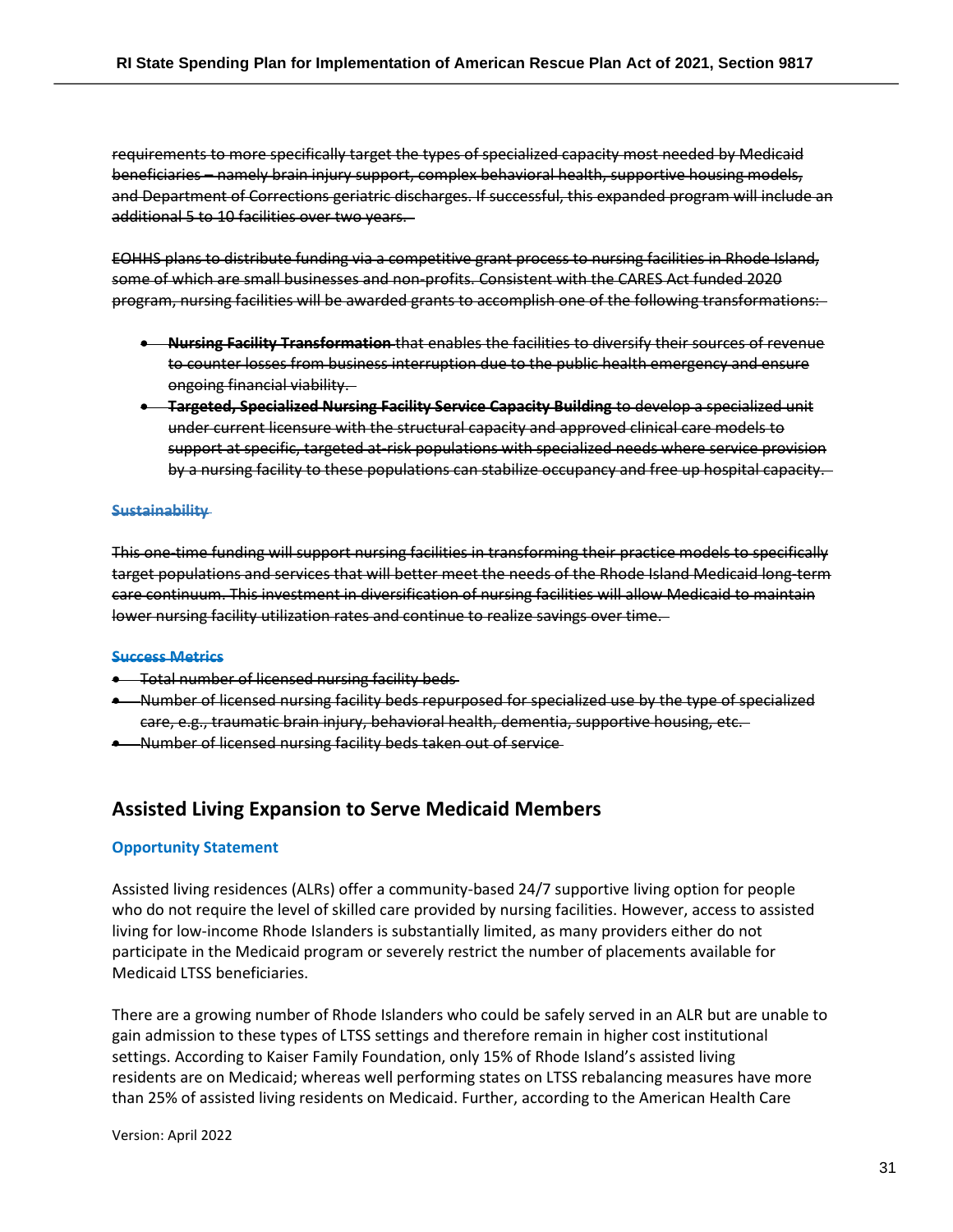Association, Rhode Island's ratio of Medicaid nursing facility residents to assisted living residents is 10.9. The national average is 5.53.

#### **Spending and Project Planning Update for Assisted Living Expansion as of April 18, 2022**

No funds were encumbered or spent for this project in the past quarter. We continue to engage with stakeholders to more fully scope this project and to prepare for implementation. Additional updates will be provided in the FFY Q1 2023 Spending Plan Narrative to be submitted to CMS on July 18, 2022.

#### **Proposed Intervention & Theory of Change**

#### **Assisted Living Expansion Grants**

The Assisted Living Expansion initiative will provide funding to Assisted Living Residences (ALRs) to expand capacity subject to the condition that they reserve beds for Medicaid eligible residents and more generally take a meaningful step toward making ALR options more accessible and more affordable for all Rhode Islanders. EOHHS will make grant funding available as an incentive to ALRs to attain initial Medicaid LTSS certification, and to those ALRs already certified who make a commitment to serve a certain number of Medicaid beneficiaries on an ongoing basis.

EOHHS attempted a similar ALR expansion program using Coronavirus Relief Funds (CRF) in 2020, but the program was ultimately unsuccessful, and no grants were distributed. The three primary reasons for lack of interest from RI ALR providers in the prior program were: (1) Assisted Living (AL) Medicaid rates were not sufficient; (2) the incentive program was insufficiently funded; and (3) given the tight timelines under CARES act for the use of the funds, there was limited provider engagement. Based on these learnings, we propose to redesign this important program by drawing on the lessons of the last year. As a starting point, the General Assembly recently adopted EOHHS-proposed ALR rate reform that ties rates to tiered acuity. We will also begin by actively engaging providers in the design/development of the program details and requirements to get them on board earlier in the process. In addition, we plan to have opportunities for a more substantive funding commitment.

Funding will be distributed to eligible ALRs who agree to increase access for low-income Rhode Islanders who need LTSS in a safe, supportive environment but without the level of skilled care provided by an institution. Grant funding will be awarded upon proof of Medicaid certification for newly certified ALRs. Additional grant funding will be made available to facilities who commit to increasing the number of Medicaid beneficiaries served. Grant funding will also be used to incentivize certain outcomes, to be developed in conjunction with industry stakeholders, such as supporting underserved populations or adopting cultural sensitivity training.

ALRs may use grant funding to defray costs of obtaining certification and setting up new programs, processes, and outreach for Medicaid beneficiaries. ALRs will be encouraged to establish processes for timely and frequent connection to local nursing facilities and hospitals to encourage transitions of care that either avoid or minimize nursing facility stays. Providers will also need to establish new processes for classification of Medicaid eligible AL residents in accordance with the new Medicaid tiered rate structure to enable facilities to accept and support populations with higher acuity.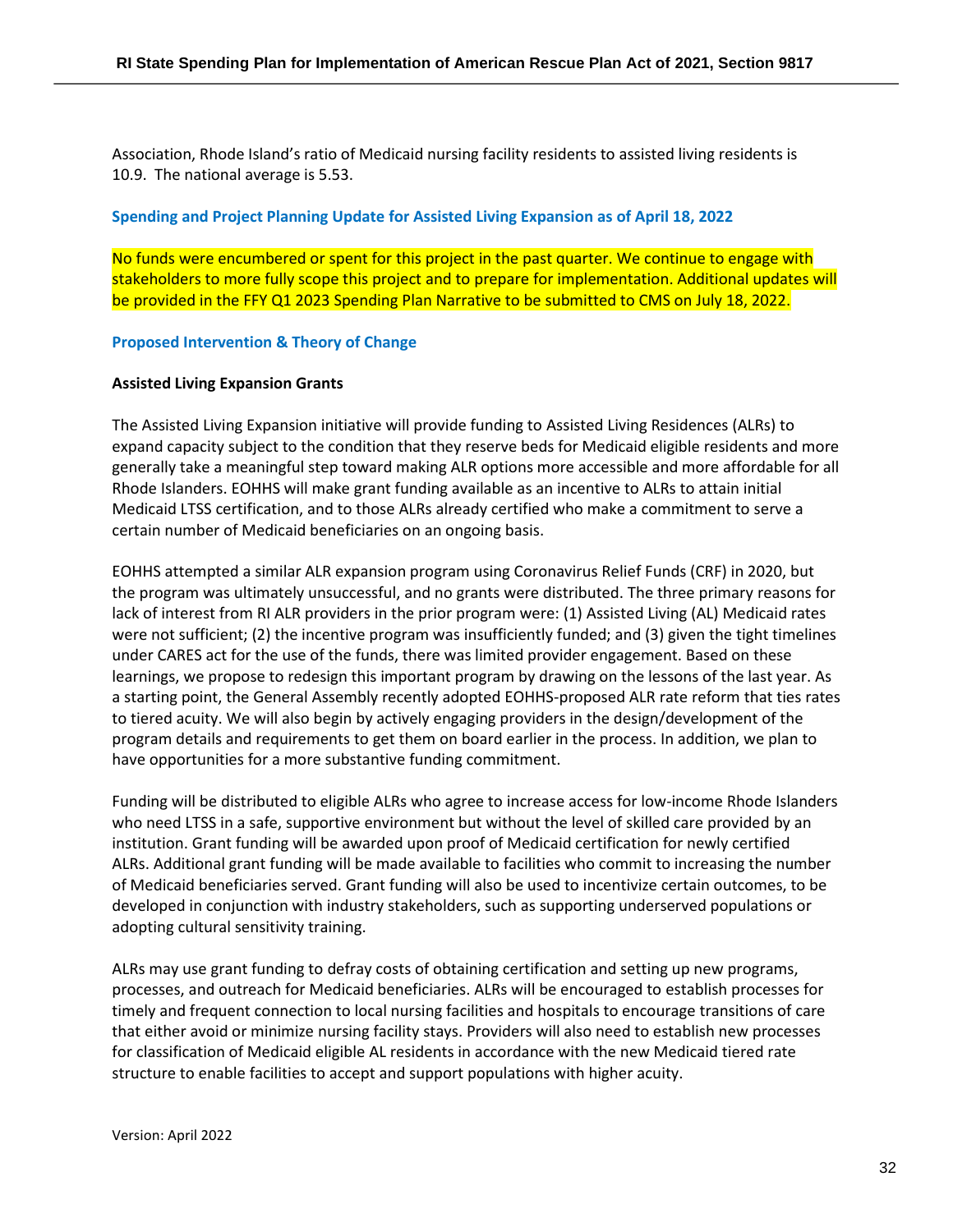The State has prioritized implementation of a state budget initiative to implement a tiered rate reimbursement structure for Assisted Living Residences. Since November 1, 2021, all Assisted Living providers received an increase in baseline funding. Effective February 1, 2022, Medicaid-enrolled Assisted Living Providers can apply for a higher tier certification, which will allow them to get additional payments for more clinically complex Medicaid residents. We anticipate picking up this initiative after the reimbursement structure is fully implemented in the Summer of 2022, as funding allows. The SFY22 Assisted Living Tiered Rates initiative maintained or increased provider rates, as compared to April 1, 2022. This was budgeted and paid for outside of HCBS E-FMAP funding and there will be no efforts to decrease these rates.

#### **Sustainability**

This initiative will provide one-time funding to incentivize initial Medicaid LTSS certification of ALRs and increased ALR participation in the Medicaid program and promotes public health and safety in our post pandemic environment as it promotes independent living. Ongoing payments for Medicaid beneficiaries in ALRs will be part of the regular Medicaid program and will not require ongoing additional initiative funding. In addition, having ALR placements available to Medicaid beneficiaries as an alternative to congregate settings and more expensive nursing facility settings will result in long term savings for the Medicaid program.

#### **Success Metrics**

- Increased number of Medicaid LTSS certified ALRs
- Increased number of Medicaid beneficiaries in ALRs
- Decreased ratio of Medicaid nursing facility residents to assisted living residents

# **Building Traumatic Brain Injury Capacity In-State**

#### **Opportunity Statement**

Currently, the State has a Traumatic Brain Injury program that provides services through two different pathways. One allows for individuals with a traumatic brain injury (TBI) or acquired brain injury (ABI) to reside in one of three homes that provide residential support and ongoing habilitative services (HAB), the other allows for personal care type services to be provided in a home or community setting by either a nursing agency or one of the DDO's which provides a direct service worker. Pre-pandemic, the community resident was also able to receive day HAB through a licensed community rehabilitation facility which has since stopped its day program for adults. The current design of the program does not address a continuum of care for individuals with a TBI/ABI and relies heavily on placements in residential settings. Due to the limited number of in-state beds, Rhode Island must sometimes rely on out of state placements to meet the needs of its members. Another challenge of the current program design is that eligibility is limited by the need to have a "Hospital Level of Care" which may prevent individuals from accessing services which are beneficial to them.

Rhode Island will utilize enhanced HCBS FMAP dollars to increase and diversify the services to individuals with TBI/ABI within their community of choice. Creating a program that provides community based rehabilitative services and supports, at increasing acuity levels, the state may lessen the need for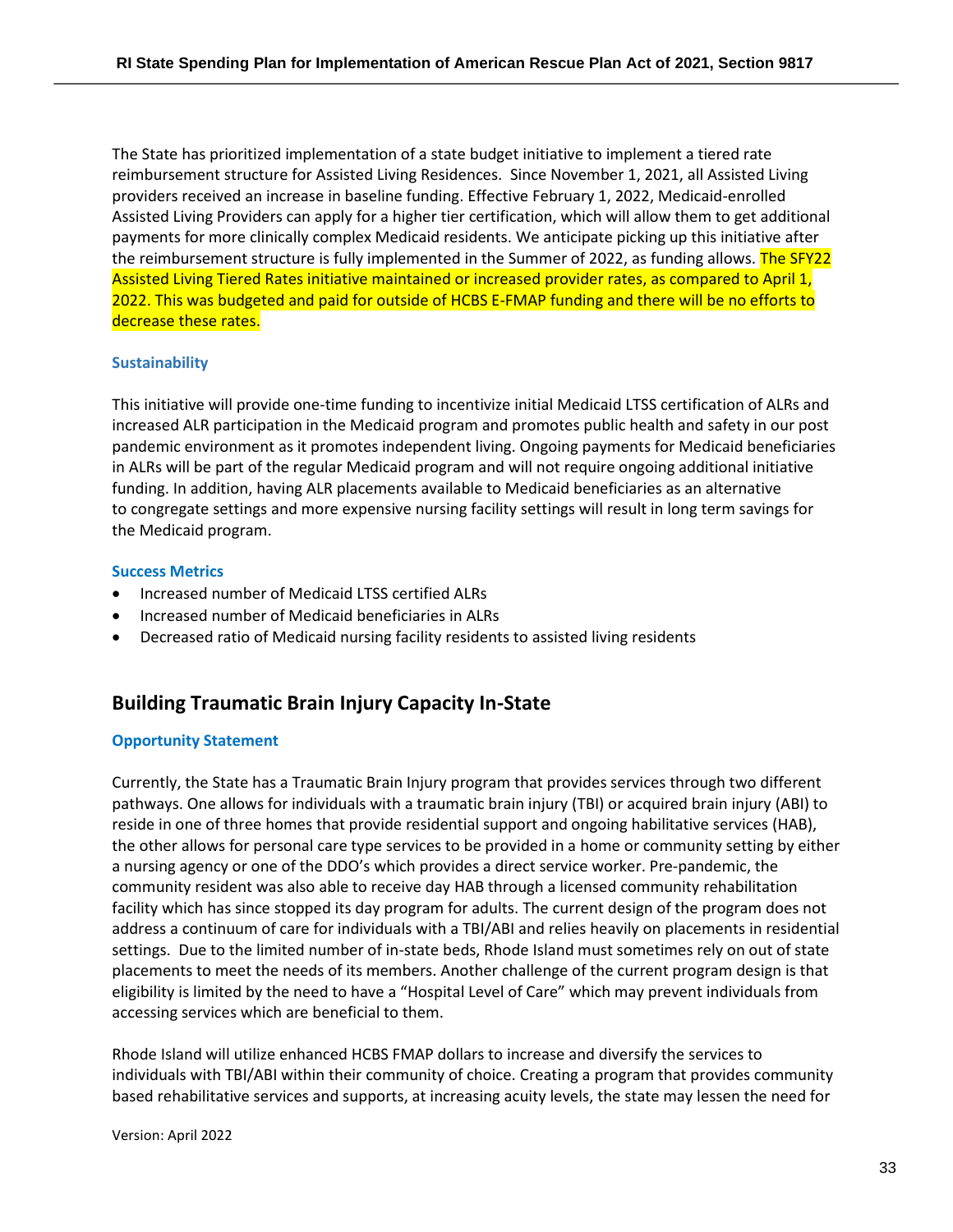long term residential placements in state and out of state (at a cost of \$1000 per day minimum.) Out of state placements create a problem for case management and oversight of the provision of services.

#### **Spending and Project Planning Update for Traumatic Brain Injury Capacity as of April 18, 2022**

No funds were encumbered or spent for this project in the past quarter. We continue to engage with stakeholders to more fully scope this project and to prepare for implementation. Additional updates will be provided in the FFY Q1 2023 Spending Plan Narrative to be submitted to CMS on July 18, 2022.

#### **Proposed Intervention & Theory of Change**

As originally communicated in the FFY Q3 2022 Spending Plan Narrative Update: The State has struck the potential intervention of Specialized LTSS Residences because enhanced HCBS FMAP funding will not be utilized to incentive specialized nursing facility beds. This is still a strategy the State is interested in pursuing if alternative funding sources become available.

Utilizing enhanced HCBS FMAP dollars, we conduct the interagency planning, rate review, and system enhancements required to expand the Habilitation program to include the following services:

- **Cognitive Rehabilitation Services**: services provided in a home or community setting where the skills will be used to maximize the functioning and success of the individual.
- **Outpatient clinic/Day program:** specializing in rehabilitation therapy and additional services such as counseling, behavioral supports, activities.
- **Specialized LTSS Residences:** Identifying nursing homes through nursing home transformation for specialization in TBI /ABI patients, or a higher level of residential living that supports individuals with behavioral needs that are currently in out of state placements.
- **Support to the TBI Association of Rhode Island:** For increased accessibility to support groups and resources for Individuals with TBI/ABI and their families.
- **Funding for a Project Manager/ Consultant:** Consultant will lead interagency project management and will research other state programs to recommend best practices

### **Sustainability**

This initiative would need to have funding in future budgets, but we anticipate that costs will be offset by savings from maintaining individuals in lower cost community-based settings in Rhode Island. Additionally, providing intense therapies in a timely manner to individuals with TBI/ABI increases the possibility for a more successful recovery with hopefully less dependence on services.

#### **Success Metrics**

- Decreased number of individuals who are seeking out of state placements
- Increased number of individuals able to return to a pre-injury level of functioning or return to work or employment with supports
- For those needing continued supports, increased number of individuals receiving those services in the least restrictive settings
- Increased numbers of individuals moving from most restrictive to least restrictive service provisions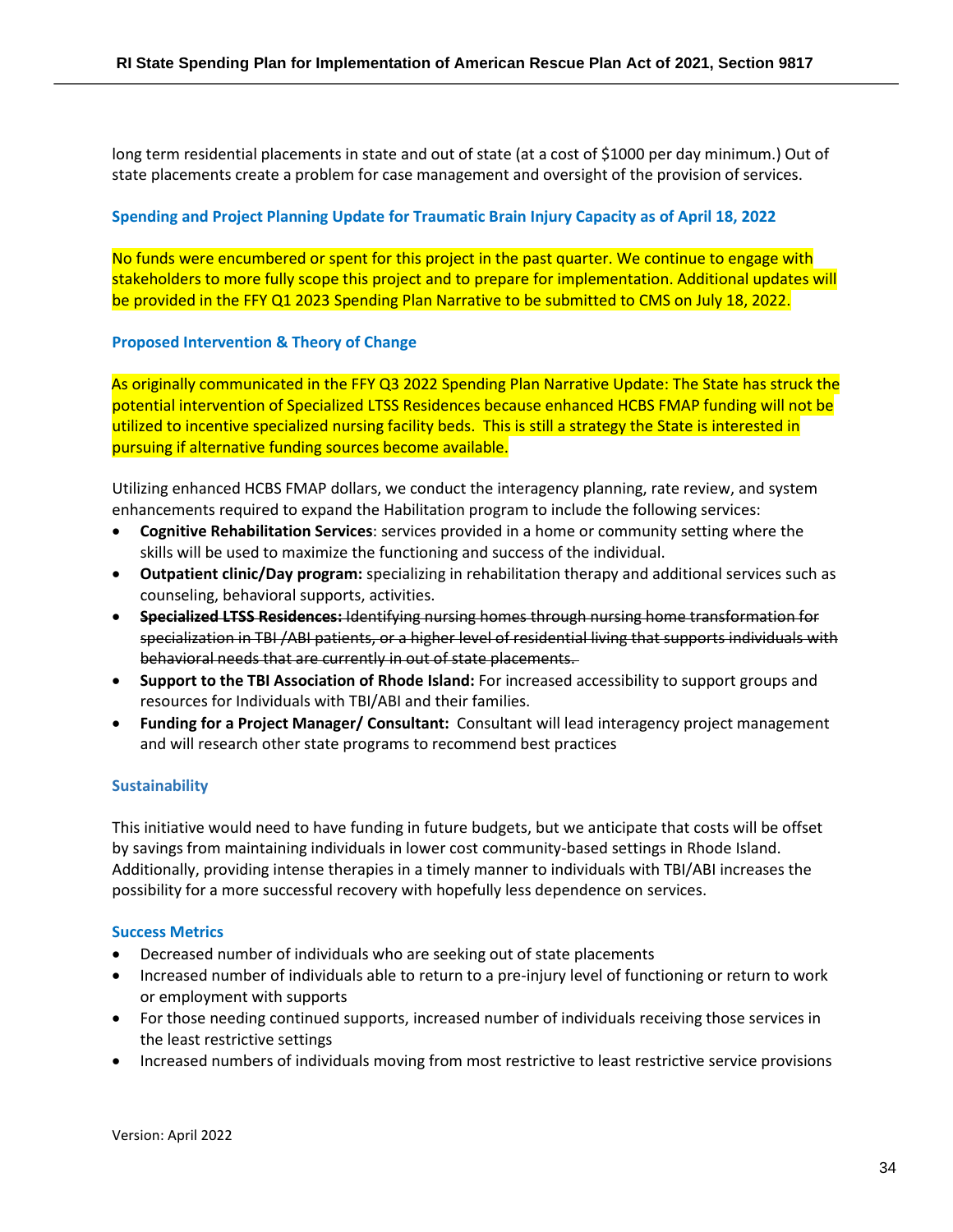# <span id="page-34-0"></span>**Expanding Preventative and Community Children's Behavioral Health Services**

#### **Opportunity Statement**

Children's behavioral health needs, while growing prior to the public health emergency, have been exacerbated in Rhode Island by the stresses of COVID-19. Recent data from Rhode Island Kids Count found that calls to RI Kids Link, a Rhode Island hotline on children's behavioral health, increased 22% in 2020 during the PHE.

Navigating the children's behavioral healthcare system in Rhode Island can be daunting. Particularly when a child experiences a behavioral health crisis, parents may not know what to do, or who is available to help meet their child's needs. One reason for these challenges is that our current system is siloed, with responsibility for children's behavioral health services fragmented across different state agencies and too often carried out in more restrictive programs than necessary. This makes it difficult for the system to deliver effective behavioral healthcare to all Rhode Island children. For children and families of color, structural racism makes the challenge of getting appropriate services for their needs even more difficult.

Rhode Island's system, like many others, also faces workforce deficits. These deficits predate the COVID-19 pandemic and have only grown more acute since its onset. Systems related gaps include critical workforce shortages in key areas of behavioral health including among psychiatrists, mid-level practitioners, and entry level workforce resulting in widespread, high levels of turnover or position vacancies among the network of behavioral healthcare providers. In addition, immigrants and people of color (particularly Latinx Rhode Islanders) are significantly under-represented among clinicians, which diminishes capacity to provide culturally and linguistically competent care.

EOHHS, our partner state agencies (i.e., BHDDH, DCYF, RIDE, and RIDOH), community members, and stakeholders have been working to create a newly updated Children's Behavioral Health System of Care for children and adolescents since the summer of 2020. The System of Care proposal is united here with interventions for transition-age youth especially for the populations at highest risk due to illness and structural racism. Our overarching goal is to develop a culturally and linguistically competent aligned system, with the immediate focus on developing a crisis continuum of care for children experiencing a behavioral health crisis, focused on care at home and in the community rather than in more restrictive settings. There is a pressing need to address the psychosocial and mental health needs of vulnerable children and adolescents and to remove racial and ethnic disparities in children's mental health services. The COVID-19 crisis has led to short term as well as long term psychosocial and mental health implications for children and adolescents; expanding access to services to support children's mental health is critical.

#### **Spending and Project Planning Update for Children's Behavioral Health Services as of April 18, 2022**

In the past quarter, no funds have been encumbered for this project. However, EOHHS has continued to move forward significantly with planning, including soliciting and analyzing community comment on the Rhode Island Behavioral Health System of Care for Children and Youth.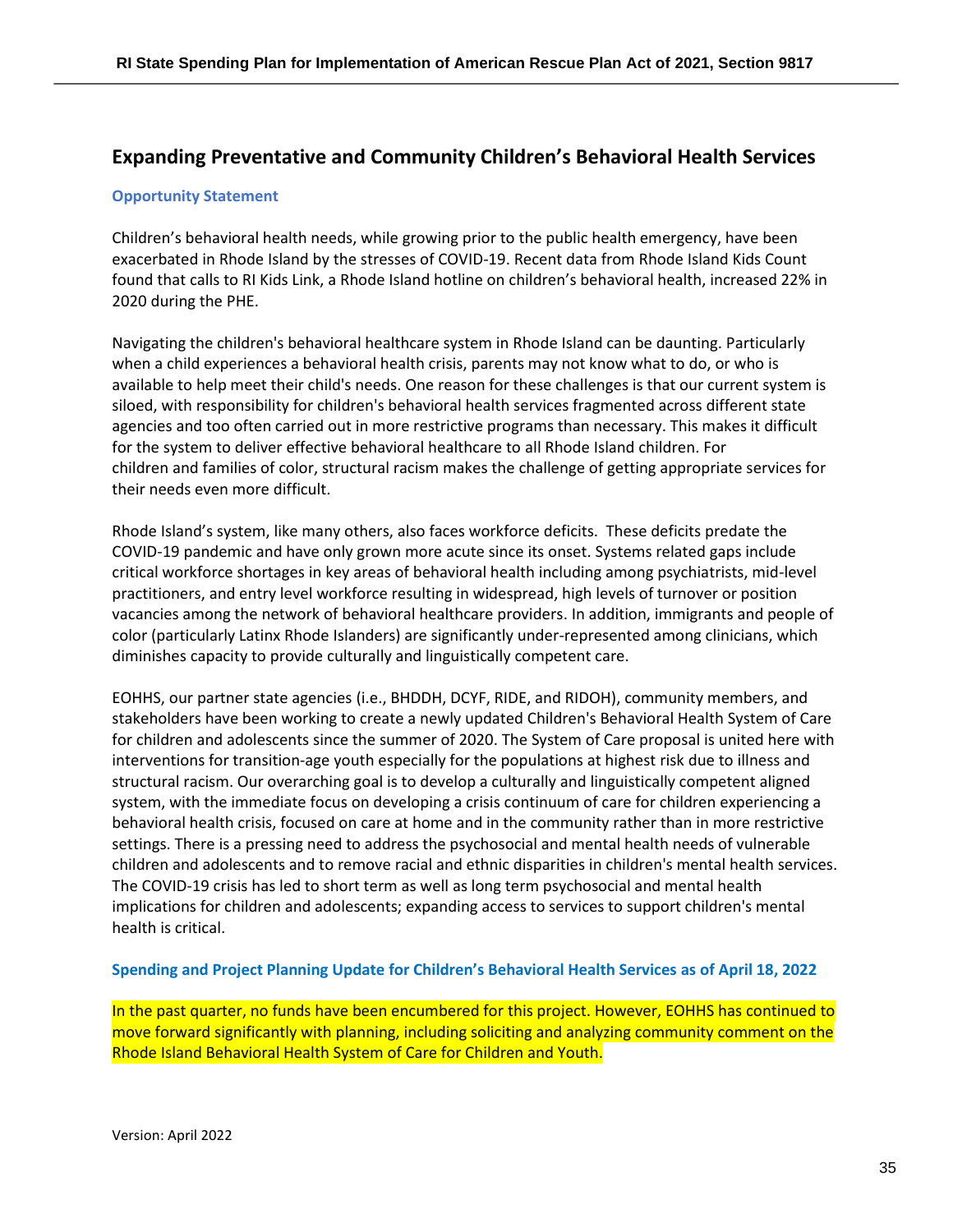The State continues to work on exactly what funding is necessary from this enhanced HCBS FMAP opportunity to support the Children's System of Care. The plan still prioritizes the program proposals in this way:

- 1. Mobile Response and Stabilization Services/Single Point of Access, to be included within the statewide Mobile Crisis planning taking place for the Certified Community Behavioral Health Clinics (CCBHCs) and aligned with our 988 Planning Process. We are committed to having one mobile crisis system for the state, so as not to confuse parents who are seeking services for their children about how to receive help.
	- **Mobile Response:** Throughout the development of mobile crisis services with the CCBHC model (described below in this document), EOHHS will ensure that the specific needs for children and youth will be represented in the planning – for instance, alignment with the educational system's behavioral health components (including guidance counselors and school social workers) and the need to take the whole family into account when serving children and youth. Mobile Crisis is the first program for which enhanced HCBS FMAP funds will be encumbered.
	- **Single Point of Access - Aligning with 988 Planning:** As Rhode Island plans for the new 988 Behavioral Health Crisis three-digit phone number, we are working together to ensure that 988 can be the main way that families pursue services. Given the June 2022 federal implementation for 988, Rhode Island will wait until State Fiscal Year (SFY) 2023 to implement the Single Point of Access. This gives us the opportunity to fund and strengthen capacity in Mobile Response, Intensive Home and Community-Based Services, and Care Coordination programs in SFY 2022.
- 2. Expanding the Intensive Home and Community-Based Service Array, to fill treatment gaps, so that children and youth who are referred for services through Mobile Response have a place for ongoing treatment and are not kept on waiting lists.
	- We plan to expand current contracts for Intensive Home and Community-Based Services to expand slots. We are aligning this planning with the enhanced HCBS FMAP workforce investments, so that the children's services agencies can hire the staff they need to serve these additional patients. We have aligned this with potential investments of State Fiscal Recovery Funding in Department of Children, Youth, and Families (DCYF) providers as introduced by Governor McKee's supplemental budget request on October 7, 2021.
- 3. Expanding Care Coordination, as a key part of the System of Care. The role of care coordination helps turn these separate programs into a *system* – with care teams able to connect families to services that work together.
	- Care coordination is carried out today by agencies in the Family Care Community Partnership (FCCP) program, overseen by DCYF. If funding is allocated, we can expand current contracts for these services to cover an additional 300 families (above the 700 served now).
- 4. Community Referral Platform (CRP): Rhode Island has procured Unite Us as our CRP, helping physical and behavioral health providers make referrals for Social Determinants of Health services. We are preparing to expand the platform to be available to providers throughout the System of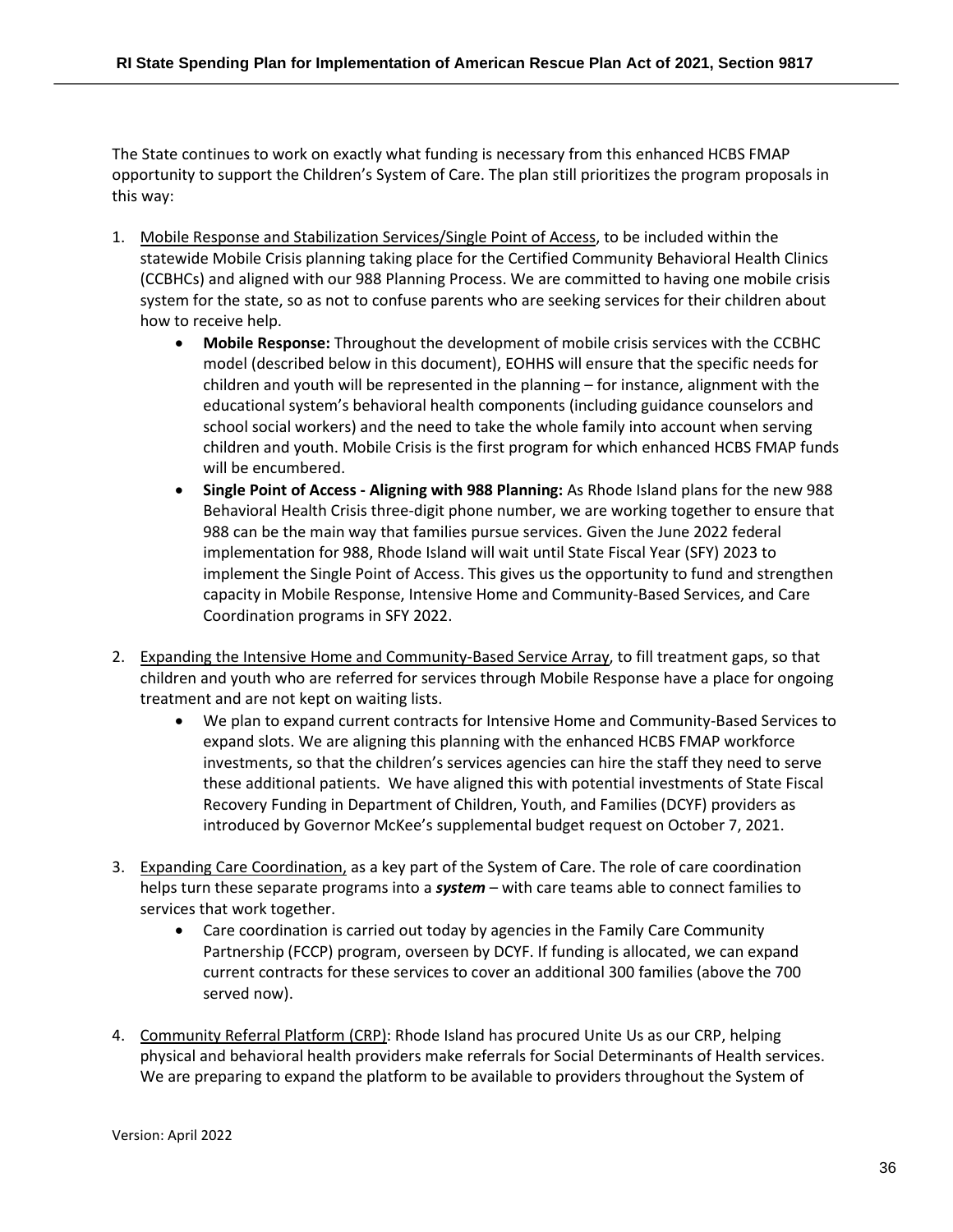Care. Unite Us is excited to be working with EOHHS to implement; we do not anticipate this happening until SFY23.

5. Prevention Programs: Our final mid-term priority for funding is Prevention Services. If funding is allocated, we will be preparing an RFP to fund additional prevention services in SFY23.

In addition to the aforementioned activities which CMS has already approved, we seek permission to use enhanced HCBS FMAP to support the following:

- 6. First Connections**:** A temporary rate increase for Rhode Island's First Connections<sup>7</sup> providers, to reflect current operating cost needs and to ensure program strength.
	- While not currently in our rehabilitative state plan section, we believe this program meets the definition of rehabilitative services.
	- First Connections is an optional state plan benefit. The service is a voluntary, short-term risk assessment and response Home Visiting program, implemented statewide by five community agencies. The majority of families are identified through a universal developmental screening done at birth. If a child/family is determined to be facing significant risk, they are offered a home visit that, if accepted, is provided by a multidisciplinary team. Based on family need, any combination of a nurse, community health worker (CHW), and social worker may complete this visit. During the visit, the nurse screens the infant for development, provides health education and coaching, screens for maternal depression, and conducts a home assessment. The CHW may address basic family needs and a social worker may address mental health needs. Based on the results of the assessment, the team develops a plan for long-term services that have been shown to enhance child and family wellbeing. Families may be connected to food assistance, childcare, health care, parental mental health services, Early Intervention, and long-term home visiting services.
	- First Connections visits are associated with on-schedule well child visits, better compliance with up-to-date immunizations, better compliance with lead screening, increased linkage to Early Intervention, and better engagement in the long-term family visiting programs. All of these prevention activities will help keep Rhode Island's children in better physical and behavioral health, contributing to a better quality of life and lower costs of care over time.
	- If approved as an allowable use of HCBS enhanced FMAP, the State will use these funds to support one fiscal year (SFY 2023) of rate increases for First Connections providers. Alternative funding, e.g., through the State budget process, will be pursued to sustain the rate increase beyond this period.

#### **Proposed Intervention & Theory of Change**

#### **Mobile Response and Stabilization Services/Single Point of Access**

See 'Children's Behavioral Health Single Point of Access' section above (pg. 15) for additional information.

<sup>7</sup> <https://health.ri.gov/find/services/detail.php?id=34>

Version: April 2022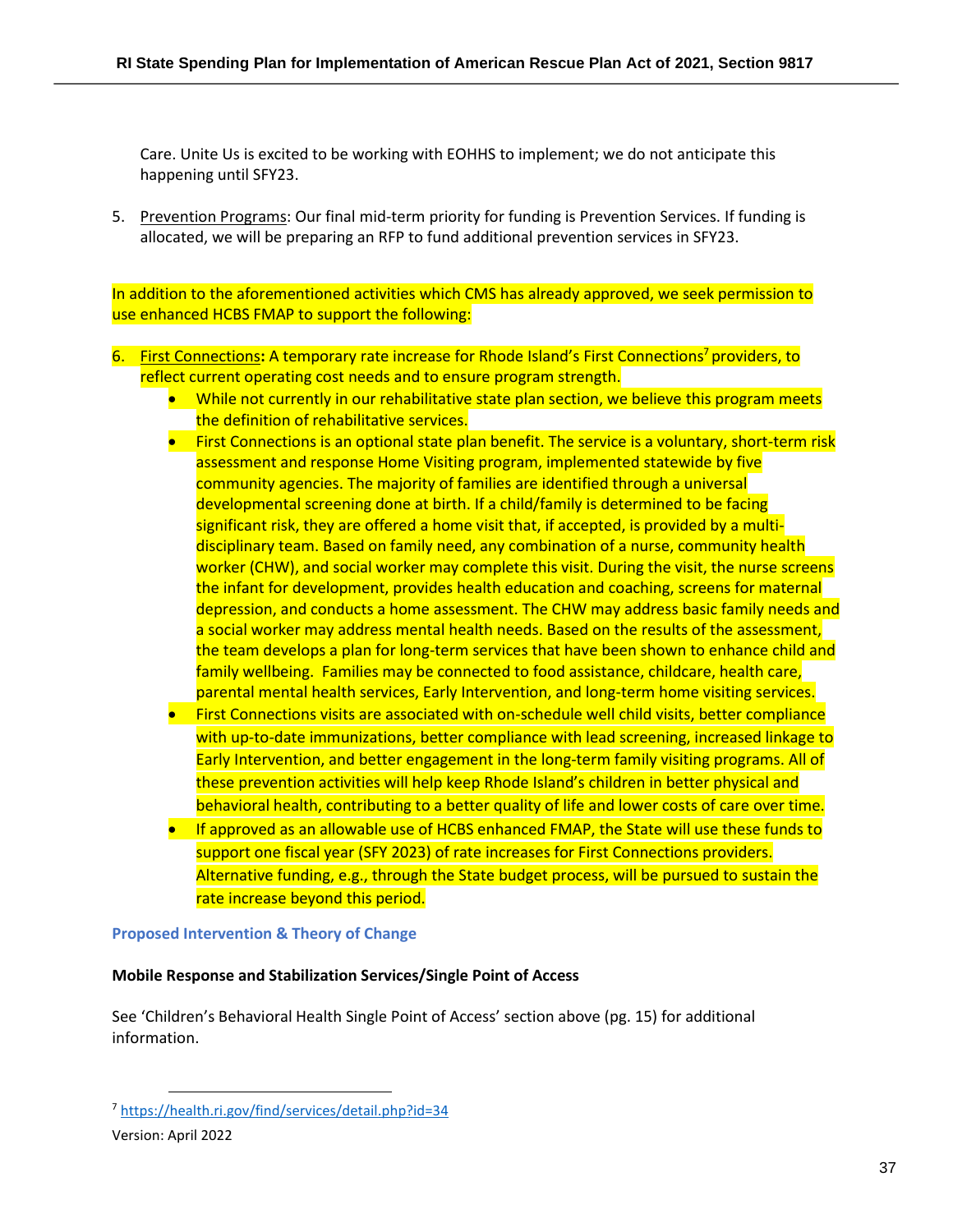#### **Expanding Care Coordination**

Within systems of care, children and youth with significant need/high risk behavioral health conditions require intensive coordination of services and supports. Many states use high fidelity wraparound as their care management model because traditional case management, MCO care coordination, or health home approaches are not sufficient for children and youth with significant behavioral health challenges. In Rhode Island, the Family Care Community Partnerships (FCCPs) have employed the wraparound model since their inception in 2009. This has allowed for a care-planning approach that is individualized, comprehensive, coordinated across child-serving systems, culturally appropriate, focused on home and community-based care, and carried out in partnership with children and their families. Additionally, the wrapround approach works to reduce racial and ethnic disparities in the system.

We propose to expand our family-driven wraparound approaches to service planning and delivery through the FCCPs to ensure that services meet the family and youth's identified strengths and needs. Currently, state-contracted FCCPs provide wraparound services to approximately 700 families at a given point in time – and this proposal will expand that to serve the 1,000 families currently in need. FCCPs will also need to utilizing funding to show continued engagement with community-based organizations of color.

It is important to note that while DCYF holds the contract with the FCCPs, the services are offered to all Rhode Island children and are not specifically part of our child welfare system since this is a prevention initiative. In fact, only 3% of children who were discharged from the FCCP formerly enter the child welfare system within 6 months of discharge.

#### **Expanding the Intensive Home and Community-Based Service Array**

Intensive Home and Community Based Services (e.g. HBTS/PASS). Our proposal for the System of Care is to expand Intensive Home and Community Based Services to remove wait lists for DCYF families and increase support to Medicaid families receiving Home-Based Therapeutic Services (HBTS), Personal Assistance Services and Supports (PASS), or Respite Services, and open services to all families served by the FCCPs. Investing in more appropriate care sooner can lead to a quicker recovery and cut down on longer hospital stays and help the State recover from reductions in staff due to the PHE, particularly for HBTS/PASS providers.

Transition-Age Youth and Young Adults Services. The period between adolescence to young adulthood can be difficult for many young people. Those with behavioral health conditions experience additional challenges, particularly when it comes to navigating several complex systems of services and supports. Further, individuals of transition age engage differently and require services that fit with the developmental and cultural needs of their age group. Services need to be holistic, prevention focused, and provided in a youth-friendly environment, with specifically addressing the fear, bias, and discrimination felt by people with behavioral health conditions, with staff competent to work with this age group. To maximize access to and engagement in appropriate services, we propose to pilot two "one-stop, multi-service hubs" dedicated to youth and young adults age 16 to 26.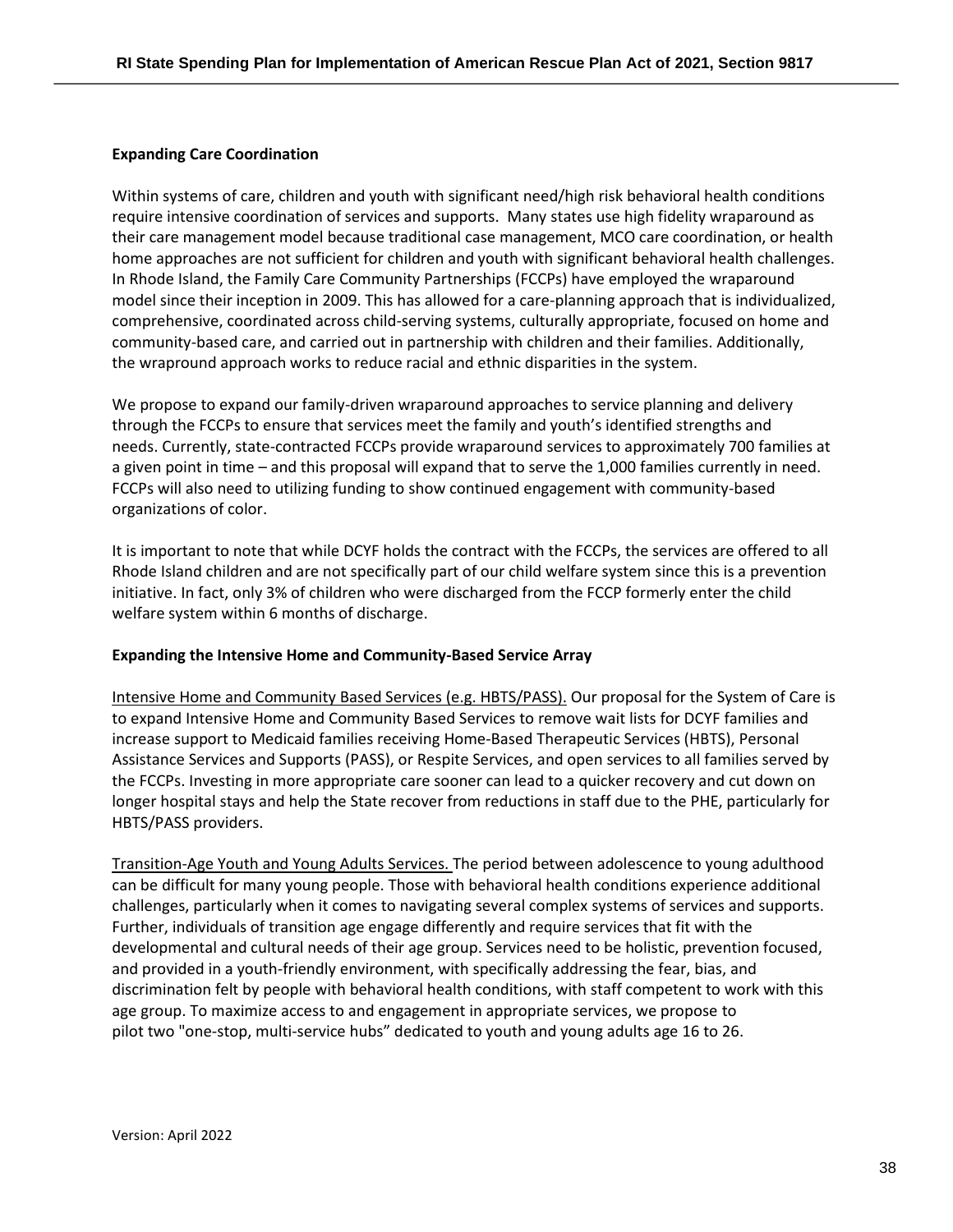#### **Community Referral Platform**

See 'Children's Behavioral Health Single Point of Access' section above (pg. 15) for additional information.

#### **Prevention Services**

The stakeholder engagement described above has focused significantly on the importance of adding a much stronger prevention component to our children's behavioral health System of Care. This could include expanding Pediatric Integrated Behavioral Health Practice Transformation, among others.

#### **Sustainability**

The primary sustainability strategy for the Children's Behavioral Health System of Care in general and this HCBS in particular, is that instead of spending money on more expensive hospitalizations, Emergency Department (ED) visits, and other more restrictive care, we will focus on prevention, mobile crisis, and care coordination, with referrals to high quality and lower cost home and community-based care. We will track the reductions in spending for hospitalizations and residential care over time and work with the General Assembly to apply those to ongoing spending for enhanced services and necessary Medicaid or DCYF rate changes adjustments. Many of these programs above include one-time start-up costs to be funded by HCBS dollars, that may require rate adjustments in the future.

#### **Success Metrics**

- Results of standardized assessments for Rhode Island children and youth provided through mobile crisis services and other home and community-based services and tracked through the Community Referral Platform (CRP) – will improve.
- Rhode Island will see fewer psychiatric and medical hospital admissions and ED visits, and less need for residential placement services.
- The balance of behavioral health spending will shift away from higher-cost restrictive services, toward home and community-based expenditures.
- Waitlists for in-patient services and children boarding at medical settings waiting for psychiatric care will reduce.

# **Expanding Preventative and Community Adult Behavioral Health Services**

#### **Opportunity Statement**

EOHHS and our partner agencies propose to use the opportunity of HCBS investment as a catalyst for behavioral health service system changes to accelerate recovery from the pandemic and address exacerbated behavioral health issues. The onset of the COVID-19 pandemic further burdened the overstrained behavioral healthcare system. Emerging evidence strongly suggests that the pandemic has resulted in significantly increased behavioral health service needs. Increased rates of overdose fatalities, higher rates of reported substance use, increased feelings of anxiety and depression, COVID-19 related loss, and increased rates of behavioral health crisis and subsequent hospitalizations underscore this demand increase. Further, demand for behavioral health services is expected to increase substantially in the coming months as the "aftershocks" of the pandemic reverberate through Rhode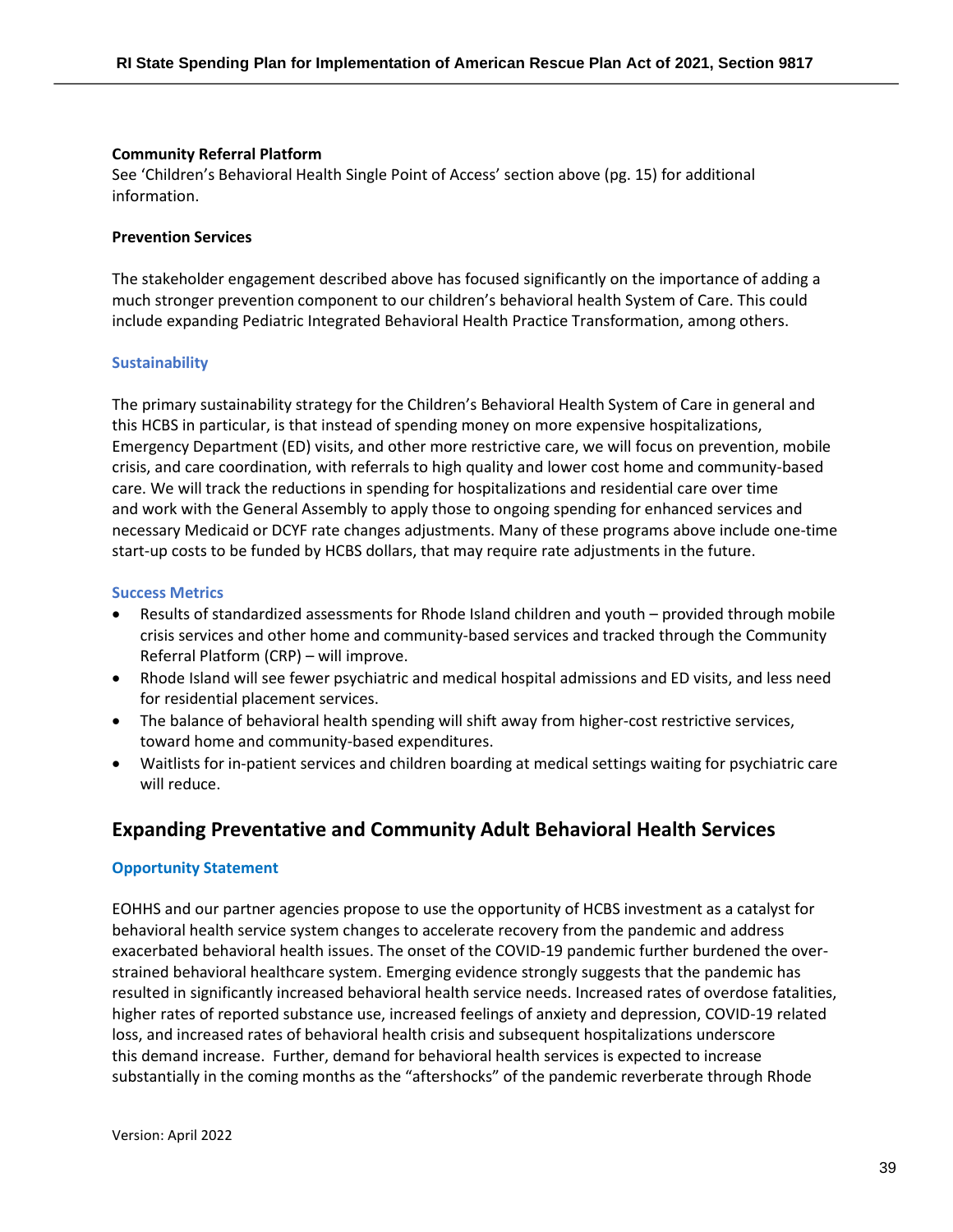Island communities, affecting many vulnerable populations disproportionately, including the State's Medicaid population.

For adults, the most critical needs right now to be addressed through various American Rescue Plan Act funding streams are the development of community-based behavioral health crisis services to avoid unnecessary hospital use and the targeted creation of additional treatment services. This proposal specifically addresses behavioral health system gaps, by incentivizing service providers' uptake of outcomes-based models and home and community-based services. In addition, BIPOC communities (particularly Latinx Rhode Islanders) are significantly under-represented among clinicians, which diminishes capacity to provide culturally and linguistically competent care.

#### **Spending and Project Planning Update for Adult Behavioral Health Services as of April 18, 2022**

No funds were encumbered or spent for this project in the past quarter. We continue to engage with stakeholders to more fully scope this project and to prepare for implementation. Additional updates will be provided in the FFY Q1 2023 Spending Plan Narrative to be submitted to CMS on July 18, 2022.

#### **Proposed Intervention & Theory of Change**

#### **Certified Community Behavioral Health Centers and HCBS-Supportive Adult Behavioral Health**

Funding will be utilized to implement a statewide network of Rhode Island Certified Community Behavioral Health Centers (CCBHCs) program based on the Federal definitions within the Excellence in Mental Health Act. The CCBHC program is designed to provide de-institutionalized, comprehensive behavioral health (i.e., mental health, substance use) and social services to vulnerable populations with complex needs across the lifecycle and will also host programs that support adults with less intensive service needs. CCBHCs are required to offer an array of services including but not limited to: (1) crisis mental health services, including 24-hour, mobile response teams, emergency intervention, and crisis stabilization; (2) screening assessment and diagnosis, including risk management; (3) patient-centered treatment planning within the least-restrictive and appropriate setting; (4) peer support, counseling, and family support services; and (5) inter-system coordination and connections (e.g., other providers, criminal justice, developmentally disabled, foster care, child welfare, education, primary care, community-based, etc.).

This investment will strengthen the RI HCBS Medicaid behavioral health care system by adding two additional CCBHCs and increasing the number of providers utilizing measurement-based care. It also provides us the opportunity to expand our knowledge about best practices in adult behavioral health system reform by creating two system transformation pilots and up to 10 Enhanced Service Pilots (such as primary care integration. While these investments may not all directly go to a CCBHC or an organization becoming a CCBHC, all will support behavioral health system goals aligned with creation of CCBHCs by strengthening the services that work alongside CCBHCs to efficiently place clients in the appropriate, least-restrictive setting, and/or will be integrated into CCBHCs as part of sustainability plans.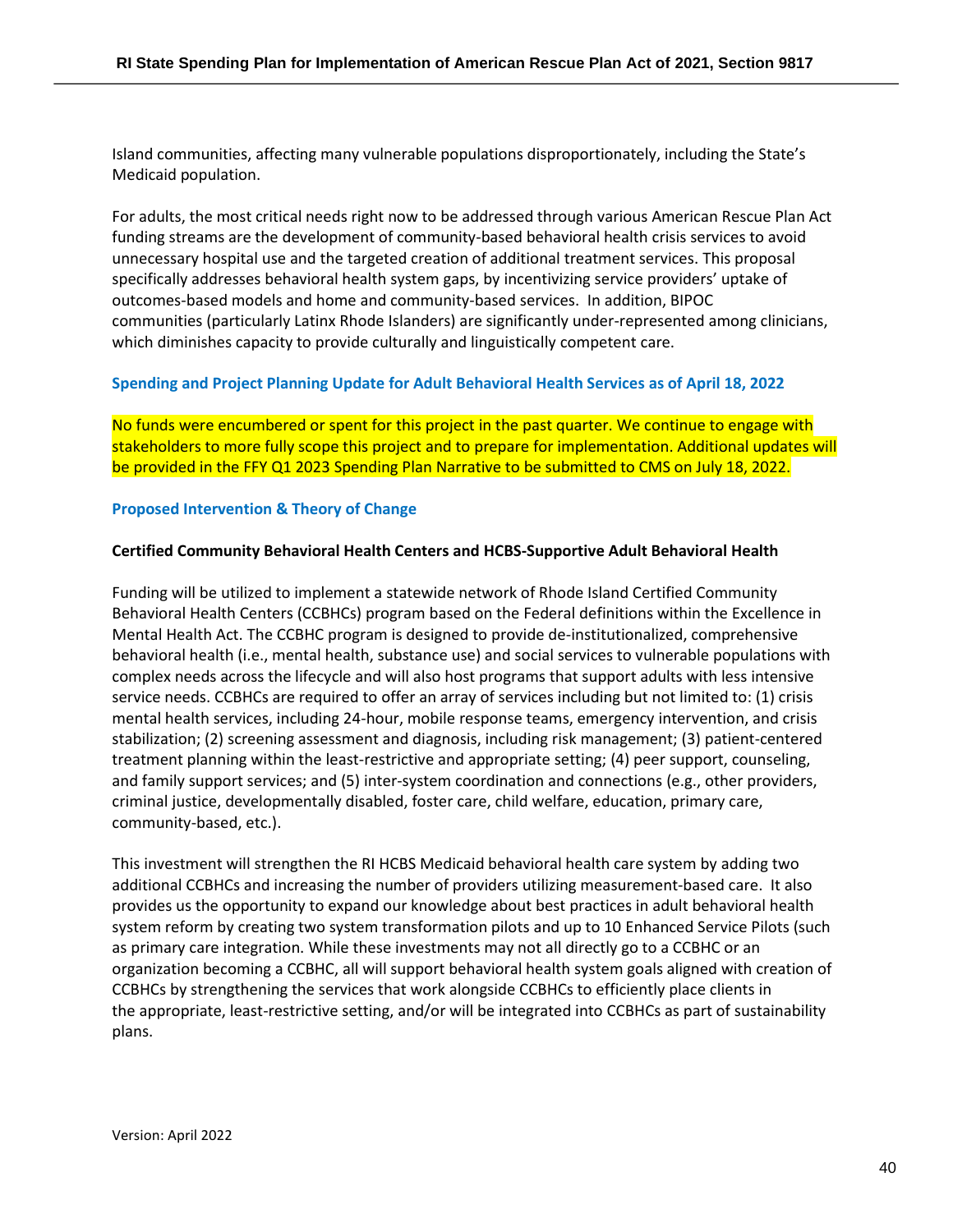#### **Sustainability**

This funding will be used as a combination of one-time funding, braided funding with other resources, and start-up funding requiring sustainability. Future state budget funds will be needed to sustain initiatives over time. The State is already using grant funding to determine rate funding models for CCBHCs.

#### **Success Metrics**

- Number and percent of new clients with initial evaluation provided within 10 business days (and/or average number of days before all identified support services are initiated)
- Number of preventive screenings/referred interventions for tobacco use and unhealthy alcohol use
- Initiation of substance use disorder (SUD) treatment in indicated cases
- Physical healthcare screenings for CCBHC patients, with focus on blood pressure and diabetes risk
- Decrease in emergency department (ED) admissions/hospitalizations for CCBHC patients, i.e., Plan All-Cause Readmission Rate (PCR-AD) using Medicaid Adult Core Set
- Improved core physical healthcare metrics, i.e., blood pressure; diabetes incidence
- Improved housing status, i.e., residential status at admission to CCBHC after defined period of time
- Improved employment status, i.e., employment status at admission to CCBHC after defined period of time
- Improved treatment experience as determined by patient/family experience of care survey

# **Providing HCBS Services to Help Rhode Islanders Experiencing Homelessness or Housing Insecurity**

#### **Opportunity Statement**

Rhode Island has seen a four-fold increase in street homelessness since the 2019 Point in Time Count. The COVID-19 pandemic has heighted the awareness of homelessness as a public health issue and the state's shelter system, already at capacity, was mandated to reduce beds by 146. Consequently, there are approximately 500 individuals and families living in a hotel through a state-funded program that is slated to end September 30, 2021 or sleeping in reconfigured places not originally meant for human habitation. The State is committed to addressing homelessness through the creation of permanent supportive housing and initiatives in the budget passed in June 2021 by the Rhode Island General Assembly; this effort will focus on supporting individuals and families experiencing homelessness.

#### **Spending and Project Planning Update for Housing Insecurity as of April 18, 2022**

No funds were encumbered or spent for this project in the past quarter. We continue to engage with stakeholders to more fully scope this project and to prepare for implementation. Additional updates will be provided in the FFY Q1 2023 Spending Plan Narrative to be submitted to CMS on July 18, 2022.

#### **Proposed Intervention & Theory of Change**

Version: April 2022 As originally communicated in the FFY Q3 2022 Spending Plan Narrative Update: In compliance with CMS guidance, the State will no longer pursue the use of HCBS enhanced FMAP funds to pay for clients' room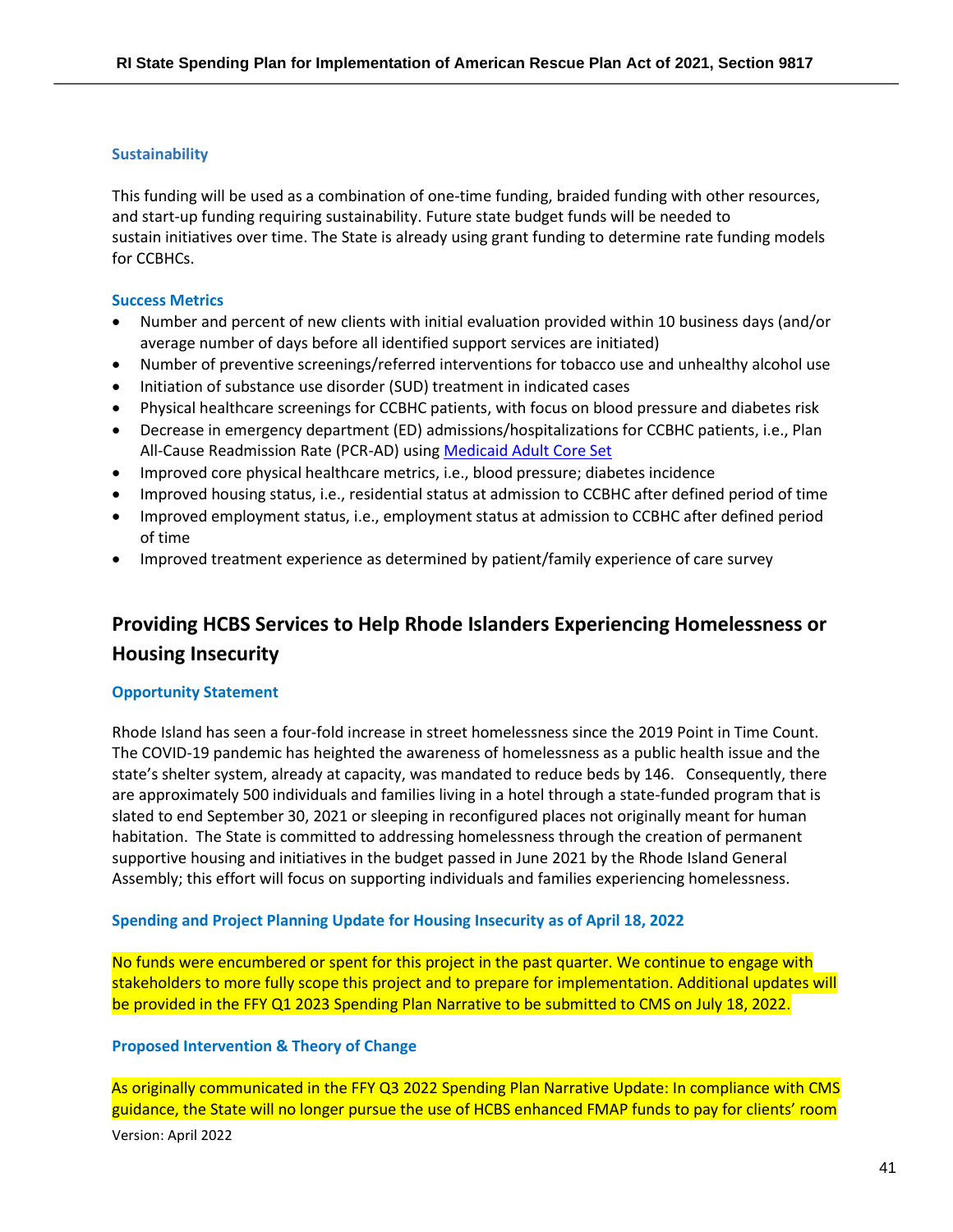and board in either the Medical Respite program or the Community-Based SUD Treatment Pilot. As such, we have purposefully struck out any references to payment for room and board below.

#### **Homeless Response Teams**

The homeless response team is based on the evidence-based practice of an ACCESS team and will consist of Outreach-based intensive case managers with a client to staff ratio of 10:1 coupled with peer recovery specialists, access to psychiatrists/psychiatric nurses and primary care doctors who will engage people in the setting where they are living: hotel/motel, community encampments, shelters or in their homes as individuals experiencing homelessness are housed.

The funding will support teams across the State who have strong histories in engaging individuals and families experiencing homelessness. The areas of focus will be Pawtucket, Providence, Washington County, West Warwick, and Woonsocket. BHDDH applied for a Cooperative Agreement to Benefit Homeless Individuals in 2015, the grant was for 3 years and we successfully housed over 150 individuals by using a similar model.

#### **Medical Respite**

There is an immediate need for respite to allow individuals experiencing homelessness who have been discharged to the streets after being treated for health conditions such as burns, head trauma, sexual assault, or who are in need of assistance recovering from an operation or other medical conditions. A major Rhode Island hospital is currently collaborating with the Rhode Island Coalition to End Homelessness to pilot a respite program in the existing hotel program that ends September 30, 2021. However, this type of program is needed beyond this timeframe and for individuals living in places not meant for human habitation who are not part of the hospital's system and who may just need health respite without intensive medical supervision. This program would be piloted as part of a LTSS program that replicates the Office of Healthy Aging Respite program with assisted living facilities and nursing homes. The reimbursement cost would be enhanced to meet the needs of the population and facility and the stay would be limited to up to one month, however, it is anticipated that a Respite would need a capacity of up to 20 beds.

#### **MCO Incentives Pilot**

This one-time pilot initiative would provide incentive payments to Managed Care Organizations (MCOs) to take responsibility for addressing gaps and barriers for individuals experiencing homelessness, including real time local/in-state access to services that have traditionally been unavailable to this population when they are at the point of contemplation – detox, short- and long-term substance use treatment and mental health psychiatric inpatient and outpatient treatment. These payments will help MCOs build capacity within the state and reduce reliance on out-of-state placements. Adding the incentive and disincentivizing out of state placement could help improve the continuum of care in Rhode Island.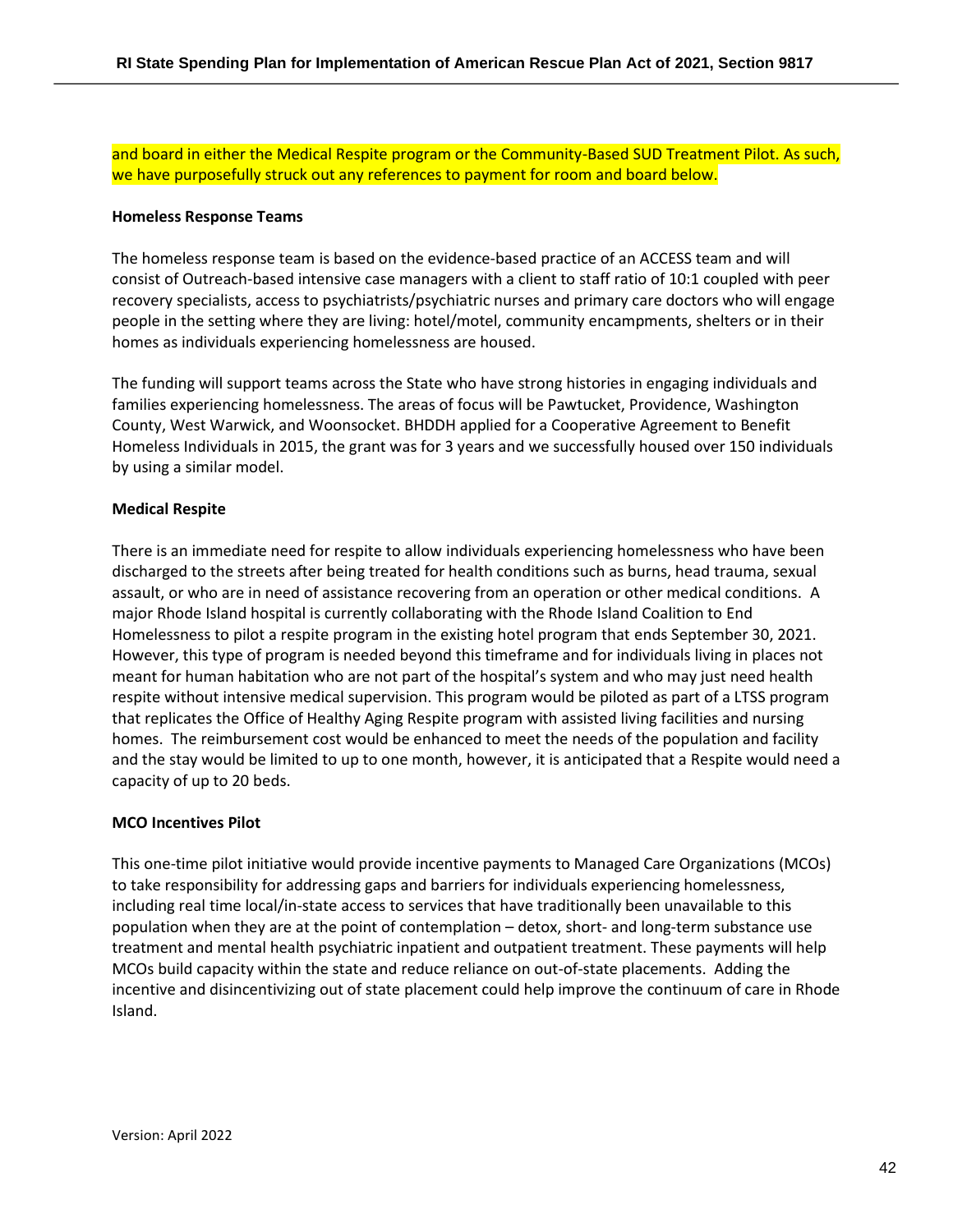#### **Eviction Moratorium Stabilization**

Housing Navigation and Home Stabilization for individuals who have lost housing due to the ending of the eviction moratorium will required targeted intervention. The moratorium for eviction was extended through July 31, 2021 and the State would like to provide the Home Find and Home Stabilization services that are currently available through Medicaid to individuals who are homeless or at risk of homelessness with a primary diagnosis of mental health or physical health conditions to an expanded population of individuals with primary substance use disorder or developmental disabilities. Our partners in the housing field are unable to predict the numbers in this population who may be impacted, however, we will target 250 households. This program could target individuals' impact by the eviction moratorium in year 1 and continue to offer these services for individuals living with I/DD and substance use disorder who are interested in moving to the community to least restrictive settings or the target population for the existing Home Stabilization Program could be expanded. Exact amounts will be contingent upon the moratorium and volume of evictions.

#### **Community-Based SUD Housing**

Develop a community-based residential treatment pilot program for individuals with primary substance use conditions or co-occurring mental health and substance use conditions that is modelled after one of the State's most successful programs, SSTARBIRTH, that allows for 6-month stays for mothers with young children. Similarly, this program would allow selected clients to move within the three levels of residential Substance Use Treatment (3.1, 3.3 and 3.5) based on clinically determined lengths of stay that are not subject to continuous authorizations for up to 6 months to determine if this is beneficial to clients' overall recovery. This program would also pay for client's room and board who could not pay for it themselves, which is national model to cover costs to providers not paid through Medicaid.  This could help determine if it would incentivize providers to increase residential treatment capacity for substance use conditions, particularly alcohol which, along with opioids is the most prevalent substance that people seek treatment for in Rhode Island.

#### **Sustainability**

The funding would be on-going for three years. The sustainability plan for the major initiative, Initiative 1 would be the implementation of CCBHC with the Behavioral Healthcare System and/or the transition of individuals who need on-going case management to the community mental health system's IHH/ACT program. The Respite Program could become a hybrid of an existing OHA Respite program but would not be critical once individuals are housed or have access to shelters with personal care/home health assistance. MCO incentives would be replaced by systems cost savings. The Resident Service Coordinator Program could be sustained through elevating the percentage of funds allowable in the properties operating reserves or through a Medicaid-funded program. The long-term communitybased levels of care would be sustained through Medicaid policy changes on lengths of stay based on cost saving identified through this pilot (reducing cycling through emergency services).

#### **Success Metrics**

- Increased number of individuals who get housed
- Increased Medicaid utilization by individuals served
- Decreased number of hospital re-admissions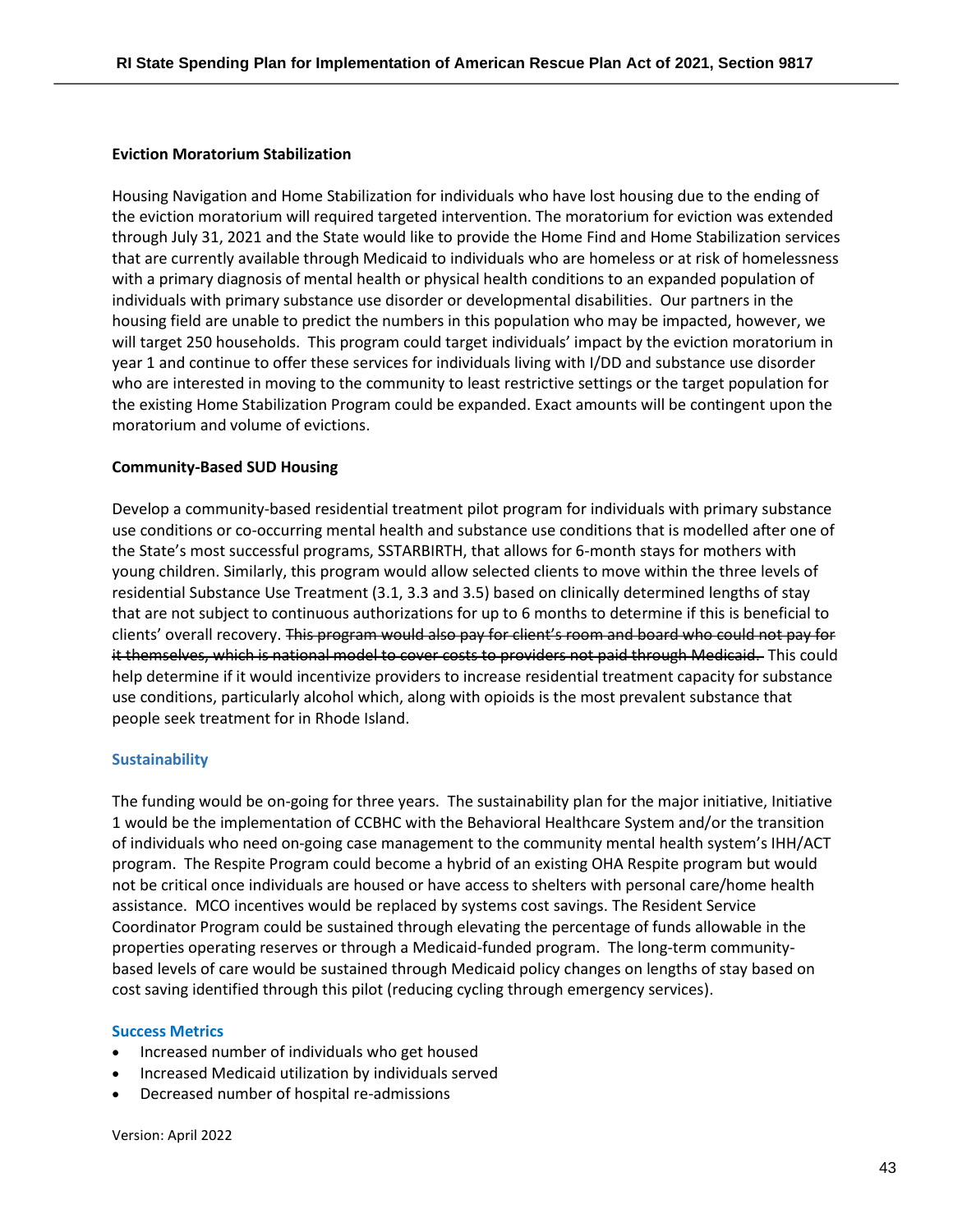- Decreased number of households evicted
- Increased number of households provided housing navigation services
- Increased stability of housed homeless and disabled participating in the programs
- Increased number of households diverted from the homeless system

# **Investing in Oral Health**

#### **Opportunity Statement**

The past year has shed a bright light on the health inequalities that exist in our state, and oral health was not exempt. The program proposed below offers a chance to put Rhode Island in a better place than before the COVID-19 pandemic, specifically with Medicaid populations living in home or communitybased settings, such as those in senior housing, homebound and/or receiving home health services, and those transitioning out from skilled facilities where oral care is an included service.

Individuals with functional deficits, either physical or cognitive, rely on others to provide supportive services such as hygiene and toileting. These individuals may also need help performing basic oral hygiene, regular inspection of their mouths, and scheduling for dental care. These activities are critical because vulnerable populations are often at greater risk for dental disease due to medications and diet changes. Additionally, poor oral hygiene among functionally dependent older adults is a key cause of aspiration pneumonia. If these individuals were in nursing homes, Certified Nursing Assistants (CNAs) would be responsible to provide daily mouth care per state and federal regulations along with assuring that routine dental care is available. For those living in the community, the same standards must be met, but this will require training and resources.

#### **Spending and Project Planning Update for Oral Health as of April 18, 2022**

No funds were encumbered or spent for this project in the past quarter. We continue to engage with stakeholders to more fully scope the project and to prepare for implementation. Additional updates will be provided in the FFY Q1 2023 Spending Plan Narrative to be submitted to CMS on July 18, 2022.

In addition to the currently CMS approved project activities (described below in the 'Proposed Intervention & Theory of Change' section), we are requesting use of HCBS enhanced FMAP to: (i) support project implementation via a part- or full-time staff contract position; and (ii) to expand the scope of this project to include a secondary component. If this request is approved, the State will commence work on Component 2 after Component 1 (as previously described) is fully operational:

Component 2: Use Public Health Dental Hygienists (PHDHs) to increase access to dental care in lowincome senior housing or other HCBS-equivalent setting.

- The aims of this expansion are to recruit, retain, and pilot the use of community-based public health dental hygienists through dental practice collaborative agreements to provide oral health services to Medicaid populations outside of the clinic setting.
- **•** Project Activities
	- $\circ$  This initiative will focus on recruiting trained PHDHs through the Community College of Rhode Island. The State will work with dental practices through the provision of technical assistance to understand and rectify barriers to creating collaborative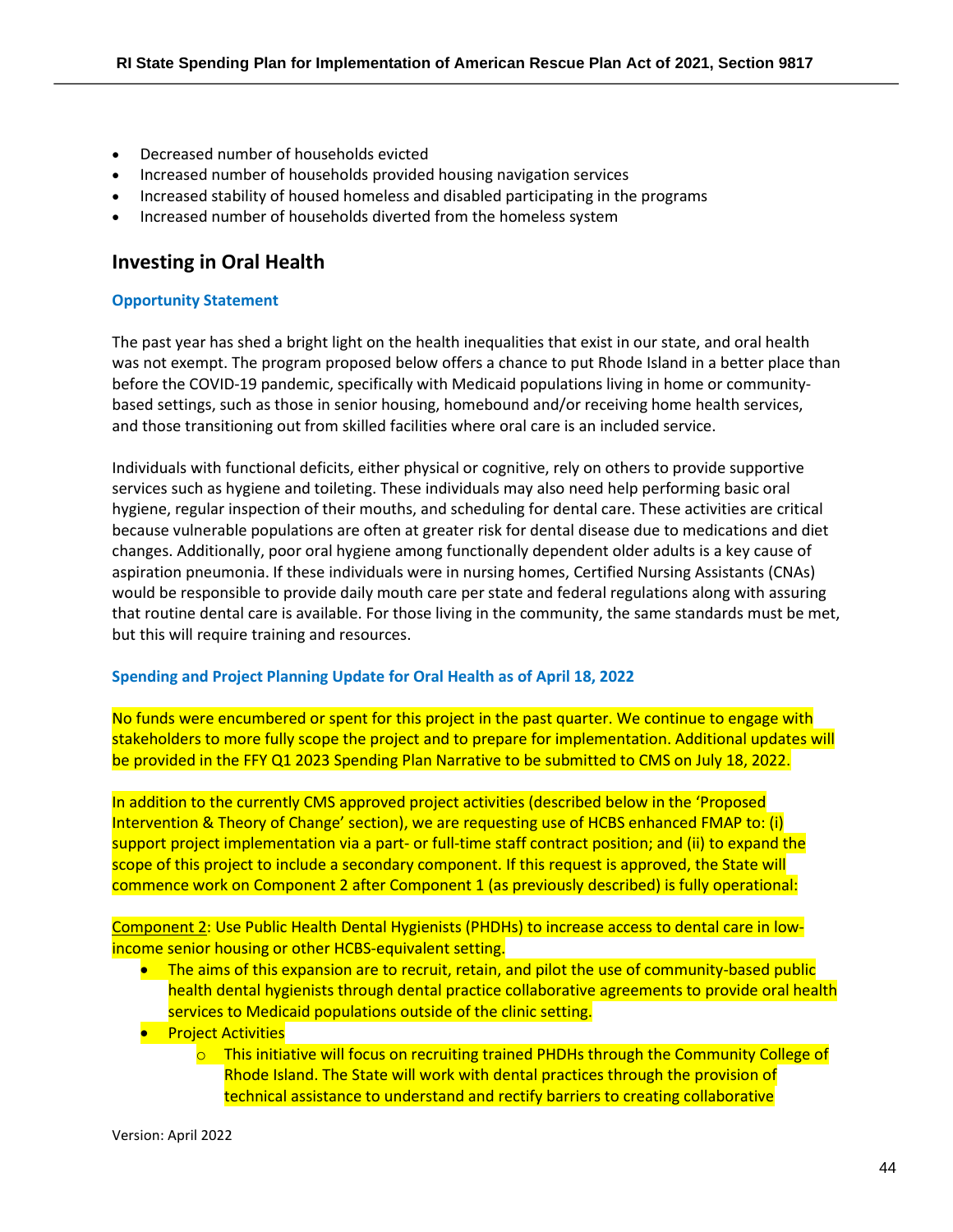agreements with PHDHs (including concerns related to malpractice dental insurance) to facilitate an increase in PHDHs practicing outside of a practice and instead in the community.

- $\circ$  A collaborative agreement is needed with a dentist for a PHDH to practice and receive reimbursement in Rhode Island. To do this, the State will invest in a shareable resource for portable dental equipment to make it easier for dentists and PHDHs who wish to expand services to priority Medicaid populations with access and functional needs, and provide services to those who are homebound. This type of investment includes transportation that includes a portable dental chair, delivery unit with compressor, radiographic unit, basic limited instruments and supplies—as well as ongoing maintenance.
- **Benefit to Medicaid members** 
	- $\circ$  Initial settings for this pilot will be senior housing, senior centers, and related HCBSsettings, as appropriate, that house a large proportion of Medicaid beneficiaries not receiving oral health and dental services. This initiative is needed, and supports moving away from institutional-based care.
	- $\circ$  Community-based beneficiaries have poor access to dental care as well as low uptake of preventive dental services. These can be homebound individuals and/or those for whom receiving care close to home creates greater opportunities for success. Using PHDHs, dentists can expand services in a novel way to reach these Rhode Islanders without needing to change practice hours, schedules, or obtain additional space.
	- $\circ$  This shared resource opportunity, paired with the benefits of operating outside the clinic walls with a new workforce allows for the prevention of severe oral health disease, unnecessary visits to the emergency department, over-prescription of opioids for pain management, and potential facility-based care. The COVID-19 pandemic has shown us that populations can be reached successfully where they live for preventive health care services.
- Sustainability of this initiative will be achieved contingent upon the results of this pilot. Currently, the PHDH program is already sustained at the Community College of Rhode Island and this initiative serves to catalyze growth in this field. Pathways for sustainability of related equipment resources include dental optimization state budget proposals through Medicaid and RI EOHHS or other related efforts such as philanthropy for the Mission of Mercy events. Technical assistance for the collaborative agreements will be sustained through institutional knowledge and the development of templates from the pilot.

#### **Proposed Intervention & Theory of Change**

#### **Dental Care in Home Health Settings Pilot**

To address the disparities in Oral Health Care access and improve health outcomes, Rhode Island will invest enhanced FMAP funding to formalize a Dental Provider and Home Health Partnership to increase dental care for homebound individuals. A training will be developed for home health professionals (including personal care aides, IPs, home health aides, visiting nurses, and others licensed in RI) that will include the following topic areas:

- General oral health information (i.e. why good oral health is important for these individuals)
- Mouth care and best practices for oral hygiene with different populations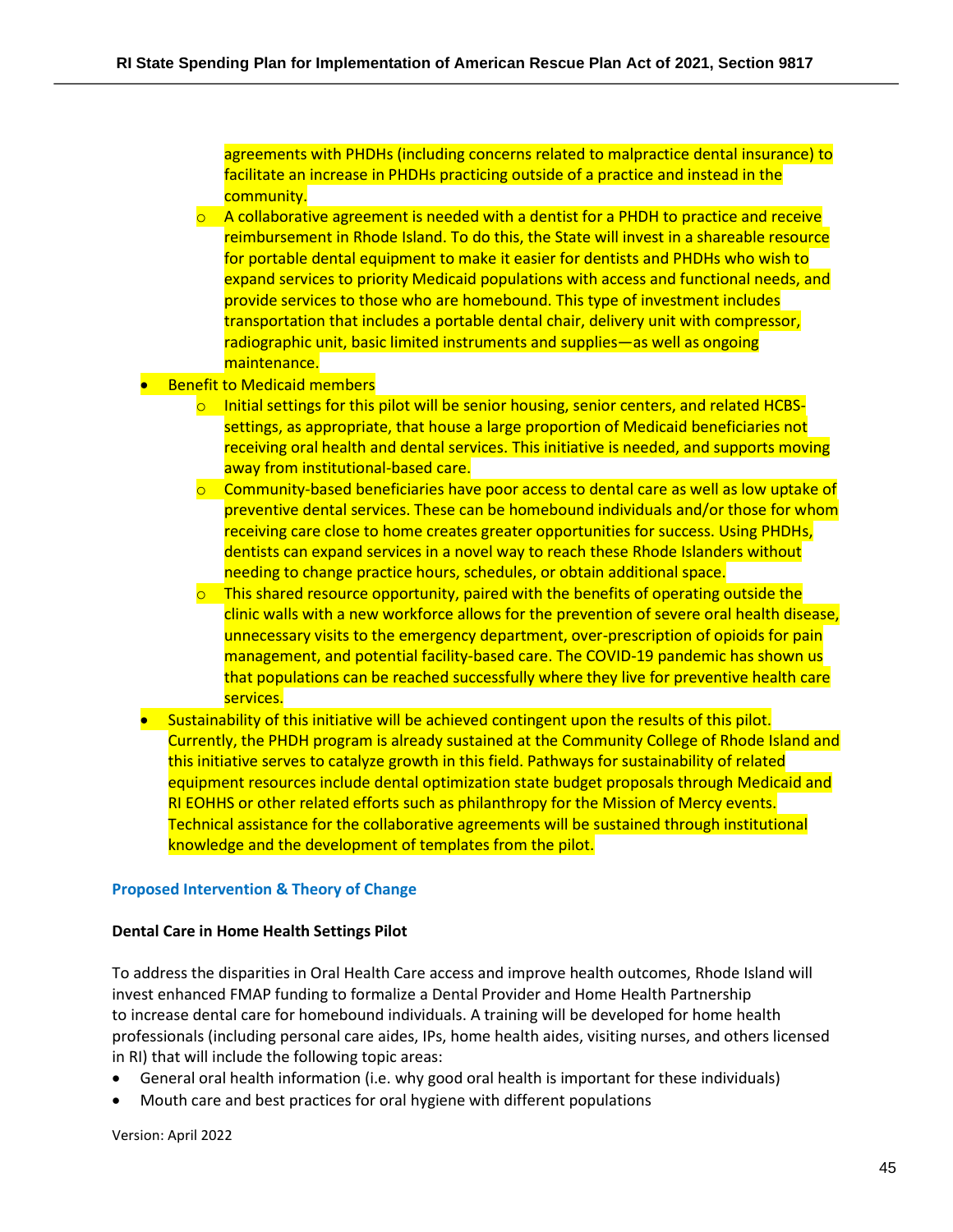- Oral Screening (how to identify any issues that may be developing)
- Referral to dental treatment (possibly connect with Initiative 3 for a home visit from a PHDH)

This training will be available both in person and online. A coordinator will be hired to oversee the development of the training, coordination, and promotion of the in-person training events and general oversight of the project and an evaluation will be completed to allow RI Medicaid to determine the benefit of sustaining the program. Program planning and implementation will be informed by a stakeholder advisory group. This group will assist with promoting the educational events and continued oral health prevention activities.

#### **Sustainability**

Dental and Home Health Partnership to Provide Direct Care to Homebound Individuals is a one-time ask for education. The training would be recorded and available for later use.

#### **Success Metrics**

- Reduced hospital admissions for aspiration pneumonia among older adults
- Two in-person trainings hosted for Home Health Professionals
- 75% of attendees of the in-person training and those who take the online modules report using mouthcare techniques taught and making referrals to dental care when necessary when provided a follow-up evaluation at 3 months, 6 months, and 12 months post training

# <span id="page-45-0"></span>**Updating Technology to Better Serve Our Members**

### *Proposed Total Investment:* \$7M

# **Eligibility System, Network Adequacy, and Data Analytics Expansion**

#### **Opportunity Statement**

The effective implementation of activities to strengthen and enhance Rhode Island's HCBS systems of care requires investment in technology infrastructure. Currently, the technology that supports these activities are siloed by agency and program, and many systems are antiquated, some dating back to 1997. Since our customers individual needs cross multiple programs and agencies, this infrastructure can lead to a customer providing the same information to multiple agencies. It also contributes to delayed eligibility determinations and limit our ability to develop meaningful dashboards and other analytic tools.

Rhode Island plans to leverage one-time enhanced HCBS FMAP to address these challenges through technology investments to streamline eligibility by building interfaces to link systems in a personcentered way, and improving data quality and analytics capacity.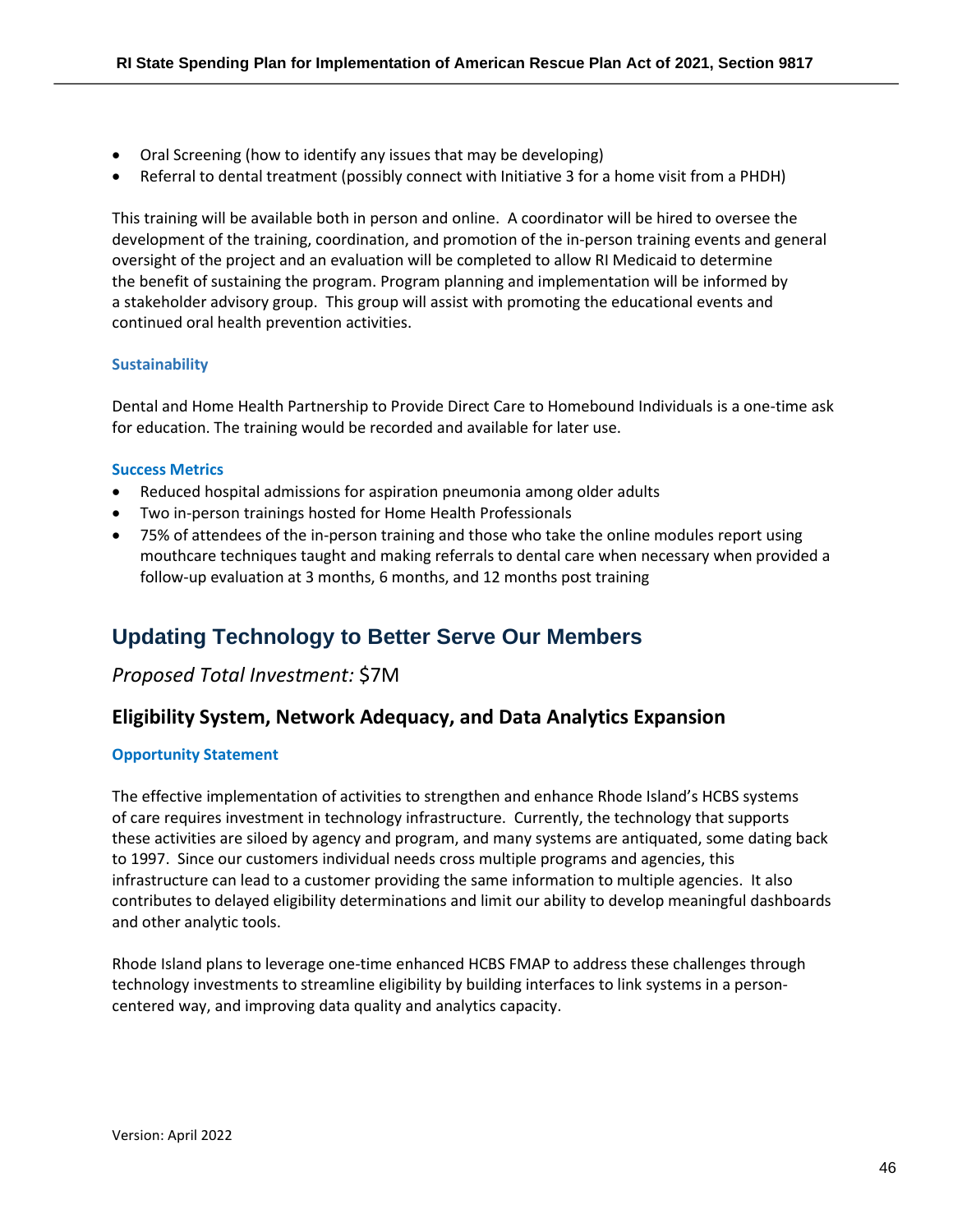#### **Spending and Project Planning Update for Technology as of April 18, 2022**

No funds were encumbered or spent for this project in the past quarter. We continue to engage with stakeholders to more fully scope these projects and to prepare for implementation. Additional updates will be provided in the FFY Q1 2023 Spending Plan Narrative to be submitted to CMS on July 18, 2022.

#### **Proposed Intervention & Theory of Change**

#### **Streamline HCBS Eligibility – Expedite Access and Optimize Workflow**

Determining LTSS eligibility and providing adequate and accurate coverage has been and is a multi-step process that involves a variety of parties including eligibility technicians, social case worker and clinical determination staff. A process of this complexity requires that each step of the way is completed by the responsible parties in a timely and accurate manner. A smooth transition without delays is critical in ensuring that clients in a home or community-based setting receive the care they need when they need it. Managing the nuances of this can be a challenging process. Without significant oversight and attention to detail, HCBS clients pose the risk of a delayed determination of their eligibility and access to the services they need.

We aim to update and streamline the overall workflow such that it is not only quicker to benefits for HCBS clients, but also simpler to manage with reduced overhead and long-term technology costs. This will be achieved through:

- 1. Complete a comprehensive analysis of the existing workflow process this process will include stakeholders, staff and all associated third parties.
- 2. Develop and implement eligibility system design changes to expedited LTSS eligibility and update dual channel interfaces to improve communications between systems. Particular attention will be paid to how needs assessments are conducted and flow through the various systems (integrated eligibility, MMIS, case management, etc.) currently required in the eligibility and post eligibility process.

This work will supplement and add to the technology enhancements discussed in the No Wrong Door section of this proposal.

#### **Network Adequacy of Providers**

The State of Rhode Island is looking to collaborate with the MCOs to determine, implement and validate innovative HCBS network adequacy standards in addition to the traditional time and distance standards to ensure sufficient network access for their HCBS population.

Our approach to determining this is a multi-step process where we plan to:

- Create workgroups with multiple stakeholders where the different typical HCBS approaches to network adequacy will be reviewed to be deemed in sufficient to meet stakeholder concern
- Using an approach that uses the number of actual direct care workers available to participants would provide a more precise way to measure HCBS network adequacy and support the oversight needed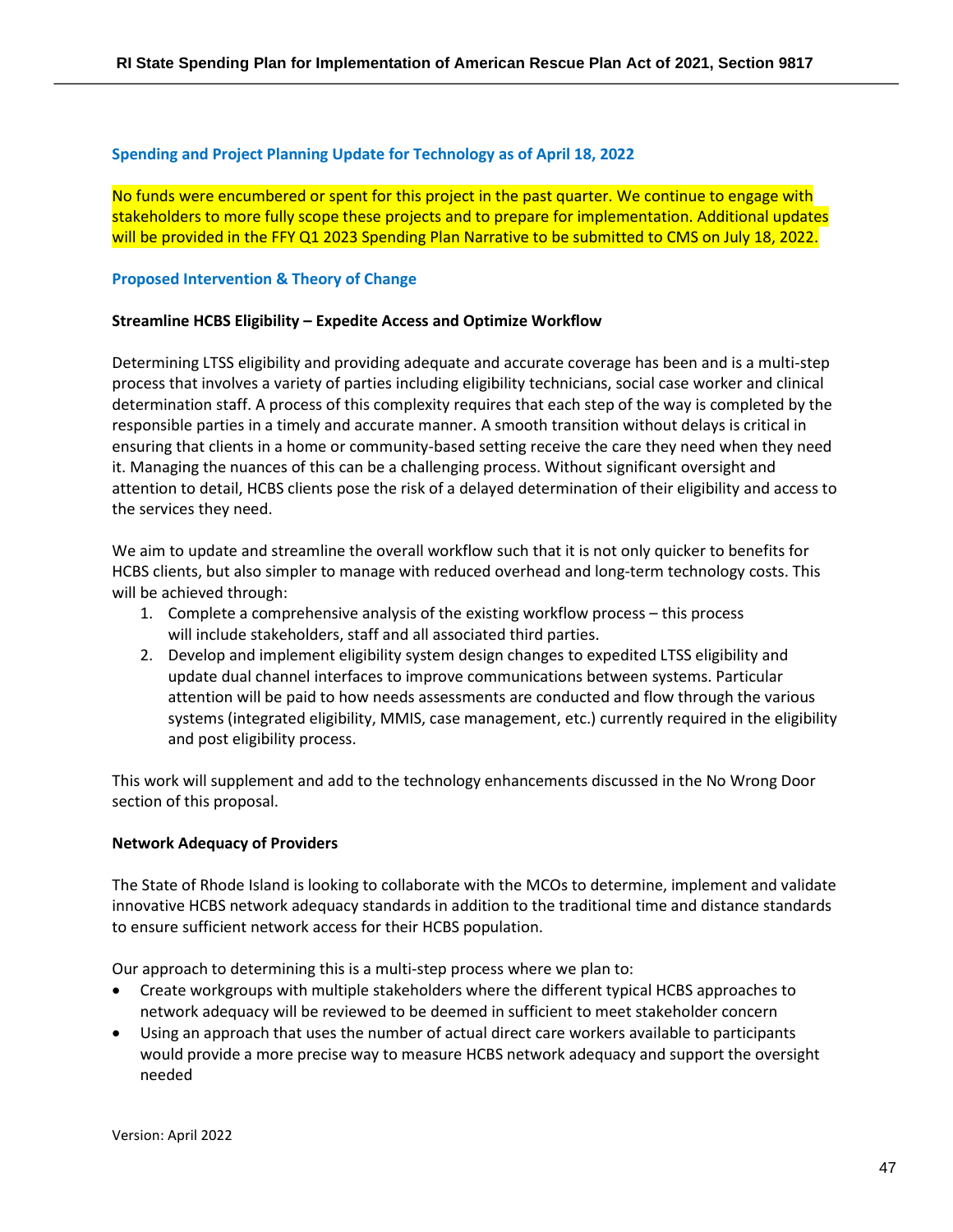- Developing an approach of using a ratio of participants to Full Time Equivalents available as a means of measurement
- Develop a robust network adequacy solution with data integration across HCBS providers
- Seek to adopt HCBS standards, data sources, new processes, making tweaks to the standards based on data availability between LTSS providers and State

#### **Data Analytics Expansion**

Enhanced FMAP funding will be leveraged to expand EOHHS Integrated Data Ecosystem and Medicaid analytic capability. This includes one-time investments in a data contractor to build out our Medicaid data warehouse with a specific eye towards incorporating new LTSS data; expansion of dashboard capabilities, and system changes to improve the quality of demographic data, including race and ethnicity data. More specifically, with current data warehouse functionality we have limited ability developing dashboards and monitor trends in real time. This investment will allow the state to purchase an enhanced Power BI product to improve our analytic capability. Additionally, the moderate enhancements to the integrated eligibility system are required to improve the quantity and quality of race, ethnicity, and other demographic data. These enhancements will yield long term improvements in the quality of our data and will enable the Medicaid program to gain additional insights into the health of our members.

#### **Sustainability**

The majority of this investment in Medicaid technology is a one-time investment that will yield long term improvements for our HCBS programs. The cost of upgrading our Power BI tool will be an ongoing expense, however the State expects that the savings achieved through the retirement of duplicative legacy systems will offset the costs of this enhancement.

#### **Success Metrics**

- Improved ability to track and process expedited LTSS applications in under 10 days
- Completion of a dashboard to track HCBS network adequacy
- Improved quality and quantity of demographic data, including race and ethnicity data

# <span id="page-47-0"></span>**Stakeholder Engagement**

EOHHS sought public comment on the types of activities that could be funded to enhance, expand, or strengthen Medicaid HCBS, as well as ways this funding could be used to address disparities and equity issues in the provision of HCBS. EOHHS is interested in distributing funding in line with our core values of choice, equity, and community engagement.

To gather opinions from all interested parties quickly and efficiently, EOHHS created and issued a survey to collect information that would lead to Rhode Island's proposal. EOHHS issued the survey on May 20, 2021 through June 2, 2021. The survey was circulated to the EOHHS Interested Parties list usually used for public comments on regulations and state plan amendments. We asked that recipients share the survey with others to get the widest range of input in a short period time.